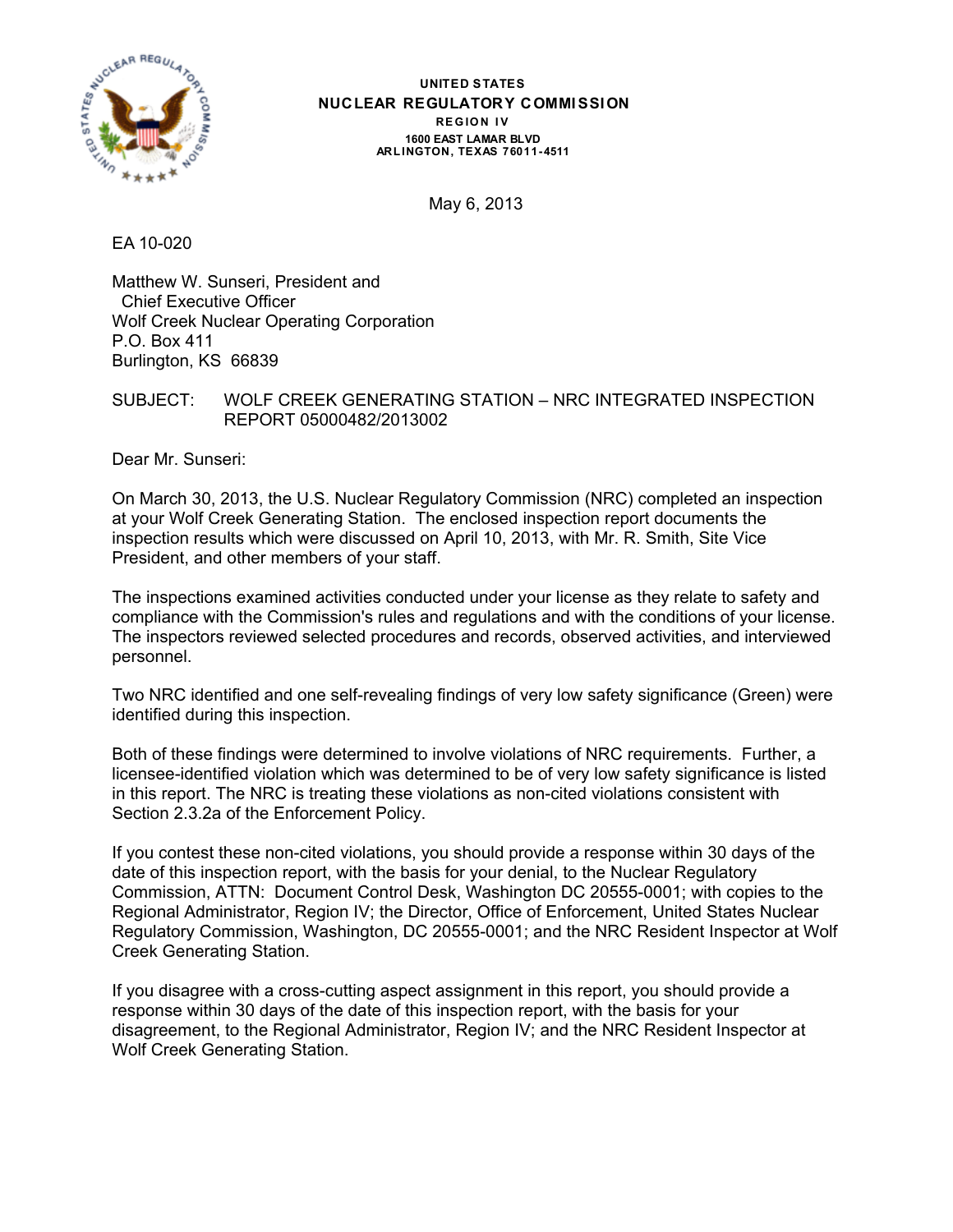#### M. Sunseri - 2 -

In accordance with 10 CFR 2.390 of the NRC's "Rules of Practice," a copy of this letter, its enclosure, and your response (if any) will be available electronically for public inspection in the NRC Public Document Room or from the Publicly Available Records (PARS) component of NRC's Agencywide Document Access and Management System (ADAMS). ADAMS is accessible from the NRC Web site at http://www.nrc.gov/reading-rm/adams.html (the Public Electronic Reading Room).

Sincerely,

#### */RA/*

Neil O'Keefe, Chief Project Branch B Division of Reactor Projects

Docket No.: 50-482 License No.: NPF-42

Enclosure: Inspection Report 05000482/2013002 w/ Attachment: Supplemental Information

cc w/ encl: Electronic Distribution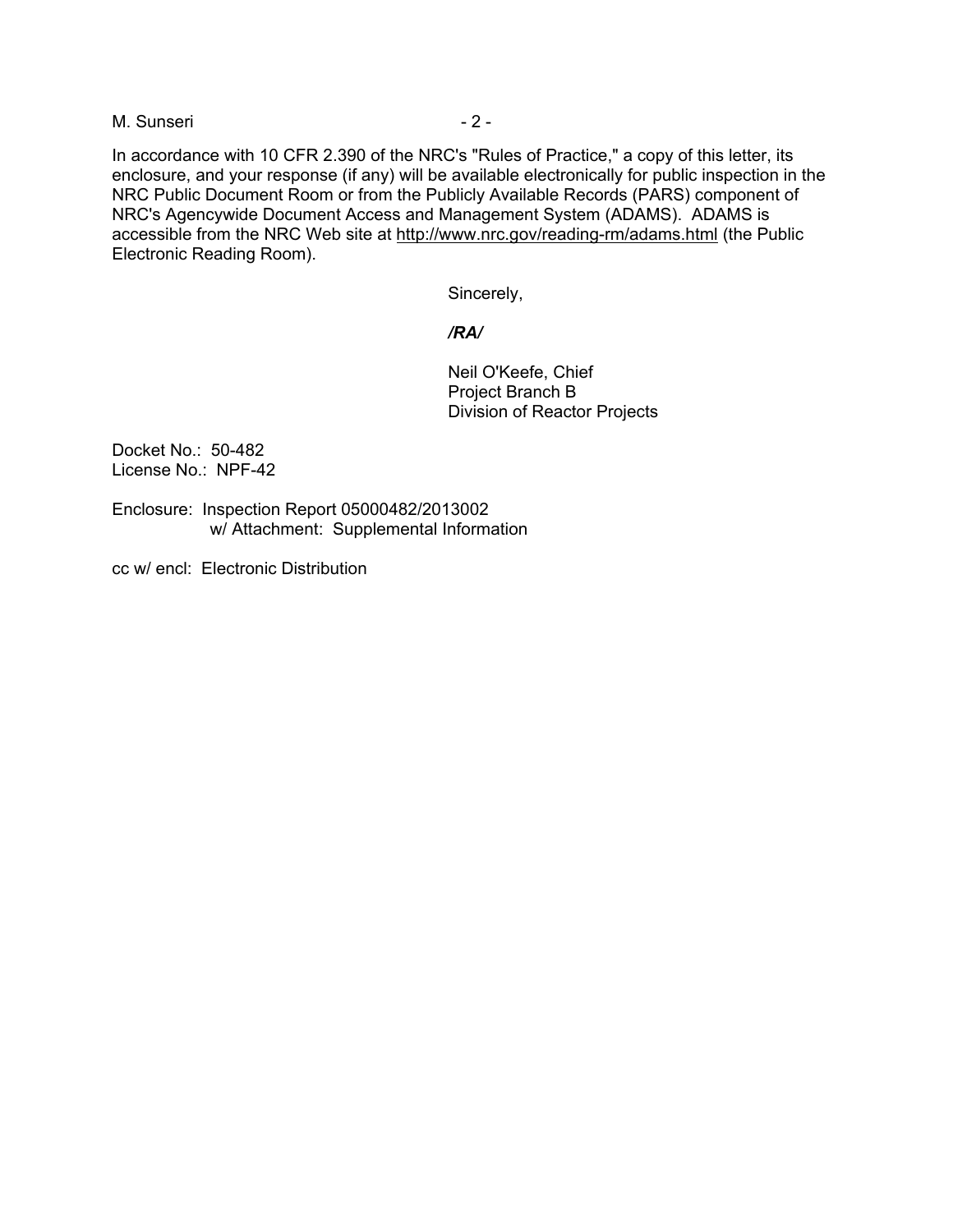M. Sunseri - 3 -

Electronic distribution by RIV:

Regional Administrator (Art.Howell@nrc.gov) Acting Deputy Regional Administrator (Robert.Lewis@nrc.gov) DRP Director (Kriss.Kennedy@nrc.gov) Acting DRP Deputy Director (Michael.Scott@nrc.gov) DRS Director (Tom.Blount@nrc.gov) Acting DRS Deputy Director (Jeff.Clark@nrc.gov) Senior Resident Inspector (Charles.Peabody@nrc.gov) Branch Chief, DRP/B (Neil.OKeefe@nrc.gov) Senior Project Engineer, DRP/B (Mike.Bloodgood@nrc.gov) Project Engineer, DRP/B (David.You@nrc.gov) Public Affairs Officer (Victor.Dricks@nrc.gov) Public Affairs Officer (Lara.Uselding@nrc.gov) Project Manager (Fred.Lyon@nrc.gov) Branch Chief, DRS/TSB (Ray.Kellar@nrc.gov) RITS Coordinator (Marisa.Herrera@nrc.gov) ACES Branch Chief (Heather.Gepford@nrc.gov) Regional Counsel (Karla.Fuller@nrc.gov) Technical Support Assistant (Loretta.Williams@nrc.gov) Congressional Affairs Officer (Jenny.Weil@nrc.gov) OEMail Resource@nrc.gov RIV/ETA: OEDO (Doug.Huyck@nrc.gov)

| File Located: R:\ REACTORS\ WC\2013 |
|-------------------------------------|
| ADAMS: ML13126A250                  |

| <b>SUNSI Rev Compl.</b><br>⊠Yes □ No |                  | <b>ADAMS</b> |                   |           | $\boxtimes$ Yes $\square$ No | <b>Reviewer Initials</b> |                     | <b>NFO</b>    |            |
|--------------------------------------|------------------|--------------|-------------------|-----------|------------------------------|--------------------------|---------------------|---------------|------------|
| Publicly Avail.                      |                  | ⊠Yes □ No    |                   | Sensitive |                              | □Yes ☑ No                | Sens. Type Initials |               | <b>NFO</b> |
| SRI:DRP/B                            | C:DRS/TSB        |              | C:DRS/EB1         |           |                              | C:DRS/EB2                | C:DRS/OB            |               | C:DRS/PSB1 |
| CPeabody                             | <b>RKellar</b>   |              | <b>TFarnholtz</b> |           |                              | <b>GMiller</b>           | VGaddy              | <b>MHaire</b> |            |
| Nia Email/                           | /CAlldredge for/ |              | /GGeorge for/     |           |                              | /SGarchow/               | /RA/                |               | /RA/       |
| 5/1/13                               | 5/2/13           |              |                   | 5/2/13    |                              | 5/1/13                   | 5/2/13              |               | 5/2/13     |
| C:DRS/PSB2                           | <b>BC:DRP/B</b>  |              |                   |           |                              |                          |                     |               |            |
| <b>JDrake</b>                        | <b>NOKeefe</b>   |              |                   |           |                              |                          |                     |               |            |
| /RA/                                 |                  | /RA/         |                   |           |                              |                          |                     |               |            |
| 5/2/13                               |                  | 5/2/13       |                   |           |                              |                          |                     |               |            |

OFFICIAL RECORD COPY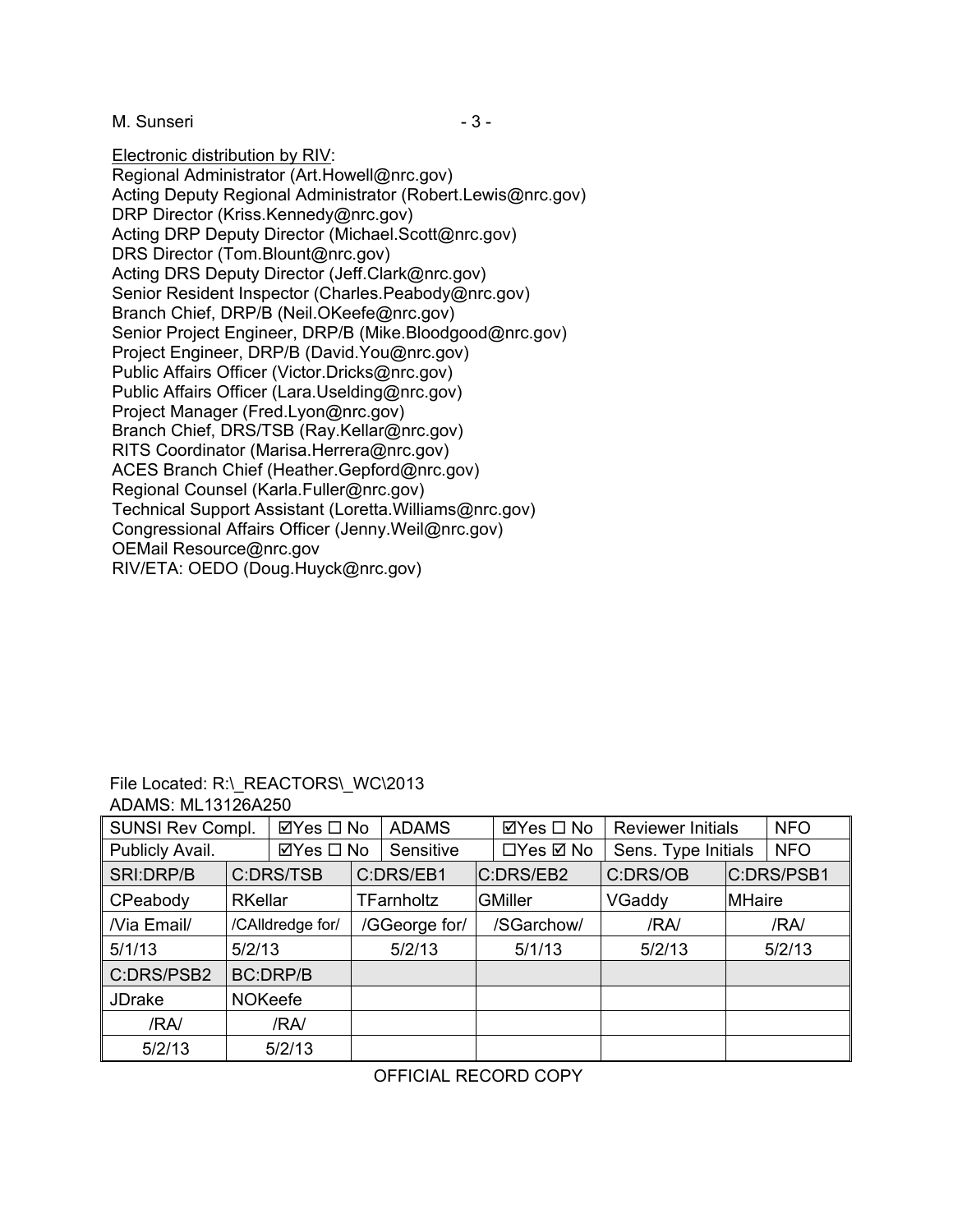## **U.S. NUCLEAR REGULATORY COMMISSION**

## **REGION IV**

| Docket: | 05000482 |
|---------|----------|
|         |          |

- License: NPF-042
- Report: 05000482/2013002
- Licensee: Wolf Creek Nuclear Operating Corporation
- Facility: Wolf Creek Generating Station
- Location: 1550 Oxen Lane NE, Burlington, Kansas
- Dates: January 1 through March 30, 2013
- Inspectors: C. Peabody, Sr. Resident Inspector M. Bloodgood, Senior Project Engineer L. Carson, II, Senior Health Physics Inspector N. Green, Ph.D., Health Physics Inspector T. Hartman, Sr. Resident Inspector – Callaway J. Laughlin, Emergency Preparedness Inspector, NSIR R. Kopriva, Sr. Reactor Inspector M. Williams, Reactor Inspector M. Bloodgood, Senior Project Engineer D. You, Project Engineer
- Approved By: Neil O'Keefe, Chief Project Branch B Division of Reactor Projects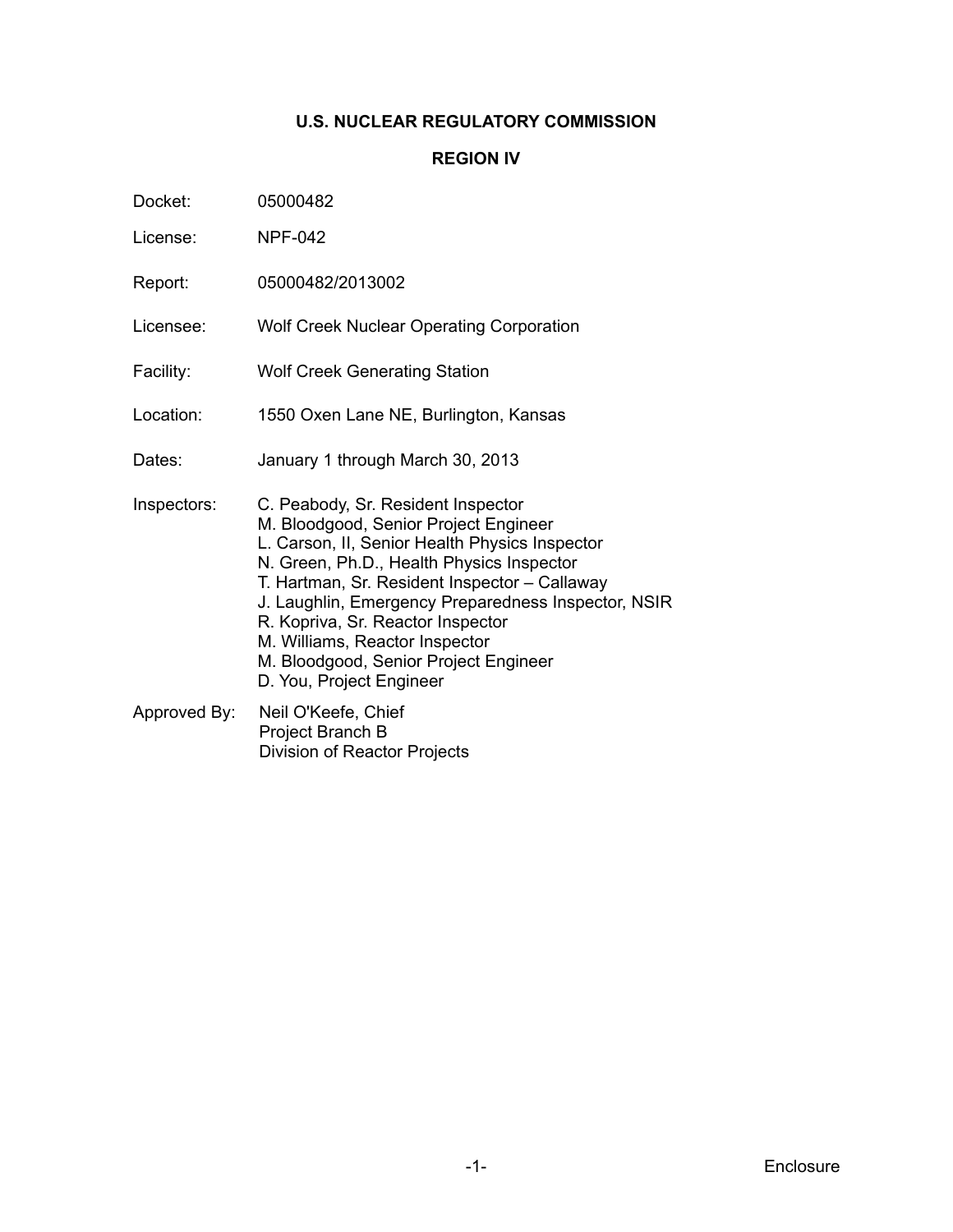## **SUMMARY OF FINDINGS**

IR 05000482/2013002, 01/01/2013 - 03/30/2013, Wolf Creek Generating Station, Integrated Resident and Regional Report; Follow-up of Events and Notices of Enforcement Discretion

The report covered a 3-month period of inspection by resident inspectors and announced baseline inspections by region-based inspectors. Two Green non-cited violations (NCV) of significance were identified. The significance of most findings is indicated by their color (Green, White, Yellow, or Red) using Inspection Manual Chapter 0609, "Significance Determination Process." The cross-cutting aspect is determined using Inspection Manual Chapter 0310, "Components Within the Cross-Cutting Areas." Findings for which the significance determination process does not apply may be Green or be assigned a severity level after NRC management review. The NRC's program for overseeing the safe operation of commercial nuclear power reactors is described in NUREG-1649, "Reactor Oversight Process," Revision 4, dated December 2006.

# **A. NRC-Identified Findings and Self-Revealing Findings**

Cornerstone: Initiating Events

• Green. The inspectors reviewed a self-revealing NCV of 10 CFR 50, Appendix B, Criterion XVI, "Corrective Actions," for the failure to promptly identify and correct the source of a reactor coolant system pressure boundary leak from about August, 2012, through February 5, 2013. On February 4, 2013, Wolf Creek was performing a routine boric acid walkdown of containment as part of Refueling Outage 19. A cracked weld spraying reactor coolant pump seal water was observed on the upstream side of valve BBV130, reactor coolant pump A seal water supply line drain valve. The licensee had attributed increased leakage to reactor coolant system leakage identified in early June 2012, past emergency core cooling system check valves, without conducting inspections to rule out pressure boundary leakage. This issue was entered into the Corrective Action Program (CAP) as Condition Report (CR) 62946.

Wolf Creek's failure to promptly identify and correct the cause of reactor coolant system pressure boundary leakage is a performance deficiency. The issue is more than minor because, if left uncorrected, it would have the potential to lead to a more significant safety concern in that leakage could increase over time. The inspectors assessed the significance of the issue using IMC 609, Appendix A, "Significance Determination Process for Findings at Power," Exhibit 1, "Initiating Events Screening Questions," Section A , "Loss of Coolant Accident Initiators." The inspectors determined that the finding was of very low safety significance (Green) because after a reasonable assessment of degradation, the finding could not result in exceeding the reactor coolant system leak rate for a small loss of coolant accident and the finding would not have affected other systems used to mitigate a loss of coolant accident resulting in a total loss of their function (e.g., Interfacing System LOCA). The inspectors determined that this issue had a cross-cutting aspect in the human performance cross-cutting area because Wolf Creek did not maintain long term plant safety by minimization of long-standing equipment issues to support safety. Specifically, the pressure boundary leakage was more difficult to identify because of concurrent check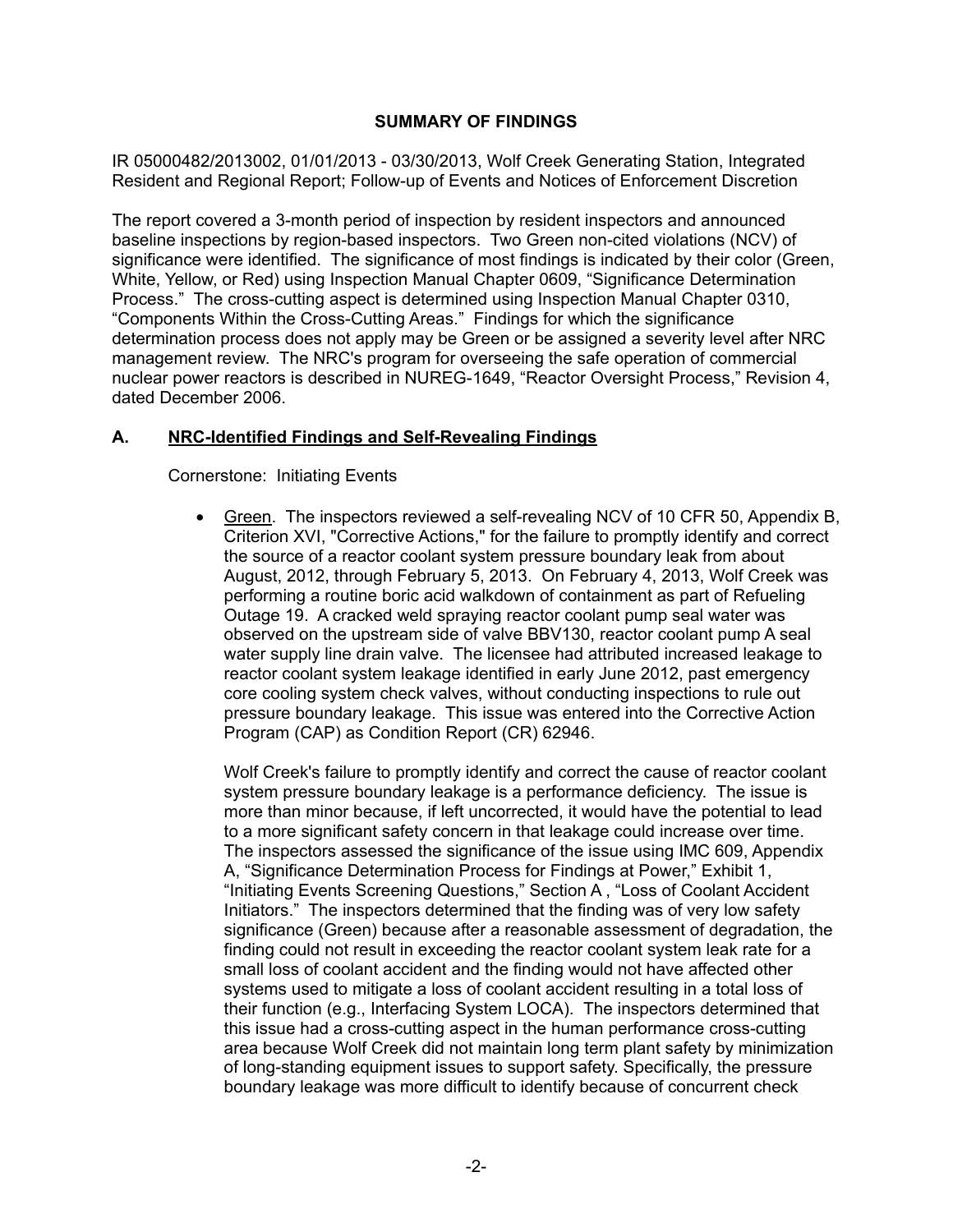valve leakage into emergency core cooling systems, an intermittent but longstanding issue [H.2(a)] (Section 4OA3.2).

Cornerstone: Mitigating Systems

• Green. The inspectors identified a NCV of 10 CFR 50 Appendix B, Criterion XVI, "Corrective Actions." The licensee did not initiate a CR for a hardware failure of an emergency diesel generator structural component identified in October 2006. On October 15, 2006, while performing planned maintenance on the emergency diesel generator B, a broken cylinder head stud was discovered while disassembling the number four cylinder. None of the other seven studs on that cylinder showed any visible damage, so maintenance and engineering personnel assumed a surface nick was the cause of the failure and simply replaced the bolt under Work Order WO 06-288926-000. No CR was written so there was no formal cause evaluation, no hardware failure analysis to specify the mode of degradation, or any consideration of extent of condition for potential common cause failures. On January 7, 2013, a broken cylinder head stud was found during maintenance on emergency diesel generator B. An independent laboratory determined that the stud had failed due to high cycle fatigue. Subsequent analysis of the stud that failed in 2006 confirmed the same failure cause. This issue was entered into the CAP as CR 65912.

Failure to identify, determine the cause and take actions to prevent recurrence for a broken emergency diesel generator cylinder head stud, a significant condition adverse to quality, is a performance deficiency. The performance deficiency is more than minor and therefore a finding because, if left uncorrected, would have the potential to lead to a more significant safety concern because the failure to determine the cause, evaluate the extent of condition, and take action to preclude repetition was later confirmed to have left an additional degraded or failed studs undetected for over six years. The inspectors screened the finding using Inspection Manual Chapter 0609, Appendix A, "Significance Determination Process for Findings at Power," Exhibit 2, "Mitigating Systems Screening Questions," Section A. The finding screened as Green because it was a design or qualification issue where affected system, structures, or components maintain their operability or functionality. No cross-cutting aspect was assigned associated with the 2006 events because the primary causes of this finding were not indicative of current licensee performance (Section 4OA3.1).

## **B. Licensee-Identified Violations**

A violation of very low safety significance that was identified by the licensee has been reviewed by the inspectors. Corrective actions taken or planned by the licensee have been entered into the licensee's corrective action program. This violation and associated corrective action tracking numbers are listed in Section 4OA7 of this report.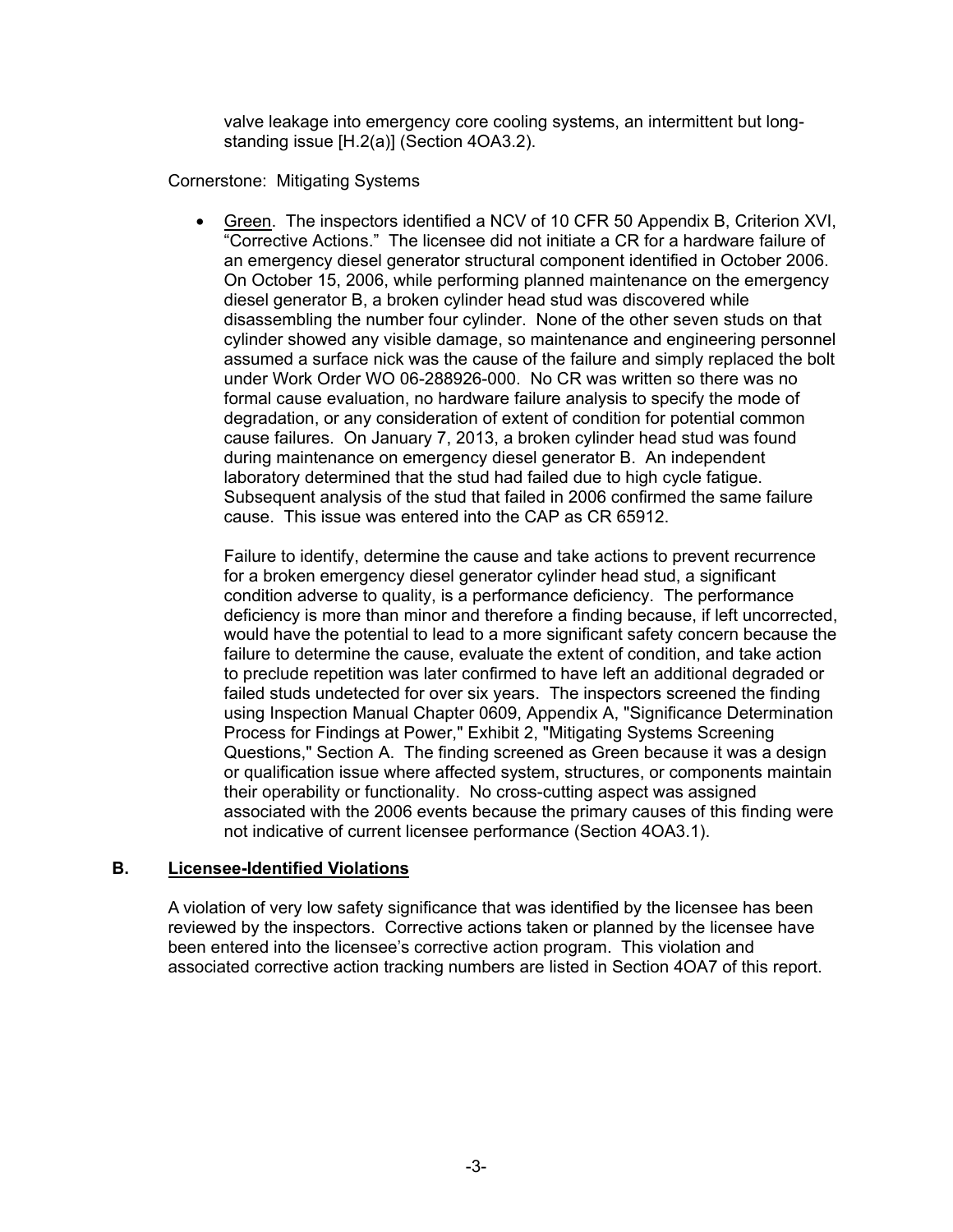## **REPORT DETAILS**

#### **Summary of Plant Status**

Wolf Creek began the inspection period at 100% power. On February 3, 2012, Wolf Creek shut down for Refueling Outage 19, and remained offline for the remainder of the inspection period.

## **1. REACTOR SAFETY**

## **Cornerstones: Initiating Events, Mitigating Systems, and Barrier Integrity**

## **1R01 Adverse Weather Protection (71111.01)**

#### .1 Readiness for Seasonal Extreme Weather Conditions

a. Inspection Scope

The inspectors performed a review of the adverse weather procedures for seasonal extremes (low temperatures). The inspectors verified that weather-related equipment deficiencies identified during the previous year were corrected prior to the onset of seasonal extremes and evaluated the implementation of the adverse weather preparation procedures and compensatory measures for the affected conditions before the onset of, and during, the adverse weather conditions.

During the inspection, the inspectors focused on plant-specific design features and the procedures used by plant personnel to mitigate or respond to adverse weather conditions. Additionally, the inspectors reviewed the Updated Safety Analysis Report (USAR) and performance requirements for systems selected for inspection, and verified that operator actions were appropriate as specified by plant-specific procedures. Specific documents reviewed during this inspection are listed in the attachment. The inspectors also reviewed corrective action program items to verify that plant personnel were identifying adverse weather issues at an appropriate threshold and entering them into their corrective action program in accordance with station corrective action procedures. The inspectors' reviews focused specifically on the following plant systems:

• January 7, 2013, essential service water warming (essential service water, component cooling water)

These activities constitute completion of one readiness for seasonal adverse weather sample as defined in Inspection Procedure 71111.01-05.

#### b. Findings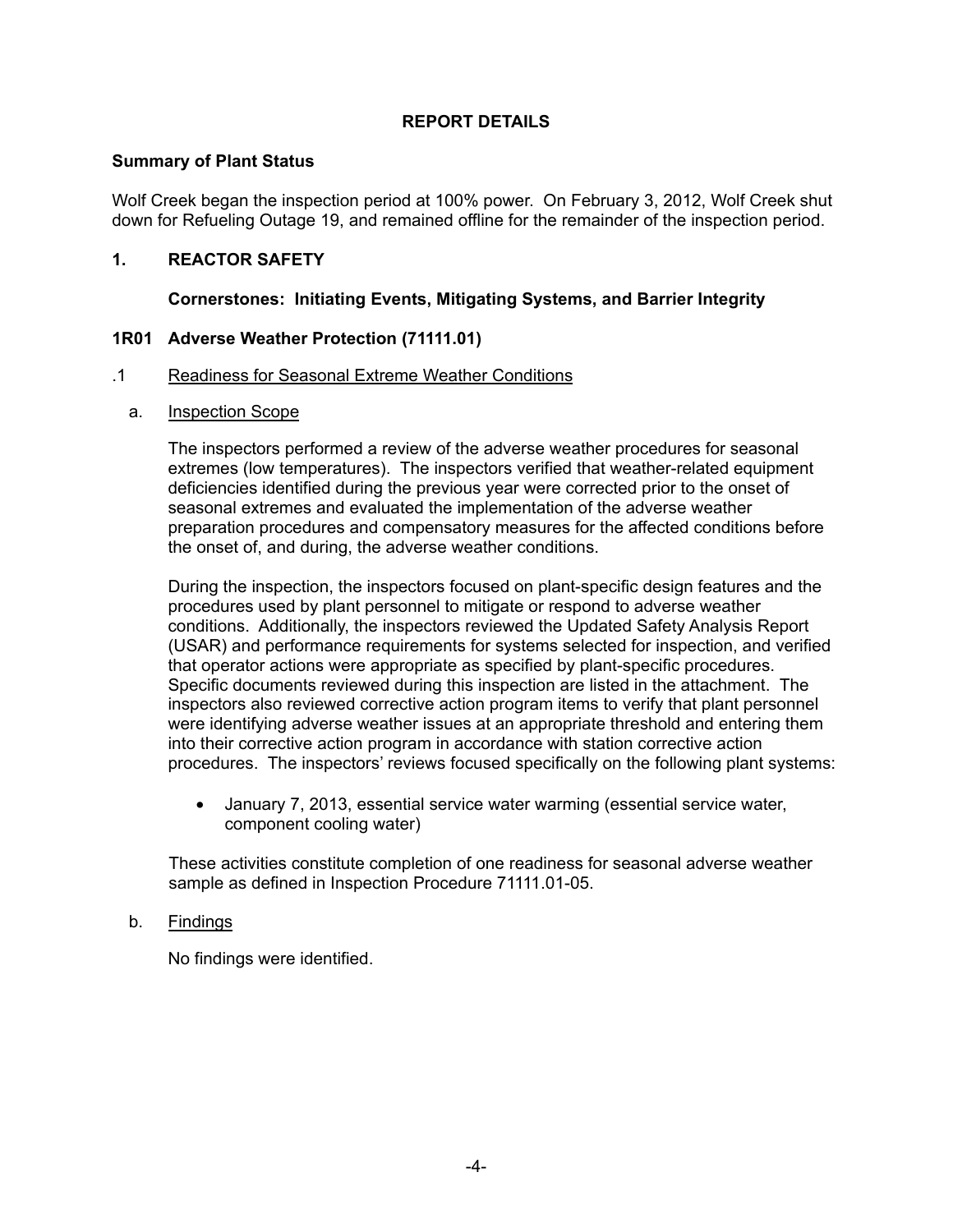## **1R04 Equipment Alignment (71111.04)**

#### .1 Partial Walkdown

#### a. Inspection Scope

The inspectors performed partial system walkdowns of the following risk-significant systems:

- February 4, 2013, A train residual heat removal system
- March 26, 2013, B train Class 1E 480Vac electrical distribution system
- March 26, 2013, A train Class 1E 480Vac electrical distribution system

The inspectors selected these systems based on their risk significance relative to the reactor safety cornerstones at the time they were inspected. The inspectors attempted to identify any discrepancies that could affect the function of the system, and, therefore, potentially increase risk. The inspectors reviewed applicable operating procedures, system diagrams, USAR, technical specification requirements, administrative technical specifications, outstanding work orders, condition reports, and the impact of ongoing work activities on redundant trains of equipment in order to identify conditions that could have rendered the systems incapable of performing their intended functions. The inspectors also inspected accessible portions of the systems to verify system components and support equipment were aligned correctly and operable. The inspectors examined the material condition of the components and observed operating parameters of equipment to verify that there were no obvious deficiencies. The inspectors also verified that the licensee had properly identified and resolved equipment alignment problems that could cause initiating events or impact the capability of mitigating systems or barriers and entered them into the corrective action program with the appropriate significance characterization. Specific documents reviewed during this inspection are listed in the attachment.

These activities constitute completion of three partial system walkdown samples as defined in Inspection Procedure 71111.04-05.

b. Findings

No findings were identified.

- .2 Complete Walkdown
	- a. Inspection Scope

On February 14, 2013, the inspectors performed a complete system alignment inspection of the spent fuel pool cooling system to verify the functional capability of the system. The inspectors selected this system because it was considered both safety significant and risk significant in the licensee's probabilistic risk assessment. The inspectors inspected the system to review mechanical and electrical equipment line ups, electrical power availability, system pressure and temperature indications, as appropriate, component labeling, component lubrication, component and equipment cooling, hangers and supports, operability of support systems, and to ensure that ancillary equipment or debris did not interfere with equipment operation. The inspectors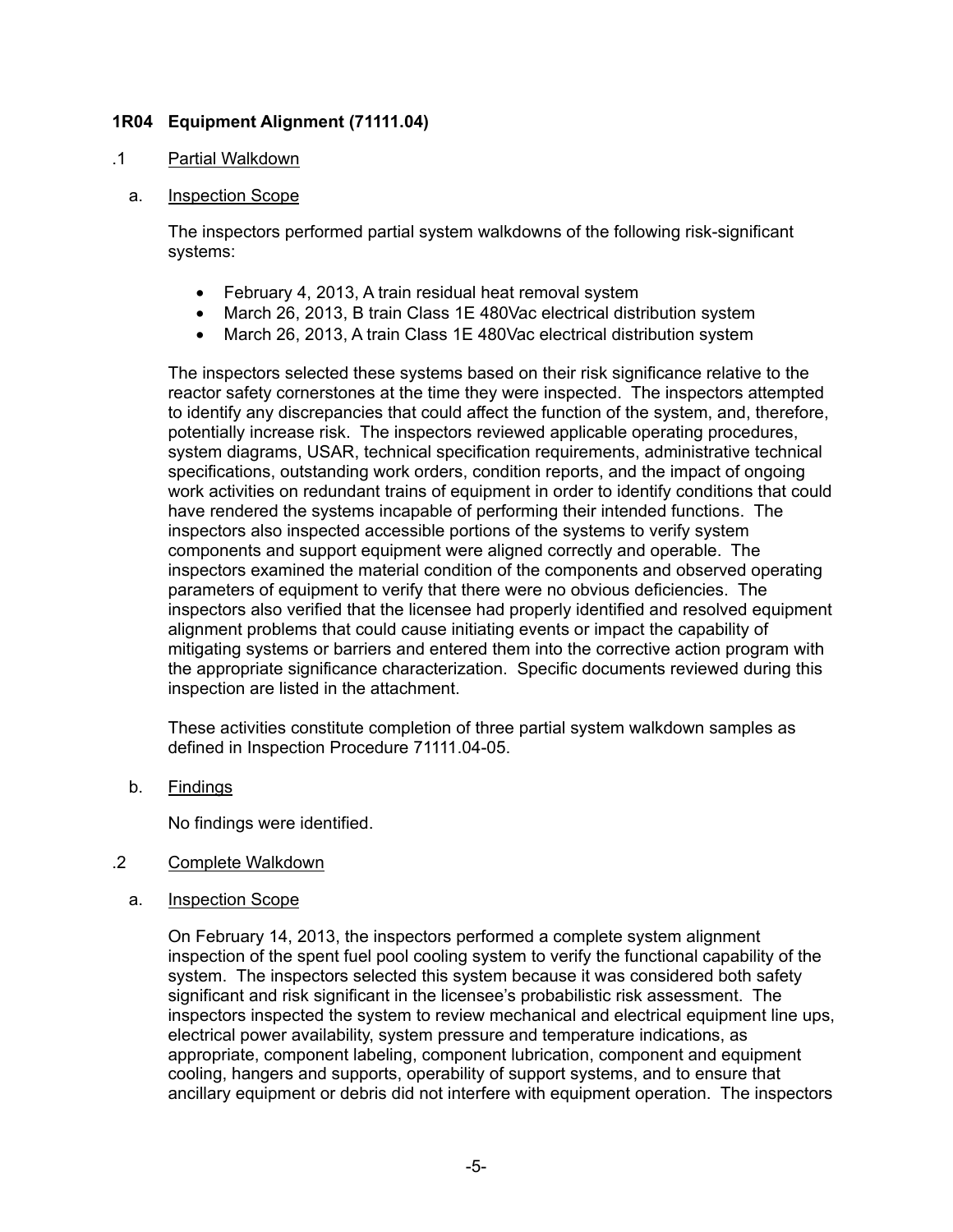reviewed a sample of past and outstanding work orders to determine whether any deficiencies significantly affected the system function. In addition, the inspectors reviewed the corrective action program database to ensure that system equipmentalignment problems were being identified and appropriately resolved. Specific documents reviewed during this inspection are listed in the attachment.

These activities constitute completion of one complete system walkdown sample as defined in Inspection Procedure 71111.04-05.

b. Findings

No findings were identified.

#### **1R05 Fire Protection (71111.05)**

- .1 Quarterly Fire Inspection Tours
	- a. Inspection Scope

The inspectors conducted fire protection walkdowns that were focused on availability, accessibility, and the condition of firefighting equipment in the following risk-significant plant areas:

- February 14, 2013, Fuel Building 2047' elevation
- February 14, 2013, Fuel Building 2026' elevation
- February 14, 2013, Fuel Building 2000' elevation
- March 28, 2013, Turbine Building 2065' elevation

The inspectors reviewed areas to assess if licensee personnel had implemented a fire protection program that adequately controlled combustibles and ignition sources within the plant; effectively maintained fire detection and suppression capability; maintained passive fire protection features in good material condition; and had implemented adequate compensatory measures for out of service, degraded or inoperable fire protection equipment, systems, or features, in accordance with the licensee's fire plan. The inspectors selected fire areas based on their overall contribution to internal fire risk as documented in the plant's Individual Plant Examination of External Events with later additional insights, their potential to affect equipment that could initiate or mitigate a plant transient, or their impact on the plant's ability to respond to a security event. Using the documents listed in the attachment, the inspectors verified that fire hoses and extinguishers were in their designated locations and available for immediate use; that fire detectors and sprinklers were unobstructed; that transient material loading was within the analyzed limits; and fire doors, dampers, and penetration seals appeared to be in satisfactory condition. The inspectors also verified that minor issues identified during the inspection were entered into the licensee's corrective action program. Specific documents reviewed during this inspection are listed in the attachment.

These activities constitute completion of four quarterly fire-protection inspection samples as defined in Inspection Procedure 71111.05-05.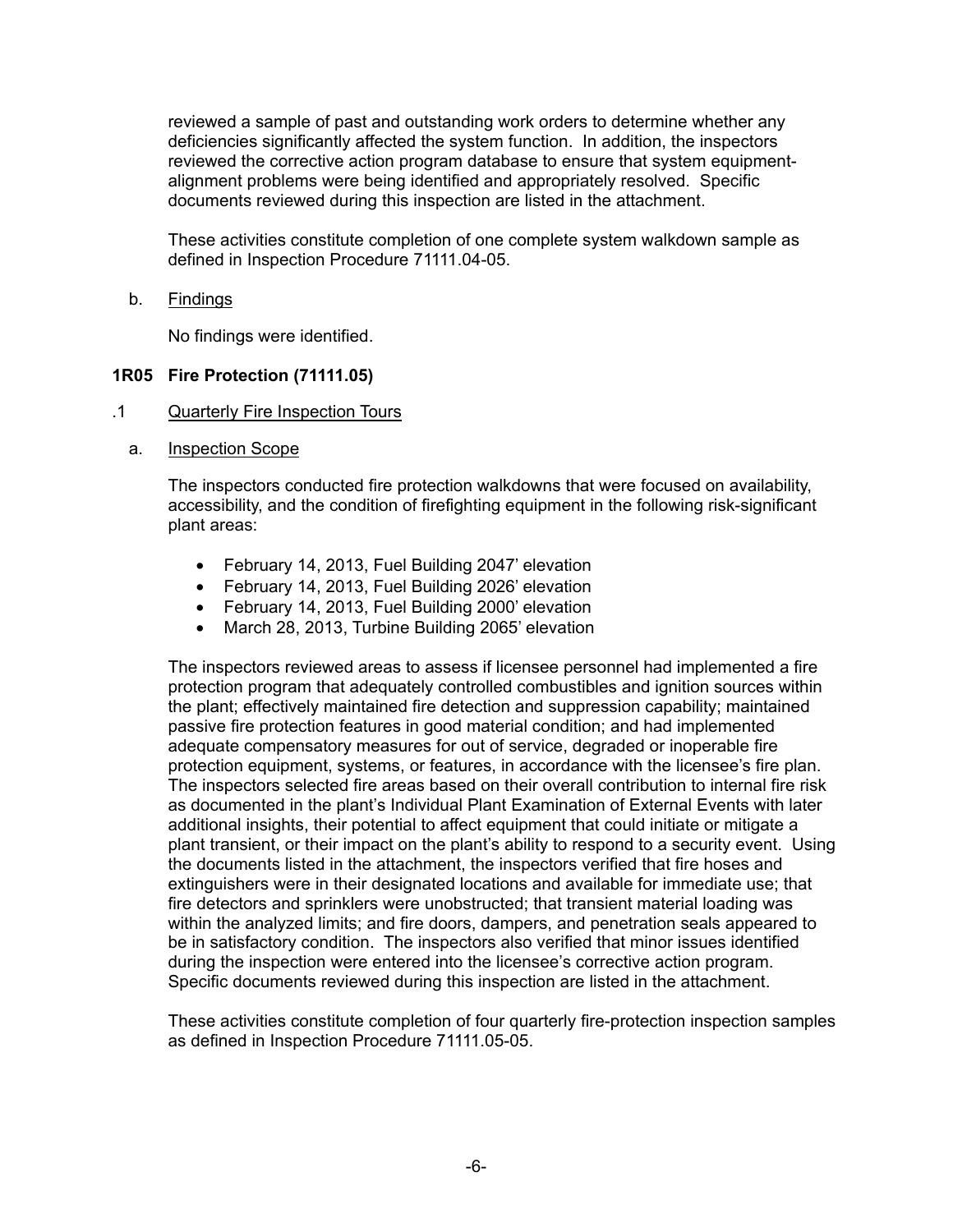# b. Findings

No findings were identified.

## **1R07 Heat Sink Performance - Annual (71111.07)**

#### a. Inspection Scope

The inspectors reviewed licensee programs, verified performance against industry standards, and reviewed critical operating parameters and maintenance records for the B train essential service water to component cooling water heat exchanger. The inspectors verified that performance tests were satisfactorily conducted for heat exchangers/heat sinks and reviewed for problems or errors; the licensee utilized the periodic maintenance method outlined in EPRI Report NP 7552, "Heat Exchanger Performance Monitoring Guidelines"; the licensee properly utilized biofouling controls; the licensee's heat exchanger inspections adequately assessed the state of cleanliness of their tubes; and the heat exchanger was correctly categorized under 10 CFR 50.65, "Requirements for Monitoring the Effectiveness of Maintenance at Nuclear Power Plants." Specific documents reviewed during this inspection are listed in the attachment.

These activities constitute completion of one annual heat sink inspection sample as defined in Inspection Procedure 71111.07-05.

b. Findings

No findings were identified.

#### **1R11 Licensed Operator Requalification Program and Licensed Operator Performance (71111.11)**

- .1 Quarterly Observation of Licensed Operator Performance
	- a. Inspection Scope

On February 3-4, 2013, the inspectors observed the performance of on-shift licensed operators in the plant's main control room. At the time of the observations, the plant was in a period of heightened activity due to unit shutdown for refueling. The inspectors observed the operators' performance of the following activities:

- Primary reactivity changes: control rod manipulations and borations
- Secondary plant load changes: automatic and manual load set changes
- Securing of main feed pump
- Securing of condensate pump
- Swap over from main feed regulating valves to bypass feed regulating valves
- Swap over of plant electrical loads from unit auxiliary transformer to the start-up transformer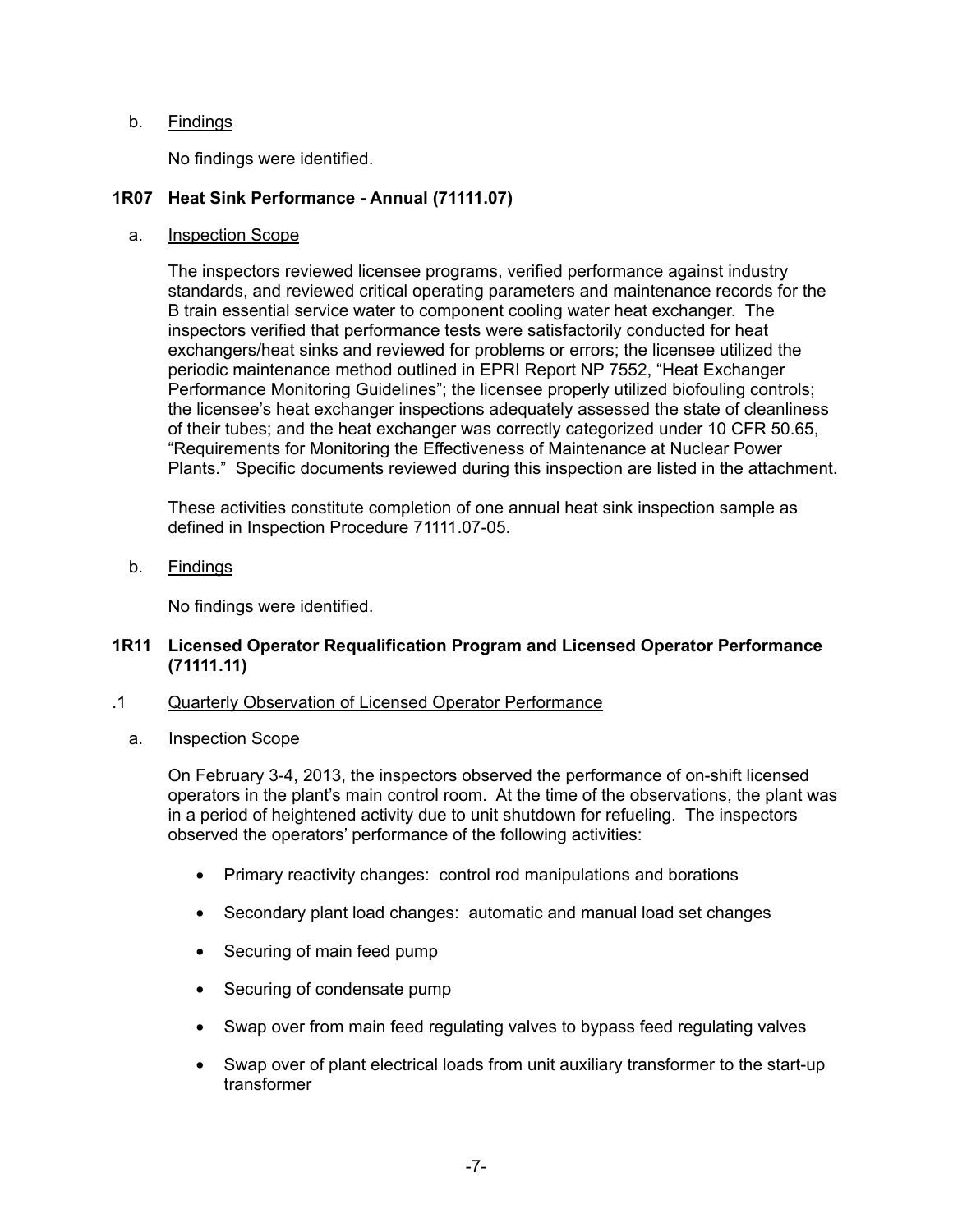- Main generator output breaker opening and turbine trip
- Mode changes to Mode 2 and 3
- Verification of sub-criticality and shutdown margin
- Insertion of all control and shutdown rod banks

In addition, the inspectors assessed the operators' adherence to plant procedures, including AP 21-001, "Conduct of Operations," and other operations department policies.

These activities constitute completion of one quarterly licensed-operator performance sample as defined in Inspection Procedure 71111.11.

#### b. Findings

No findings were identified.

## **1R13 Maintenance Risk Assessments and Emergent Work Control (71111.13)**

#### a. Inspection Scope

The inspectors reviewed licensee personnel's evaluation and management of plant risk for the maintenance and emergent work activities affecting risk-significant and safety-related equipment listed below to verify that the appropriate risk assessments were performed prior to removing equipment for work:

- January 7, 2013, broken B emergency diesel generator cylinder head bolt
- January 20, 2013, A emergency diesel generator maintenance outage
- February 10, 2013, planned Orange risk for reduced reactor coolant system inventory
- March 13, 2013, Red electrical power shutdown risk indicator for loss of both onsite electrical power sources

The inspectors selected these activities based on potential risk significance relative to the reactor safety cornerstones. As applicable for each activity, the inspectors verified that licensee personnel performed risk assessments as required by 10 CFR 50.65(a)(4) and that the assessments were accurate and complete. When licensee personnel performed emergent work, the inspectors verified that the licensee personnel promptly assessed and managed plant risk. The inspectors reviewed the scope of maintenance work, discussed the results of the assessment with the licensee's probabilistic risk analyst or shift technical advisor, and verified plant conditions were consistent with the risk assessment. The inspectors also reviewed the technical specification requirements and inspected portions of redundant safety systems, when applicable, to verify risk analysis assumptions were valid and applicable requirements were met. Specific documents reviewed during this inspection are listed in the attachment.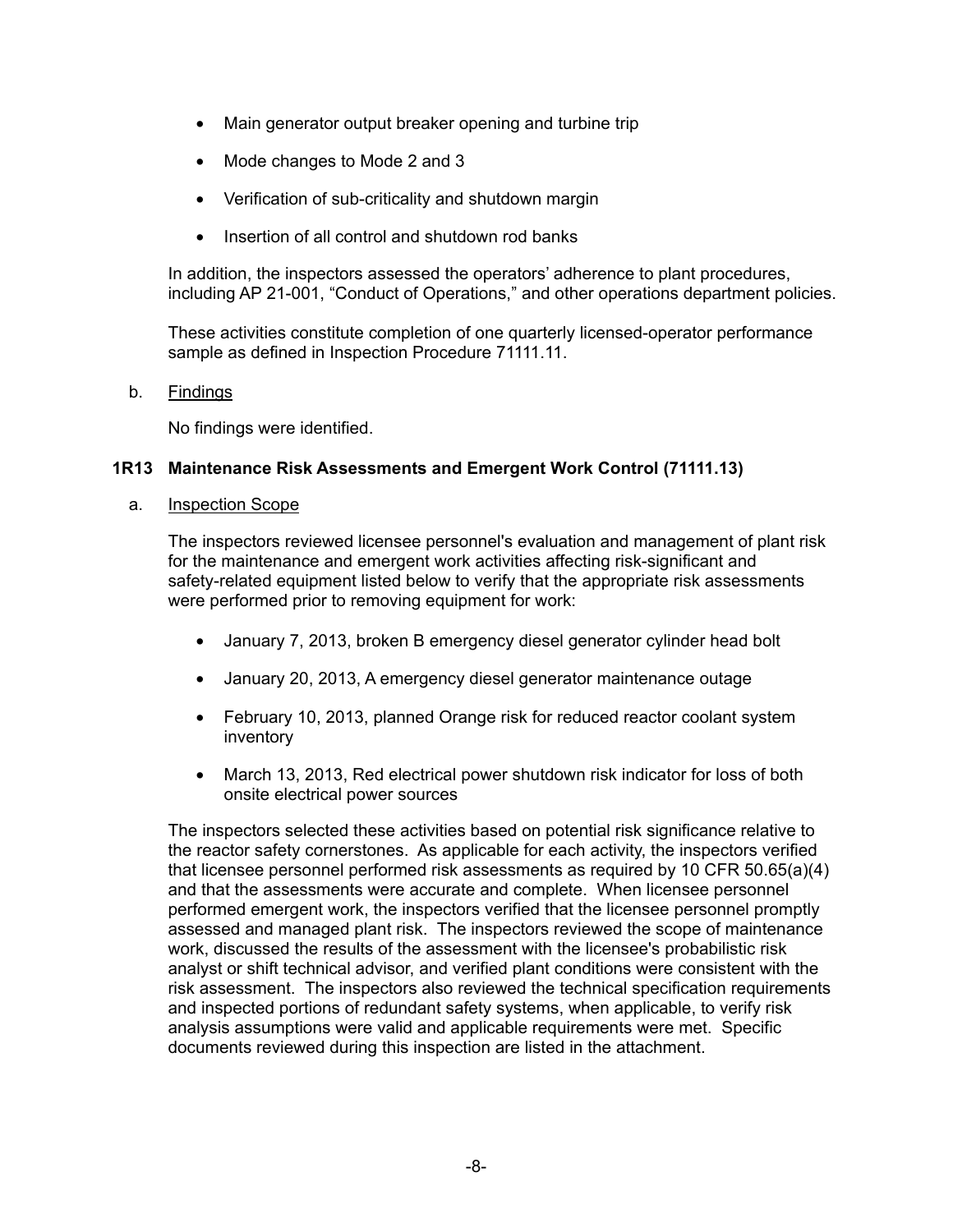These activities constitute completion of four maintenance risk assessments and emergent work control inspection samples as defined in Inspection Procedure 71111.13-05

b. Findings

No findings were identified.

## **1R15 Operability Evaluations and Functionality Assessments (71111.15)**

#### a. Inspection Scope

The inspectors reviewed the following assessments:

- January 21, 2013, unit vent radiation monitor GTRE-21B iodine and particulate sampler failure
- March 8, 2013, turbine driven auxiliary feedwater pump stuffing box extension through wall leak
- March 11, 2013, train B residual heat removal pump diffuser vane damage
- January 7, 2013, train B emergency diesel generator broken cylinder head stud

The inspectors selected these operability and functionality assessments based on the risk significance of the associated components and systems. The inspectors evaluated the technical adequacy of the evaluations to ensure technical specification operability was properly justified and to verify the subject component or system remained available such that no unrecognized increase in risk occurred. The inspectors compared the operability and design criteria in the appropriate sections of the technical specifications and USAR to the licensee's evaluations to determine whether the components or systems were operable. Where compensatory measures were required to maintain operability, the inspectors determined whether the measures in place would function as intended and were properly controlled. Additionally, the inspectors reviewed a sampling of corrective action documents to verify that the licensee was identifying and correcting any deficiencies associated with operability evaluations. Specific documents reviewed during this inspection are listed in the attachment.

These activities constitute completion of three operability evaluations inspection samples as defined in Inspection Procedure 71111.15-05.

#### b. Findings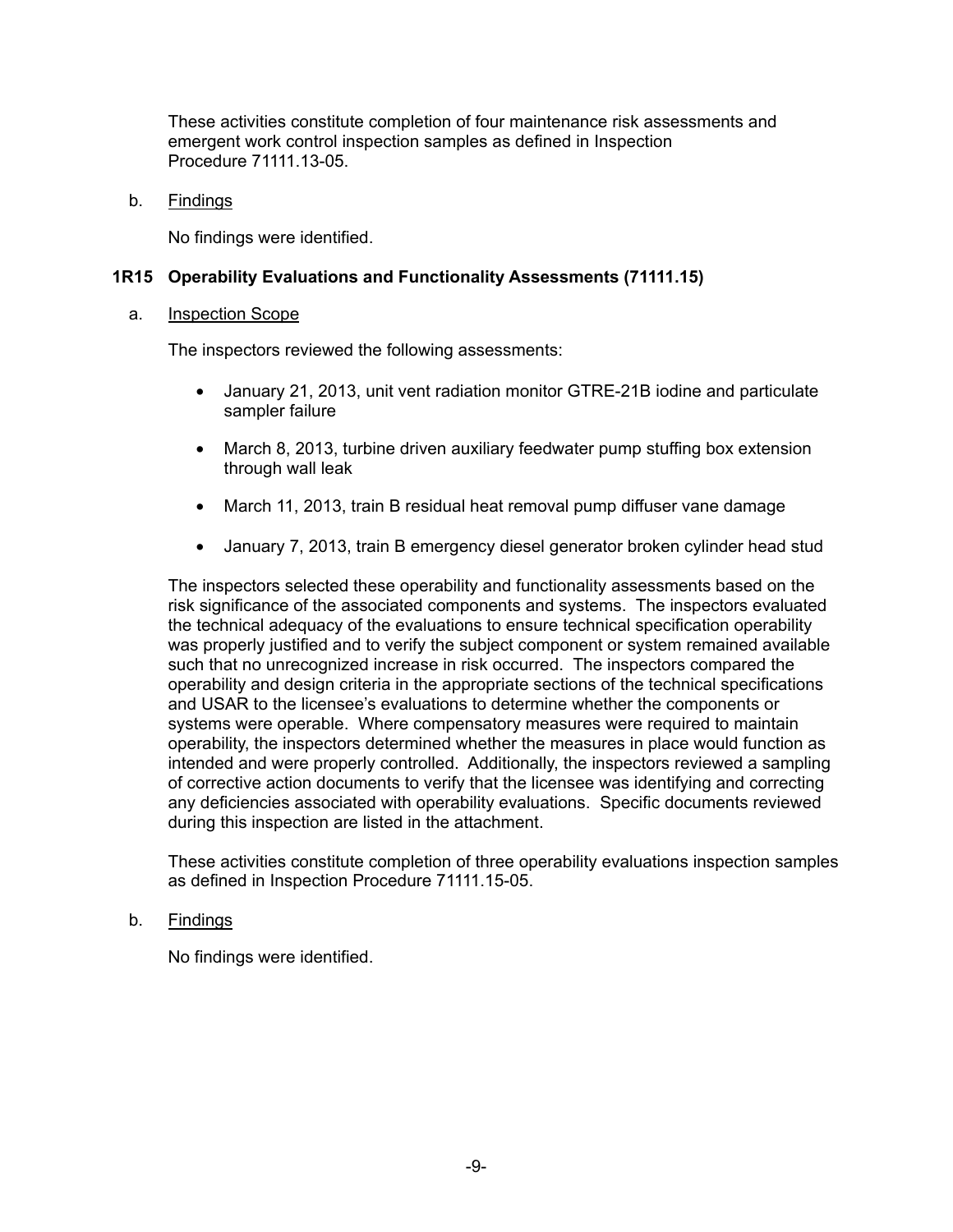## **1R18 Plant Modifications (71111.18)**

#### Permanent Modifications

#### a. Inspection Scope

The inspectors reviewed key parameters associated with energy needs, materials, replacement components, timing, control signals, equipment protection from hazards, operations, flow paths, pressure boundary, structural, licensing basis, and failure modes for the permanent modification identified as non-safety auxiliary feedwater pump installation.

The inspectors verified that modification preparation, staging, and implementation did not impair emergency/abnormal operating procedure actions, key safety functions, or operator response to loss of key safety functions; post-modification testing will maintain the plant in a safe configuration during testing by verifying that unintended system interactions will not occur; systems, structures and components' performance characteristics still meet the design basis; the modification design assumptions were appropriate; the modification test acceptance criteria will be met; and licensee personnel identified and implemented appropriate corrective actions associated with permanent plant modifications. Specific documents reviewed during this inspection are listed in the attachment.

These activities constitute completion of one sample for plant modifications as defined in Inspection Procedure 71111.18-05.

b. Findings

No findings were identified.

## **1R19 Post-Maintenance Testing (71111.19)**

#### a. Inspection Scope

The inspectors reviewed the following post-maintenance activities to verify that procedures and test activities were adequate to ensure system operability and functional capability:

- February 27, 2013, train B emergency service water pipe replacement leak checks
- February 22, 2013, NK012 125Vdc vital battery duty cycle testing
- February 21, 2013, NK014 125Vdc vital battery duty cycle testing
- February 28, 2013, emergency diesel generator B run following maintenance outage
- March 13, 2013, emergency diesel generator B jacket water pressure switch replacement
- March 19, 2013, train A emergency service water pipe replacement leak checks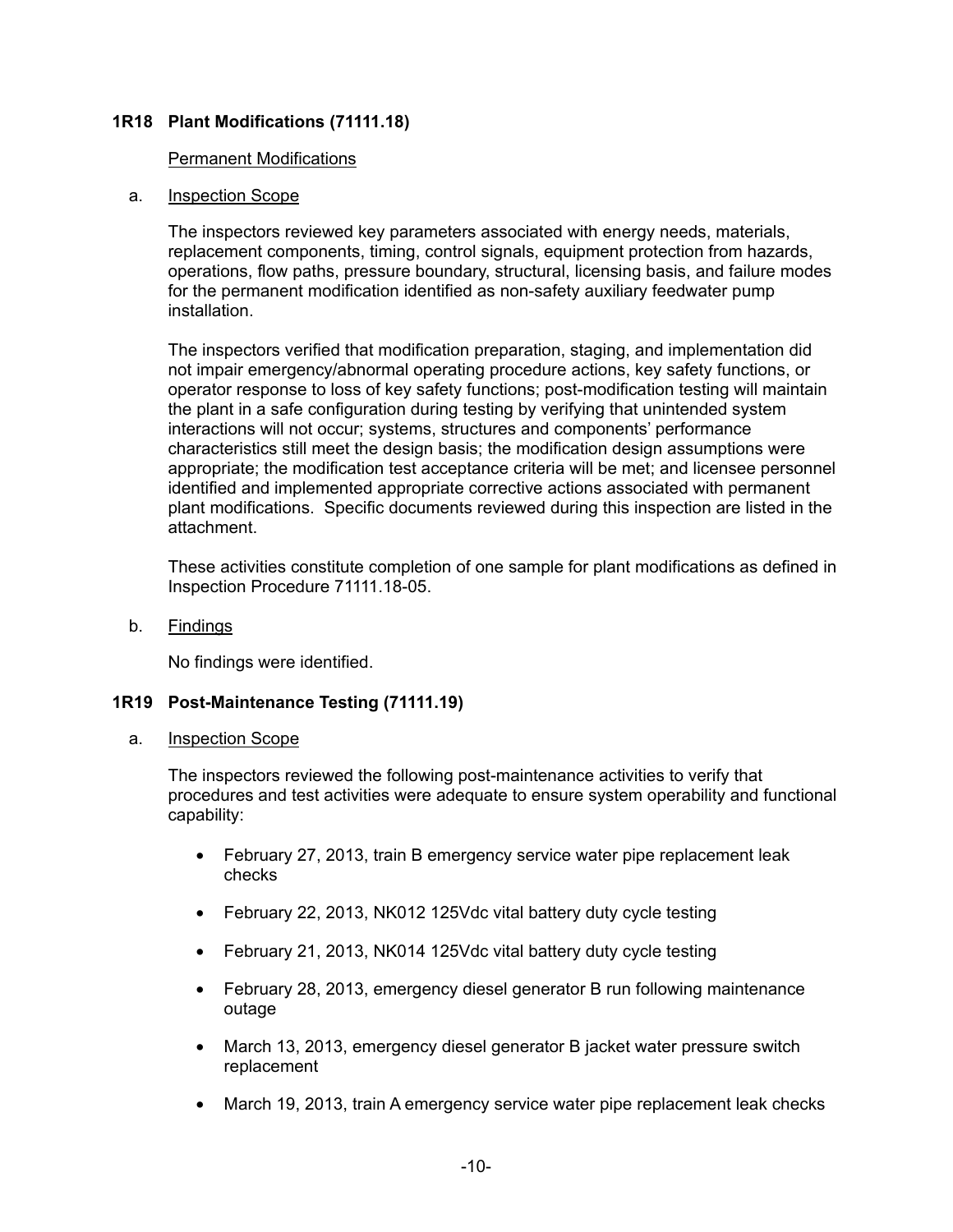The inspectors selected these activities based upon the structure, system, or component's ability to affect risk. The inspectors evaluated these activities for the following (as applicable):

- The effect of testing on the plant had been adequately addressed; testing was adequate for the maintenance performed
- Acceptance criteria were clear and demonstrated operational readiness; test instrumentation was appropriate

The inspectors evaluated the activities against the technical specifications, the USAR, 10 CFR Part 50 requirements, licensee procedures, and various NRC generic communications to ensure that the test results adequately ensured that the equipment met the licensing basis and design requirements. In addition, the inspectors reviewed corrective action documents associated with post-maintenance tests to determine whether the licensee was identifying problems and entering them in the corrective action program, and that the problems were being corrected commensurate with their importance to safety. Specific documents reviewed during this inspection are listed in the attachment.

These activities constitute completion of six post-maintenance testing inspection samples as defined in Inspection Procedure 71111.19-05.

b. Findings

No findings were identified.

## **1R20 Refueling and Other Outage Activities (71111.20)**

a. Inspection Scope

The inspectors reviewed the outage safety plan and contingency plans for the refueling outage, conducted on December 20, 2012, to confirm that licensee personnel had appropriately considered risk, industry experience, and previous site-specific problems in developing and implementing a plan that assured maintenance of defense in depth. During the refueling outage, the inspectors observed portions of the shutdown and cooldown processes and monitored licensee controls over the outage activities listed below.

- Configuration management, including maintenance of defense in depth, is commensurate with the outage safety plan for key safety functions and compliance with the applicable technical specifications when taking equipment out of service.
- Clearance activities, including confirmation that tags were properly hung and equipment appropriately configured to safely support the work or testing.
- Installation and configuration of reactor coolant pressure, level, and temperature instruments to provide accurate indication, accounting for instrument error.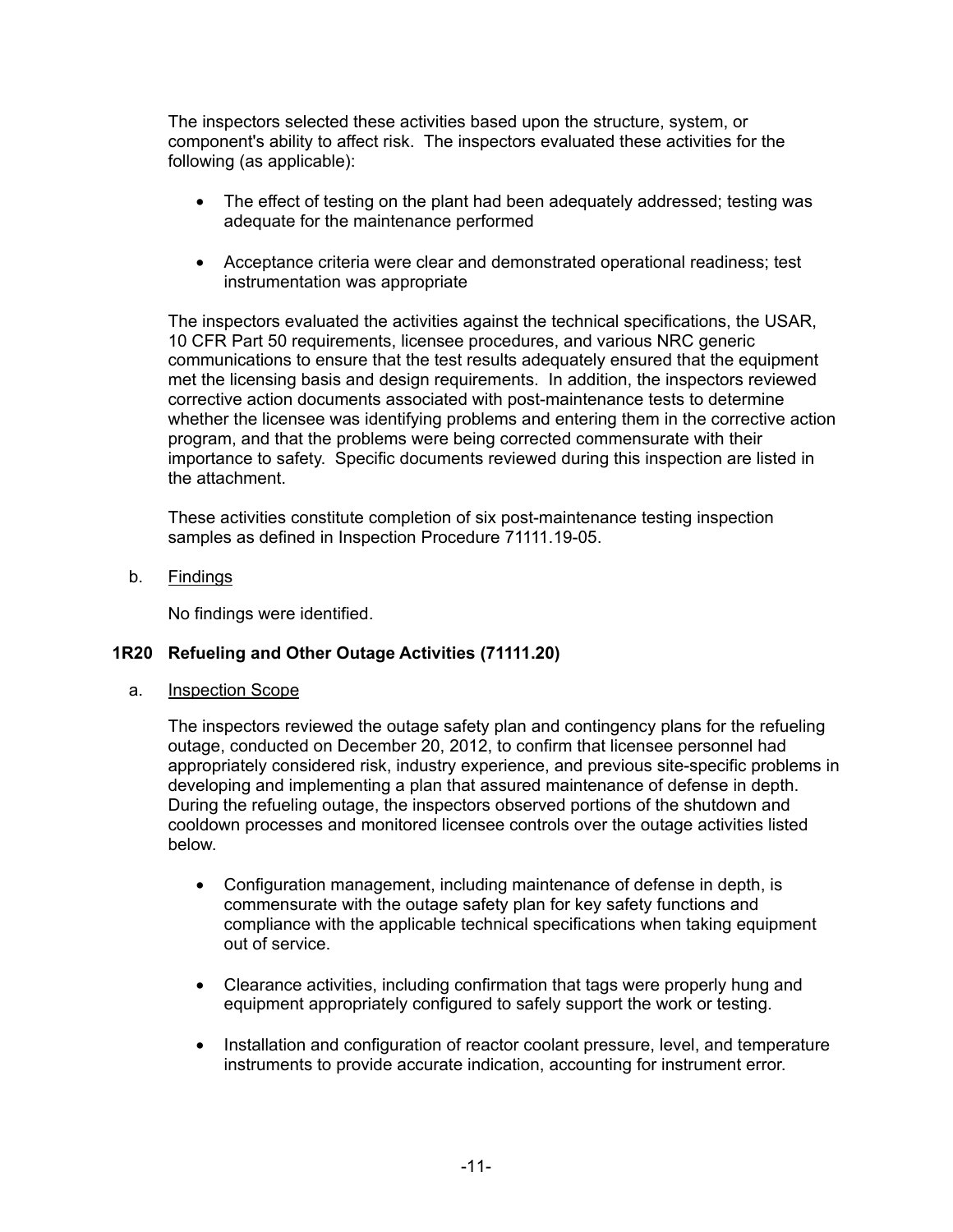- Status and configuration of electrical systems to ensure that technical specifications and outage safety-plan requirements were met, and controls over switchyard activities.
- Monitoring of decay heat removal processes, systems, and components.
- Verification that outage work was not impacting the ability of the operators to operate the spent fuel pool cooling system.
- Reactor water inventory controls, including flow paths, configurations, and alternative means for inventory addition, and controls to prevent inventory loss.
- Controls over activities that could affect reactivity.
- Refueling activities, including fuel handling and sipping to detect fuel assembly leakage.
- Licensee identification and resolution of problems related to refueling outage activities.

Specific documents reviewed during this inspection are listed in the attachment.

These activities constitute completion of one refueling outage and other outage inspection sample as defined in Inspection Procedure 71111.20-05.

b. Findings

No findings were identified.

## **1R22 Surveillance Testing (71111.22)**

a. Inspection Scope

The inspectors reviewed the Updated Safety Analysis Report, procedure requirements, and technical specifications to ensure that the surveillance activities listed below demonstrated that the systems, structures, and/or components tested were capable of performing their intended safety functions. The inspectors either witnessed or reviewed test data to verify that the significant surveillance test attributes were adequate to address the following:

- Preconditioning
- Evaluation of testing impact on the plant
- Acceptance criteria
- Test equipment
- Procedures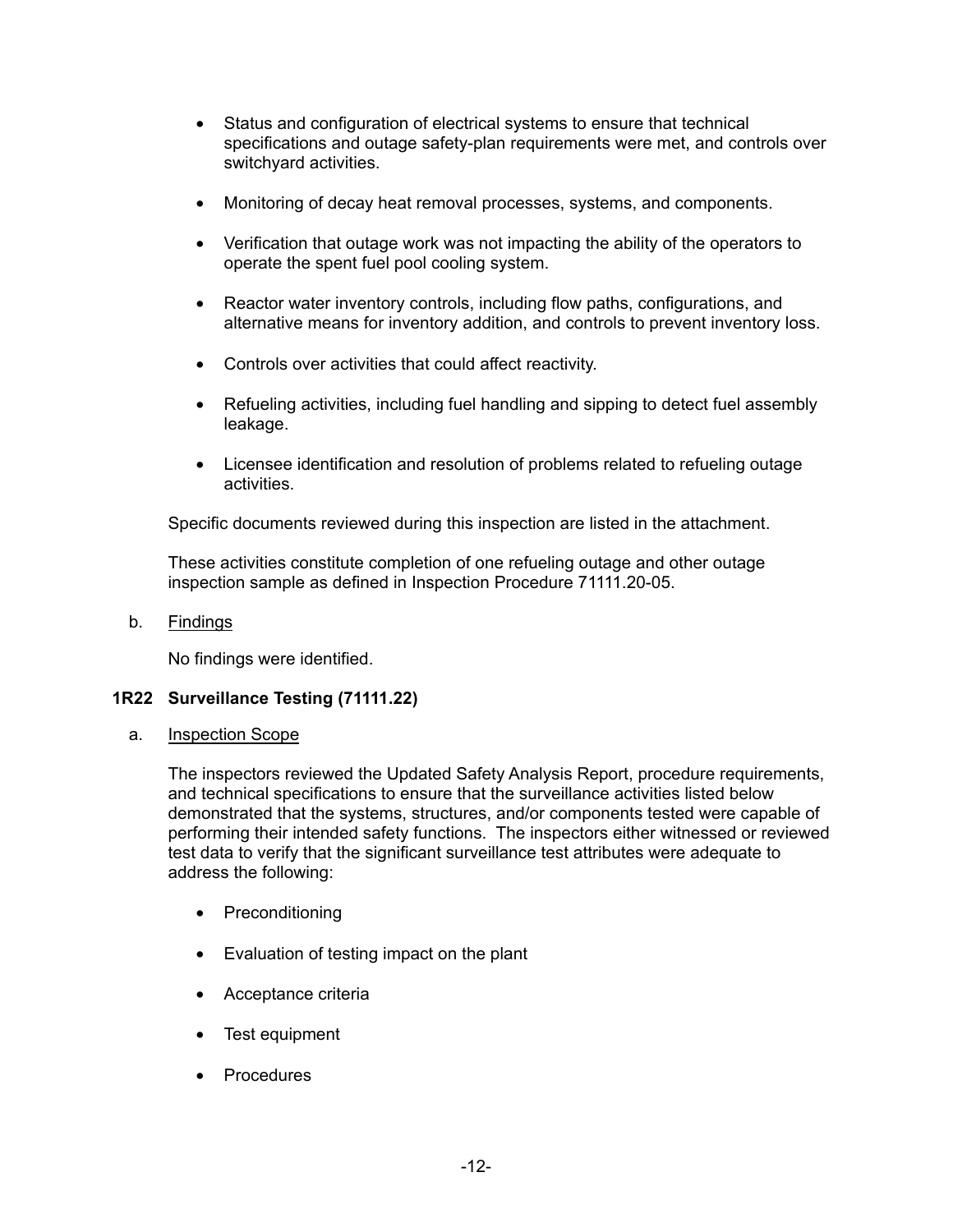- Jumper/lifted lead controls
- Test data
- Testing frequency and method demonstrated technical specification operability
- Test equipment removal
- Restoration of plant systems
- Fulfillment of ASME Code requirements
- Updating of performance indicator data
- Engineering evaluations, root causes, and bases for returning tested systems, structures, and components not meeting the test acceptance criteria were correct
- Reference setting data
- Annunciators and alarms setpoints

The inspectors also verified that licensee personnel identified and implemented any needed corrective actions associated with the surveillance testing.

- January 21, 2013, diesel generator A 24-hour run
- February 24, 2013, train B Class 1E switchgear air conditioning system flow rate verification
- March 13, 2013, train A emergency service water pump comprehensive flow test (IST)
- March 30, 2013, residual heat removal pump A reference pump curve determination (IST)

Specific documents reviewed during this inspection are listed in the attachment.

These activities constitute completion of four surveillance testing inspection samples as defined in Inspection Procedure 71111.22-05.

b. Findings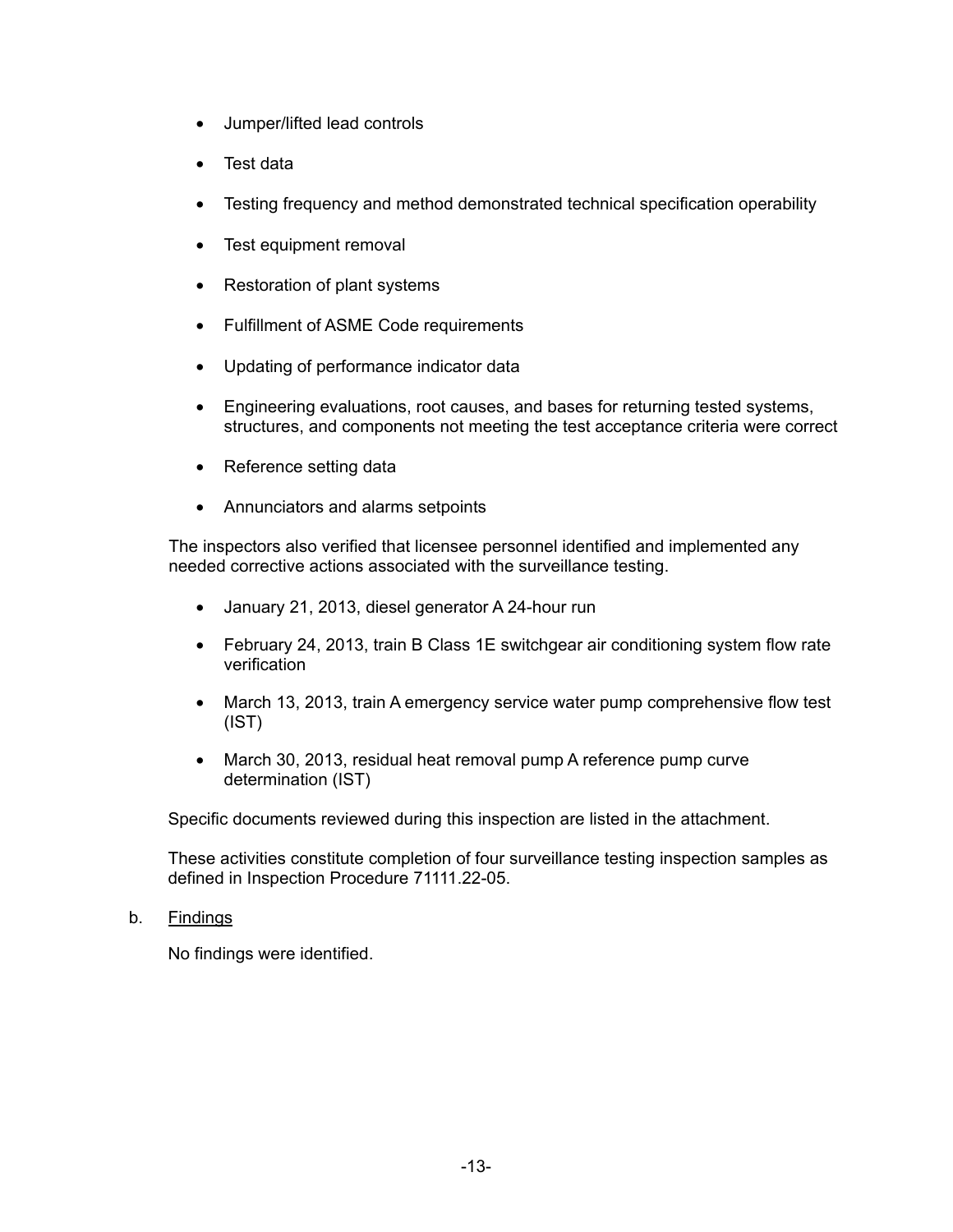## **Cornerstone: Emergency Preparedness**

## **1EP4 Emergency Action Level and Emergency Plan Changes (71114.04)**

#### a. Inspection Scope

The NSIR headquarters staff performed an in-office review of the latest revisions of various Emergency Plan Implementing Procedures (EPIPs) and the Emergency Plan located under ADAMS accession numbers ML13025A085 and ML130020566 as listed in the Attachment.

The licensee determined that in accordance with 10 CFR 50.54(q), the changes made in the revisions resulted in no reduction in the effectiveness of the Plan, and that the revised Plan continued to meet the requirements of 10 CFR 50.47(b) and Appendix E to 10 CFR Part 50. The NRC review was not documented in a safety evaluation report and did not constitute approval of licensee-generated changes; therefore, this revision is subject to future inspection. The specific documents reviewed during this inspection are listed in the Attachment.

These activities constitute completion of two samples as defined in Inspection Procedure 71114.04-05.

b. Findings

No findings were identified.

## **2. RADIATION SAFETY**

## **Cornerstones: Public Radiation Safety and Occupational Radiation Safety**

## **2RS1 Radiological Hazard Assessment and Exposure Controls (71124.01)**

a. Inspection Scope

This area was inspected to: (1) review and assess licensee's performance in assessing the radiological hazards in the workplace associated with licensed activities and the implementation of appropriate radiation monitoring and exposure control measures for both individual and collective exposures, (2) verify the licensee is properly identifying and reporting Occupational Radiation Safety Cornerstone performance indicators, and (3) identify those performance deficiencies that were reportable as a performance indicator and which may have represented a substantial potential for overexposure of the worker.

The inspectors used the requirements in 10 CFR Part 20, the technical specifications, and the licensee's procedures required by technical specifications as criteria for determining compliance. During the inspection, the inspectors interviewed the radiation protection manager, radiation protection supervisors, and radiation workers. The inspectors performed walkdowns of various portions of the plant, performed independent radiation dose rate measurements and reviewed the following items: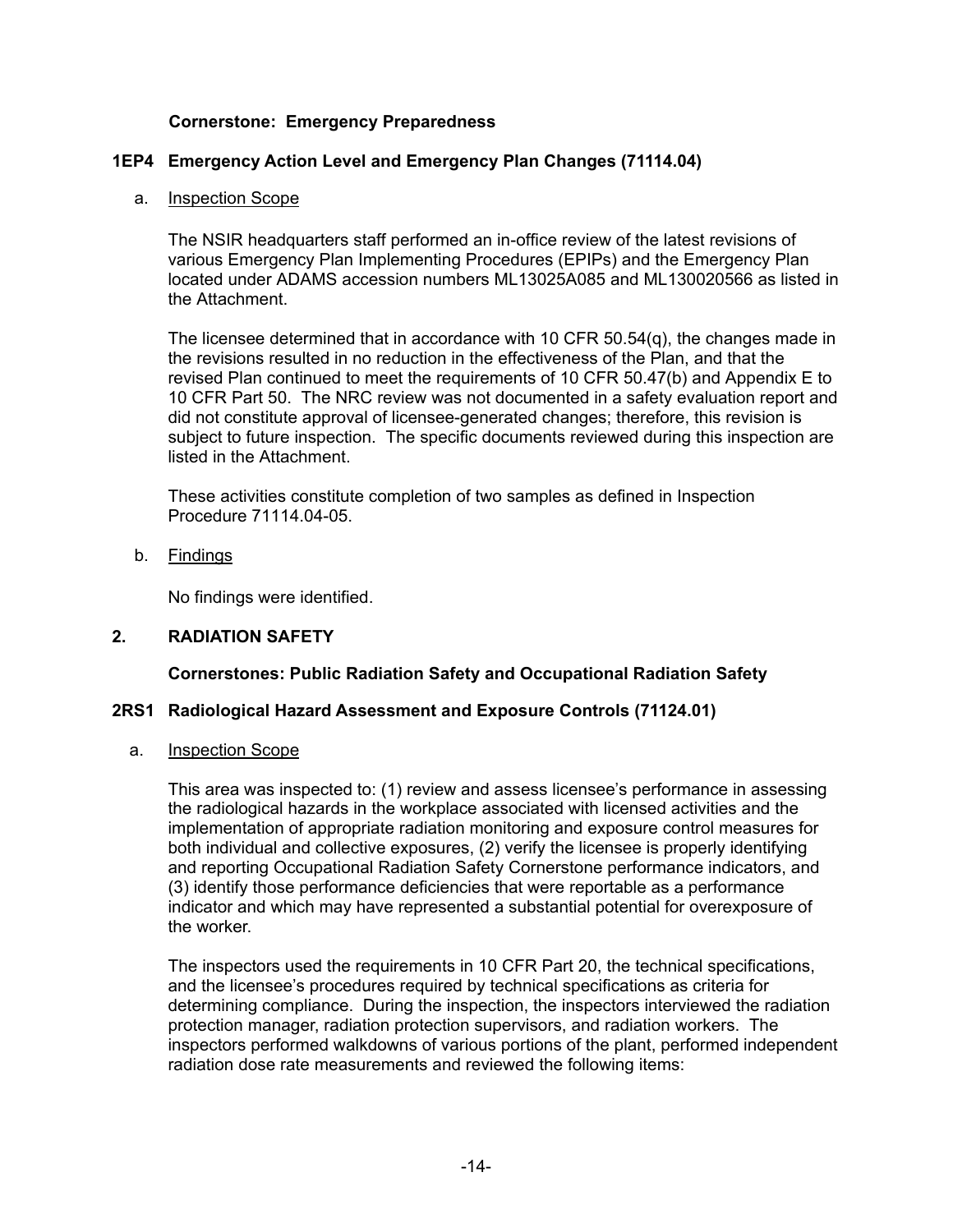- Performance indicator events and associated documentation reported by the licensee in the Occupational Radiation Safety Cornerstone
- The hazard assessment program, including a review of the licensee's evaluations of changes in plant operations and radiological surveys to detect dose rates, airborne radioactivity, and surface contamination levels
- Instructions and notices to workers, including labeling or marking containers of radioactive material, radiation work permits, actions for electronic dosimeter alarms, and changes to radiological conditions
- Programs and processes for control of sealed sources and release of potentially contaminated material from the radiologically controlled area, including survey performance, instrument sensitivity, release criteria, procedural guidance, and sealed source accountability
- Radiological hazards control and work coverage, including the adequacy of surveys, radiation protection job coverage, and contamination controls; the use of electronic dosimeters in high noise areas; dosimetry placement; airborne radioactivity monitoring; controls for highly activated or contaminated materials (non-fuel) stored within spent fuel and other storage pools; and posting and physical controls for high radiation areas and very high radiation areas
- Radiation worker and radiation protection technician performance with respect to radiation protection work requirements
- Audits, self-assessments, and corrective action documents related to radiological hazard assessment and exposure controls since the last inspection

Specific documents reviewed during this inspection are listed in the attachment.

These activities constitute completion of the one required sample as defined in Inspection Procedure 71124.01-05.

b. Findings

No findings were identified.

# **2RS3 In-plant Airborne Radioactivity Control and Mitigation (71124.03)**

a. Inspection Scope

This area was inspected to verify in-plant airborne concentrations are being controlled consistent with ALARA principles and the use of respiratory protection devices on-site do not pose an undue risk to the wearer. The inspectors used the requirements in 10 CFR Part 20, the technical specifications, and the licensee's procedures required by technical specifications as criteria for determining compliance. During the inspection, the inspectors interviewed licensee personnel, performed walkdowns of various portions of the plant, and reviewed the following items items: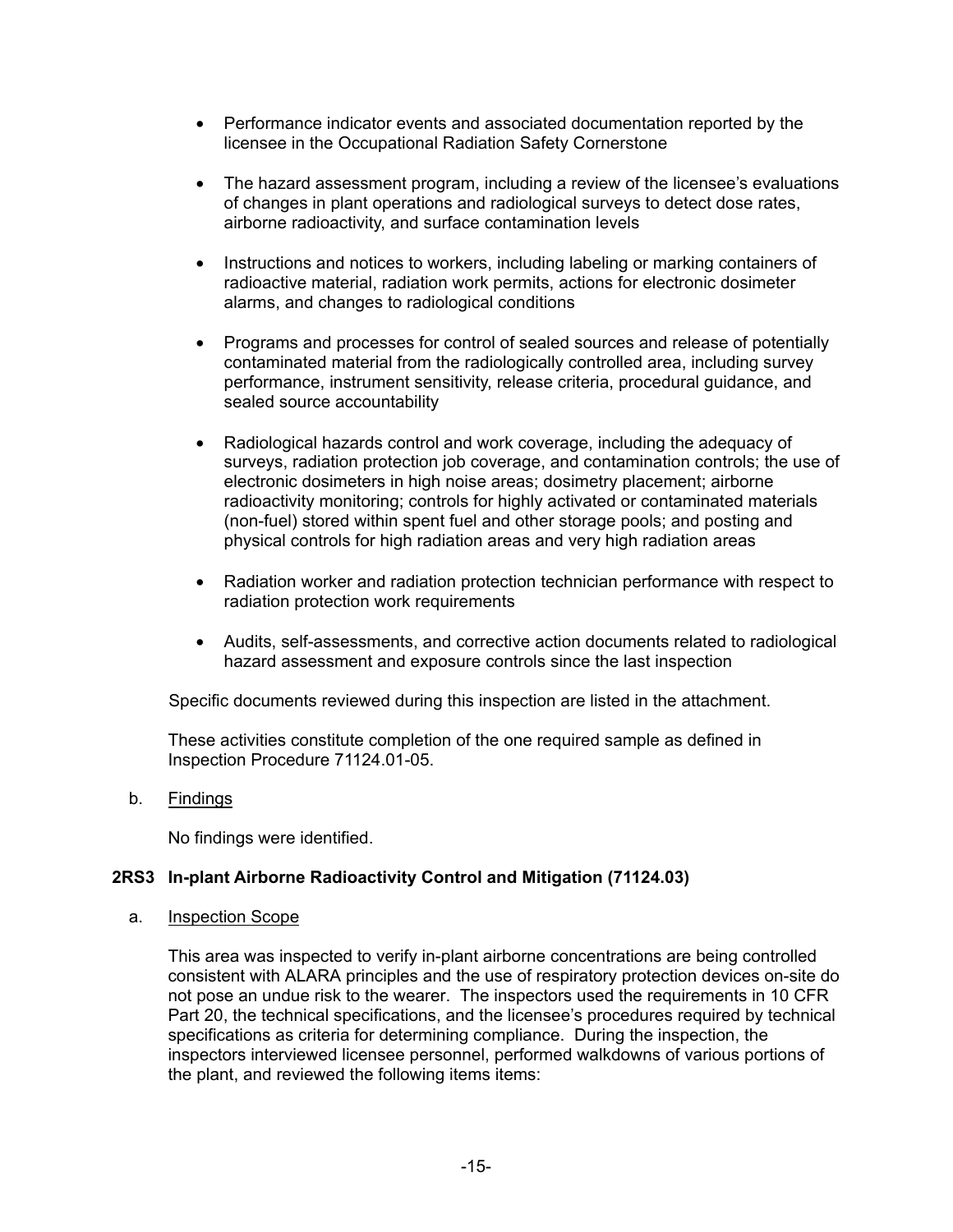- The licensee's use, when applicable, of ventilation systems as part of its engineering controls
- The licensee's respiratory protection program for use, storage, maintenance, and quality assurance of NIOSH certified equipment, qualification and training of personnel, and user performance
- The licensee's capability for refilling and transporting SCBA air bottles to and from the control room and operations support center during emergency conditions, status of SCBA staged and ready for use in the plant and associated surveillance records, and personnel qualification and training
- Audits, self-assessments, and corrective action documents related to in-plant airborne radioactivity control and mitigation since the last inspection

Specific documents reviewed during this inspection are listed in the attachment.

These activities constitute completion of the one sample as defined in Inspection Procedure 71124.03-05.

b. Findings

No findings were identified.

#### **4. OTHER ACTIVITIES**

**Cornerstones: Initiating Events, Mitigating Systems, Barrier Integrity, Emergency Preparedness, Public Radiation Safety, Occupational Radiation Safety, and Security** 

#### **4OA1 Performance Indicator Verification (71151)**

- .1 Data Submission Issue
	- a. Inspection Scope

The inspectors performed a review of the performance indicator data submitted by the licensee for the 4th Quarter 2012 performance indicators for any obvious inconsistencies prior to its public release in accordance with Inspection Manual Chapter 0608, "Performance Indicator Program."

This review was performed as part of the inspectors' normal plant status activities and, as such, did not constitute a separate inspection sample.

b. Findings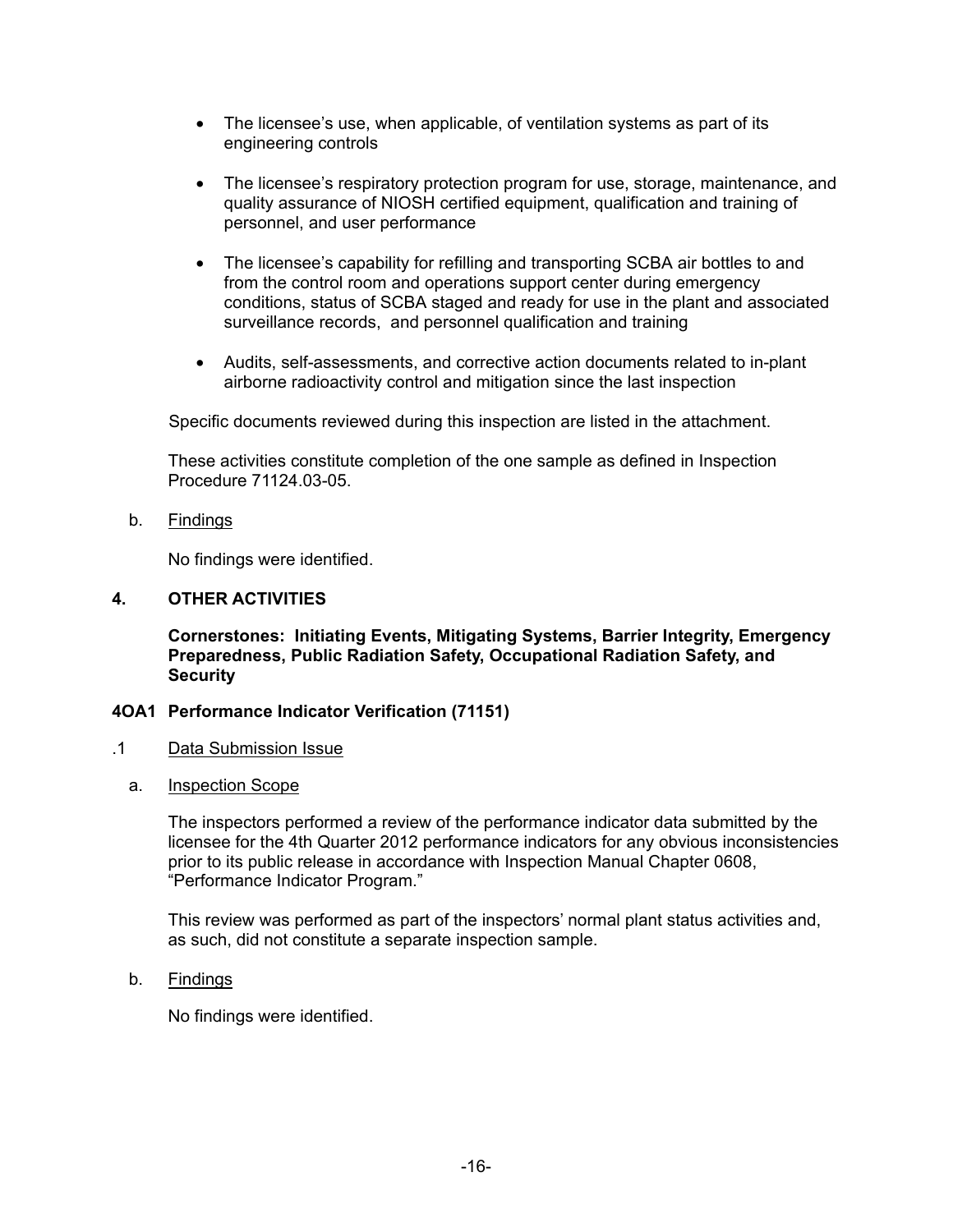## .2 Unplanned Scrams per 7000 Critical Hours (IE01)

#### a. Inspection Scope

The inspectors sampled licensee submittals for the unplanned scrams per 7,000 critical hours performance indicator for the period from the first quarter 2012 through the fourth quarter 2012. To determine the accuracy of the performance indicator data reported during those periods, the inspectors used definitions and guidance contained in NEI Document 99-02, "Regulatory Assessment Performance Indicator Guideline," Revision 6. The inspectors reviewed the licensee's operator narrative logs, issue reports, event reports, and NRC integrated inspection reports for the period of January 2012 through December 2012, to validate the accuracy of the submittals. The inspectors also reviewed the licensee's issue report database to determine if any problems had been identified with the performance indicator data collected or transmitted for this indicator and none were identified. Specific documents reviewed are described in the attachment to this report.

These activities constitute completion of one unplanned scrams per 7,000 critical hours sample as defined in Inspection Procedure 71151-05.

b. Findings

No findings were identified.

- .3 Unplanned Power Changes per 7000 Critical Hours (IE03)
	- a. Inspection Scope

The inspectors sampled licensee submittals for the unplanned power changes per 7,000 critical hours performance indicator for the period from the first quarter 2012 through the fourth quarter 2012. To determine the accuracy of the performance indicator data reported during those periods, the inspectors used definitions and guidance contained in NEI Document 99-02, "Regulatory Assessment Performance Indicator Guideline," Revision 6. The inspectors reviewed the licensee's operator narrative logs, issue reports, maintenance rule records, event reports, and NRC integrated inspection reports for the period of January 2012 through December 2012, to validate the accuracy of the submittals. The inspectors also reviewed the licensee's issue report database to determine if any problems had been identified with the performance indicator data collected or transmitted for this indicator and none were identified. Specific documents reviewed are described in the attachment to this report.

These activities constitute completion of one unplanned transients per 7,000 critical hours sample as defined in Inspection Procedure 71151-05.

b. Findings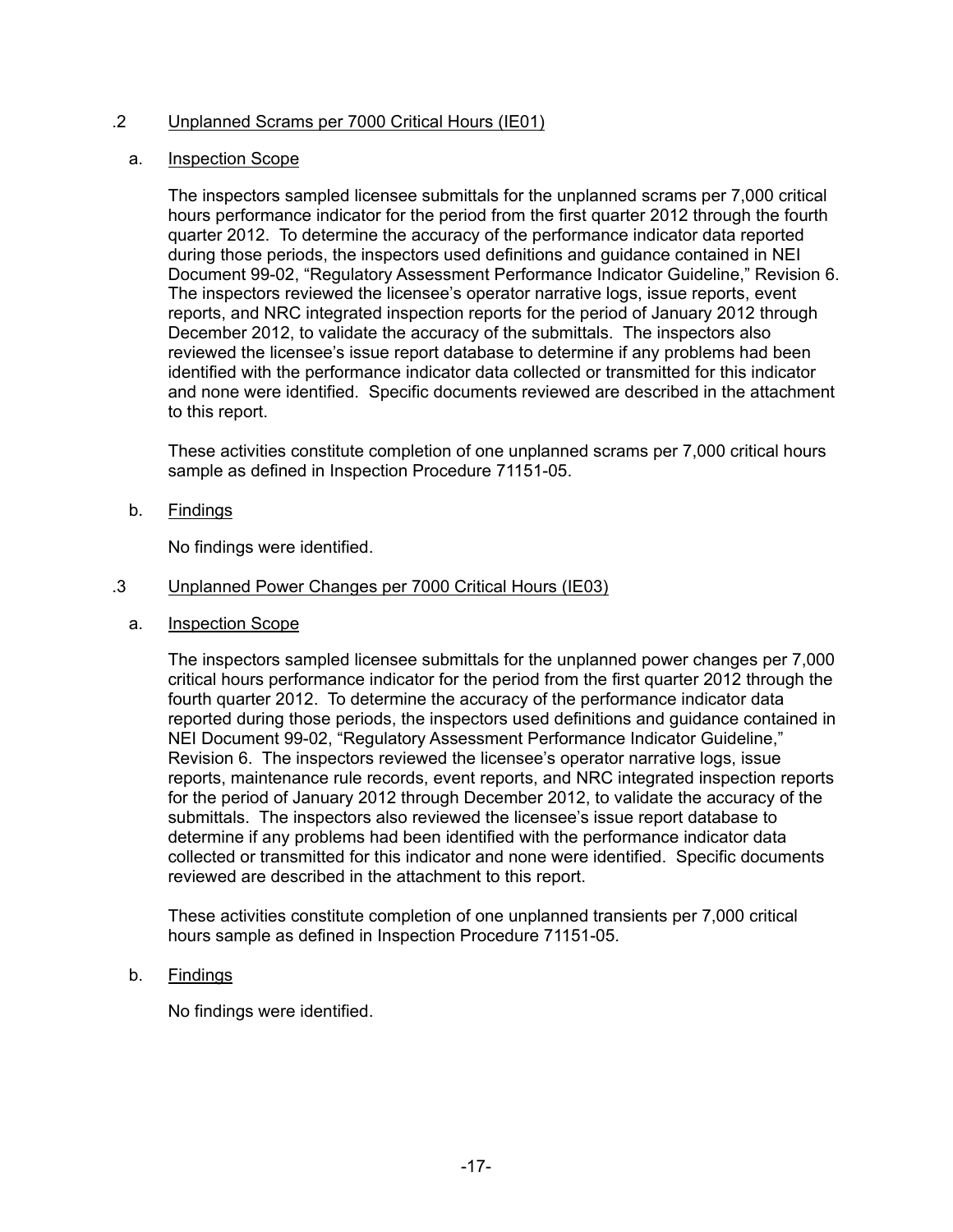## .4 Unplanned Scrams with Complications (IE04)

#### a. Inspection Scope

The inspectors sampled licensee submittals for the unplanned scrams with complications performance indicator for the period from the first quarter 2012 through the fourth quarter 2012. To determine the accuracy of the performance indicator data reported during those periods, the inspectors used definitions and guidance contained in NEI Document 99-02, "Regulatory Assessment Performance Indicator Guideline," Revision 6. The inspectors reviewed the licensee's operator narrative logs, issue reports, event reports, and NRC integrated inspection reports for the period of January 2012 through December 2012, to validate the accuracy of the submittals. The inspectors also reviewed the licensee's issue report database to determine if any problems had been identified with the performance indicator data collected or transmitted for this indicator and none were identified. Specific documents reviewed are described in the attachment to this report.

These activities constitute completion of one unplanned scrams with complications sample as defined in Inspection Procedure 71151-05.

b. Findings

No findings were identified.

- .5 Occupational Exposure Control Effectiveness (OR01)
	- a. Inspection Scope

The inspectors reviewed performance indicator data for the fourth quarter of 2012. The objective of the inspection was to determine the accuracy and completeness of the performance indicator data reported during these periods. The inspectors used the definitions and clarifying notes contained in NEI Document 99-02, "Regulatory Assessment Performance Indicator Guideline," Revision 6, as criteria for determining whether the licensee was in compliance.

The inspectors reviewed corrective action program records associated with high radiation area (greater than 1 rem/hr) and very high radiation area non-conformances. The inspectors reviewed radiological, controlled area exit transactions greater than 100 mrem. The inspectors also conducted walkdowns of high radiation areas (greater than 1 rem/hr) and very high radiation area entrances to determine the adequacy of the controls of these areas.

These activities constitute completion of the occupational exposure control effectiveness sample as defined in Inspection Procedure 71151-05.

b. Findings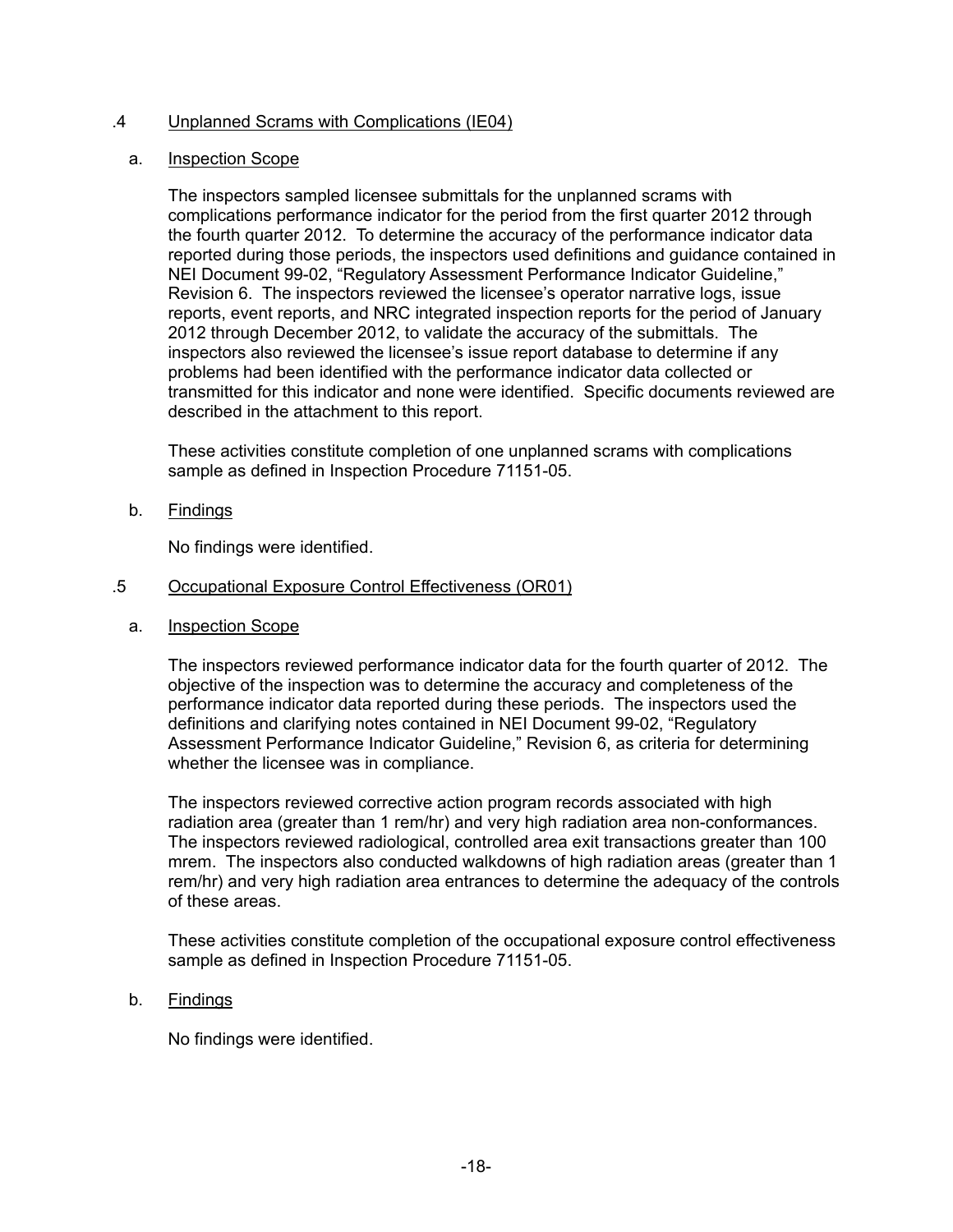#### .6 Radiological Effluent Technical Specifications/Offsite Dose Calculation Manual Radiological Effluent Occurrences (PR01)

a. Inspection Scope

The inspectors reviewed performance indicator data for the fourth quarter of 2012. The objective of the inspection was to determine the accuracy and completeness of the performance indicator data reported during these periods. The inspectors used the definitions and clarifying notes contained in NEI Document 99-02, "Regulatory Assessment Performance Indicator Guideline," Revision 6, as criteria for determining whether the licensee was in compliance.

The inspectors reviewed the licensee's corrective action program records and selected individual annual or special reports to identify potential occurrences such as unmonitored, uncontrolled, or improperly calculated effluent releases that may have impacted offsite dose.

These activities constitute completion of the radiological effluent technical specifications/offsite dose calculation manual radiological effluent occurrences sample as defined in Inspection Procedure 71151-05.

b. Findings

No findings or violations were identified.

#### **4OA2 Problem Identification and Resolution (71152)**

- .1 Routine Review of Identification and Resolution of Problems
	- a. Inspection Scope

As part of the various baseline inspection procedures discussed in previous sections of this report, the inspectors routinely reviewed issues during baseline inspection activities and plant status reviews to verify that they were being entered into the licensee's corrective action program at an appropriate threshold, that adequate attention was being given to timely corrective actions, and that adverse trends were identified and addressed. The inspectors reviewed attributes that included the complete and accurate identification of the problem; the timely correction, commensurate with the safety significance; the evaluation and disposition of performance issues, generic implications, common causes, contributing factors, root causes, extent of condition reviews, and previous occurrences reviews; and the classification, prioritization, focus, and timeliness of corrective actions. Minor issues entered into the licensee's corrective action program because of the inspectors' observations are included in the attached list of documents reviewed.

These routine reviews for the identification and resolution of problems did not constitute any additional inspection samples. Instead, by procedure, they were considered an integral part of the inspections performed during the quarter and documented in Section 1 of this report.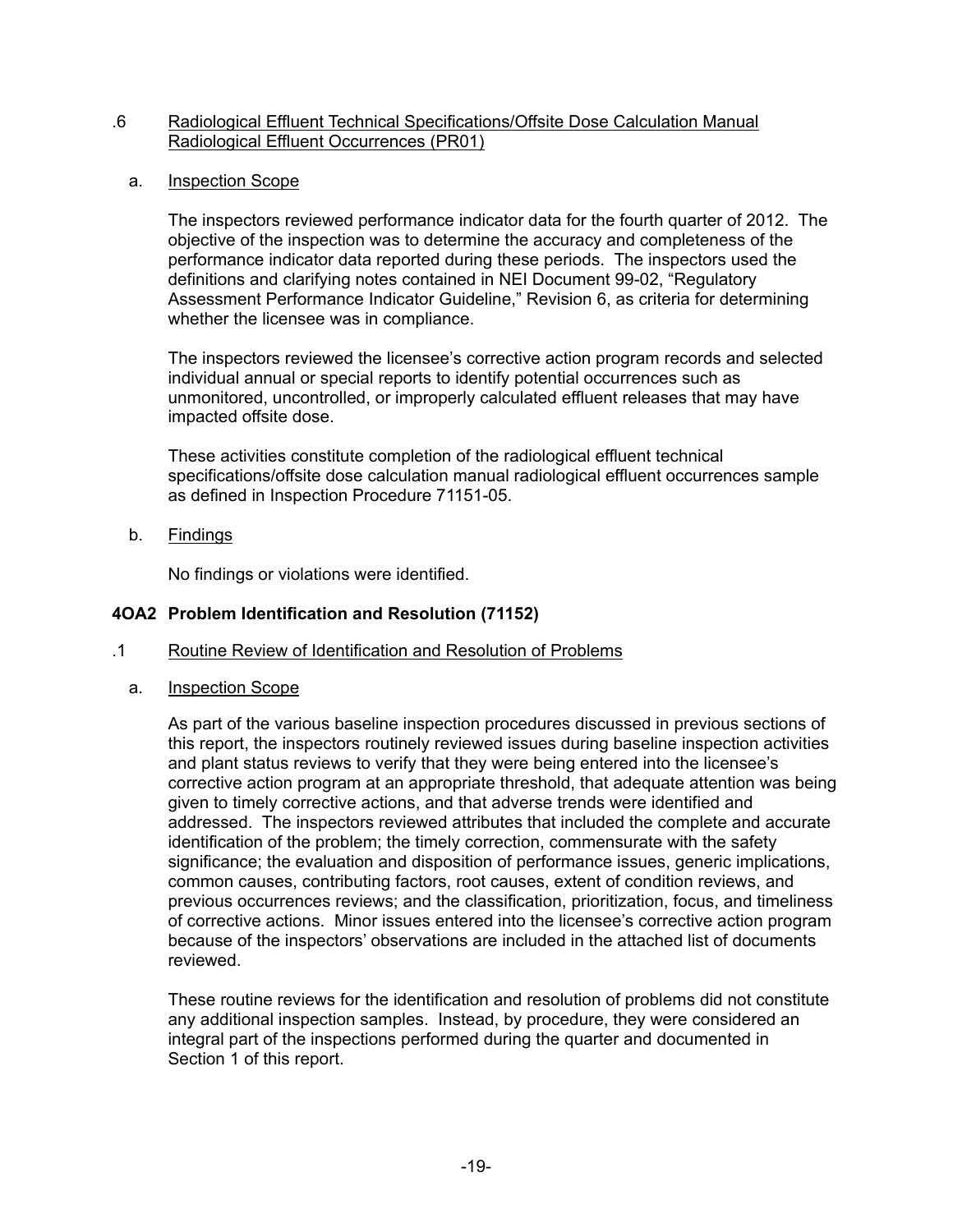#### b. Findings

No findings were identified.

#### .2 Daily Corrective Action Program Reviews

#### a. Inspection Scope

In order to assist with the identification of repetitive equipment failures and specific human performance issues for follow-up, the inspectors performed a daily screening of items entered into the licensee's CAP. The inspectors accomplished this through review of the station's daily corrective action documents.

The inspectors performed these daily reviews as part of their daily plant status monitoring activities and, as such, did not constitute any separate inspection samples.

b. Findings

No findings were identified.

## **4OA3 Follow-up of Events and Notices of Enforcement Discretion (71153)**

.1 (Closed) Licensee Event Report (LER) 2013-001-00 and Notice of Enforcement Discretion 2013-4-001, Broken Cylinder Head Stud Causes Inoperable Diesel Generator Longer than Technical Specification Completion Time Event Description

On January 8, 2013, while performing planned maintenance on emergency diesel generator B a broken cylinder head stud on the number 7 cylinder was found to be broken. Engineering ordered a hardware failure analysis to determine the failure mode. When reviewing internal operating experience, the licensee noted a work request documenting a similar failure in 2006. The remains of that stud were located and sent off for a similar analysis. All 108 train B diesel generator cylinder head studs were ping tested and ultrasonically tested to confirm no additional bolt failures existed. All remaining number 7 cylinder head studs were removed and visually inspected; the two adjacent bolts were replaced, but returned to the warehouse for future use following a satisfactory non-destructive examination. All of this work was expected to take longer than the 72 hour completion time allowed by Technical Specification 3.8.1; therefore Wolf Creek requested and was granted enforcement discretion (NOED 2013-4-001) by the Nuclear Regulatory Commission on January 10, 2013, to allow an additional 96 hours to restore the diesel generator. The repairs and postmaintenance testing were satisfactorily completed within the enforcement discretion window on January 12, 2013. Extent of condition ping and ultrasonic testing for emergency diesel generator A was completed on January 20, 2013. No additional failed bolts were identified.

On January 15, 2013, Fairbanks Morse provided Wolf Creek with a computer modeled engine analysis verifying the ability of the engine to complete its seven day mission time with one of 108 cylinder head studs broken. On January 31, 2013, Exelon Power Labs provided the hardware failure analysis of the number 4 and number 7 cylinder bolts. The conclusions were identical for each bolt. The failure was low stress high cycle fatigue, with a contributing cause of outer diameter fretting corrosion.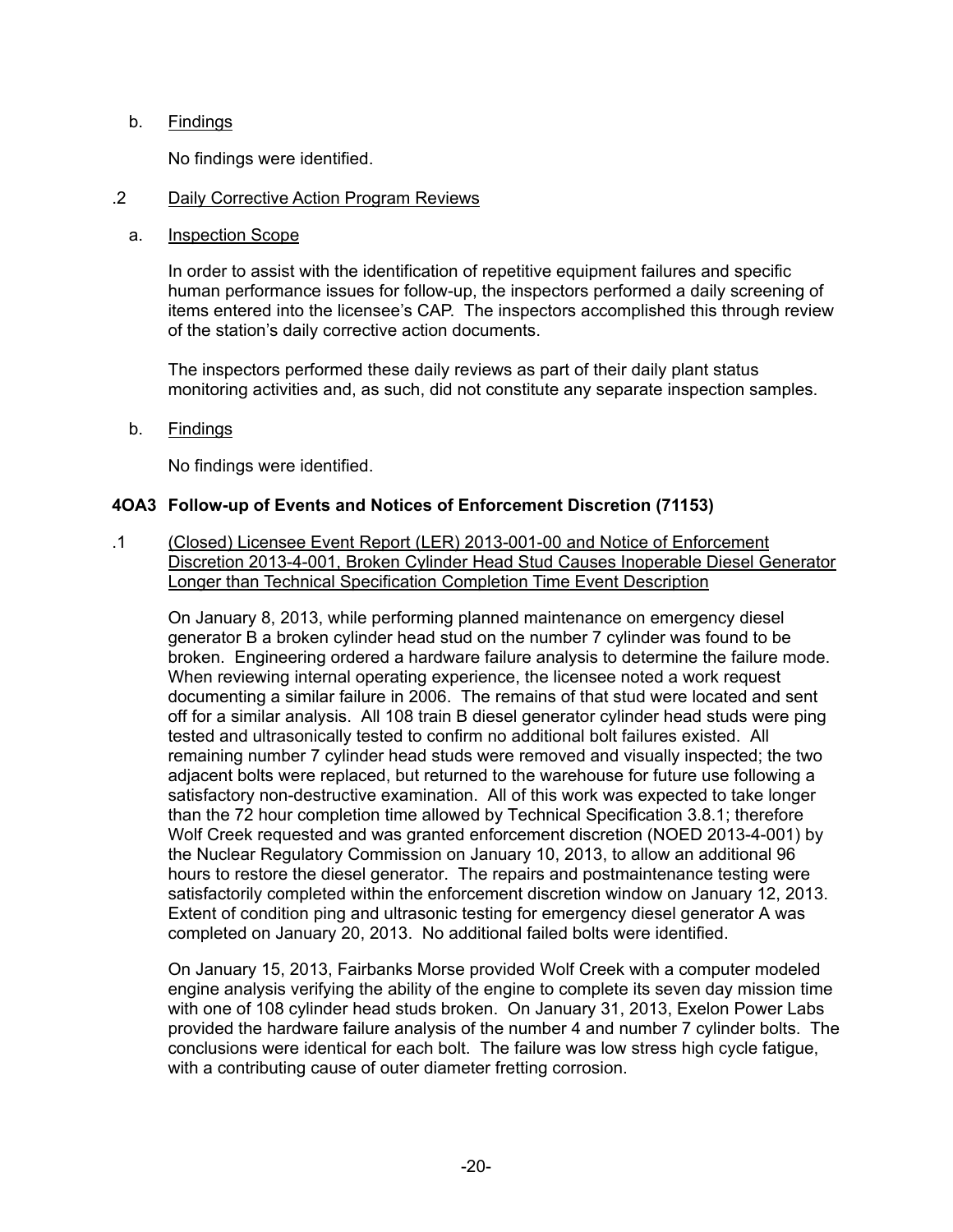On March 11, 2013, Wolf Creek submitted Licensee Event Report (LER) 2013-001-00 to document the details and cause of this event. The inspectors reviewed this LER.

LER 2013-001-00 and NOED 2013-4-001 are closed.

#### b. Findings

Introduction. The inspectors identified a Green, NCV of 10 CFR 50 Appendix B, Criterion XVI, "Corrective Actions." The licensee did not initiate a CR for a hardware failure of an emergency diesel generator structural component identified in October 2006, determine the cause, and take actions to prevent recurrence for a broken emergency diesel generator cylinder head stud. A similar failure with the same cause was identified in January of 2013.

Description. On October 15, 2006, while performing planned maintenance on the emergency diesel generator B, a broken cylinder head stud was discovered while disassembling the number 4 cylinder. None of the other seven studs on that cylinder showed any visible damage, so maintenance and engineering personnel assumed a surface nick was the cause of the failure and replaced the stud under Work Order 06-288926-000. No CR was written, so there was no formal cause evaluation, no hardware failure analysis to specify the mode of degradation, or any other consideration of extent of condition for potential common cause failures was implemented.

The inspectors concluded that the licensee failed to recognize that the failure represented a significant condition adverse to quality because they did not attempted to verify their failure theory with a hardware failure analysis. If they had done this then the licensee would have been aware of a potential common cause failure mechanism at work, and established a monitoring program that would have identified the failed bolt on the number seven cylinder much sooner, possibly even before it failed.

Analysis. Failure to identify, determine the cause and take actions to prevent recurrence for a broken emergency diesel generator cylinder head stud, a significant condition adverse to quality, is a performance deficiency. The performance deficiency is more than minor and therefore a finding because, if left uncorrected, would lead to a more significant safety concern; specifically, because the failure to evaluate extent of condition was later confirmed to have left additional degraded or failed studs undetected for over six years. The inspectors screened the finding using Inspection Manual Chapter 0609, Appendix A, "Significance Determination Process for Findings at Power," Exhibit 2, "Mitigating Systems Screening Questions," Section A. The finding screened as Green because it was a design or qualification issue where affected system, structures, or components maintain their operability or functionality. No cross-cutting aspect associated with the 2006 events was assigned because the primary causal factor contributing to this finding was not indicative of current licensee performance. Specifically the inspectors observed that the proactive decision making by engineering management in the 2013 bolt failure including the condition reporting, hardware failure analyses, and extent of condition testing missing from the 2006 event were promptly carried out with no impetus from government or industry regulators.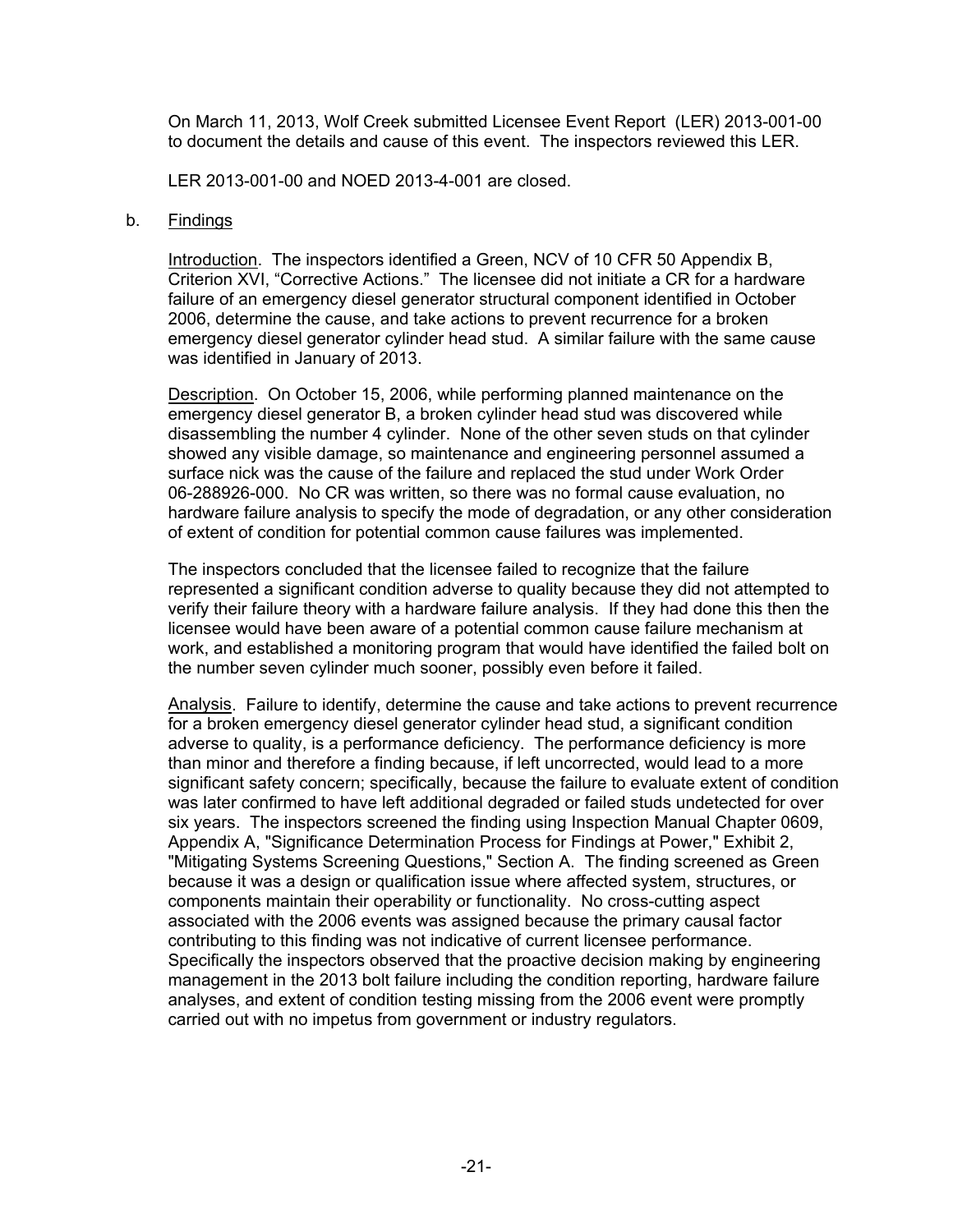Enforcement. Title 10 CFR 50, Appendix B, "Quality Assurance Criteria for Nuclear Power Plants", Criterion XVI, "Corrective Action," states, in part, that measures shall be established to assure that conditions adverse to quality, such as failures, malfunctions, deficiencies, deviations, defective material and equipment, and non-conformances are promptly identified and corrected. In the case of significant conditions adverse to quality, the measures shall assure that the cause of the condition is determined and corrective action taken to preclude repetition. The identification of the significant condition adverse to quality, the cause of the condition, and the corrective action taken shall be documented and reported to appropriate levels of management. Contrary to the above, from October 15, 2006, through January 20, 2013, a significant condition adverse to quality was not entered into the CAP and the extent of condition was indeterminate. Specifically, the failure of a number 4 emergency diesel generator B cylinder head stud was not entered into the CAP, no cause evaluation was performed, and no corrective actions to preclude repetition were taken. An identical failure was identified on a cylinder head stud for cylinder number 7 on January 8, 2013, and was properly evaluated with all repairs and the extent of condition testing to preclude further repetition was completed on January 20, 2013. Because the finding is of very low safety significance and has been entered into the licensee's CAP as CR 65912, this violation is being treated as a NCV consistent with Section 2.3.2 of the NRC Enforcement Policy: NCV 05000482/2013002-01, "Failure to Initiate a Condition Report and Determine Extent of Condition for Emergency Diesel Generator Head Stud Failure."

- .2 (Closed) Licensee Event Report 2013-002-00, Pressure Boundary Leakage on a Seal Water Injection Drain Line due to Low Stress High Cycle Fatigue
	- a. Event Description

On February 4, 2013, Wolf Creek was performing a routine boric acid walkdown of containment as part of Refueling Outage 19. A cracked weld spraying reactor coolant pump seal injection water was observed on the upstream side of valve BBV130, reactor coolant pump A seal water supply line drain valve. This line was spraying an estimated 0.03-0.04 gpm stream of borated reactor coolant water at 160 degrees Fahrenheit (F) and 2235 psi. This leakage was coming from a Class 1 weld on a ¾-inch austenitic stainless pipe stub inside the bioshield wall, an area not accessible with the reactor critical. The pipe stub was cut out and replaced prior to plant restart. LER 2013-002-00 was submitted on April 2, 2013. The inspectors reviewed the LER and the corrective action evaluations and analyses to verify that the licensee had appropriately considered the cause of the event and taken actions to prevent recurrence. The inspectors also reviewed the reactor coolant system leak rate data from cycle 19 to determine if any opportunities to identify and correct leakage were missed.

LER 2013-002-00 is closed.

b. Findings

Introduction: The inspectors reviewed a self-revealing Green NCV of 10 CFR 50, Appendix B, Criterion XVI, "Corrective Actions," for failure to promptly identify and correct the source of an reactor coolant system (RCS) pressure boundary leak from about July 27, 2012, through February 5, 2013.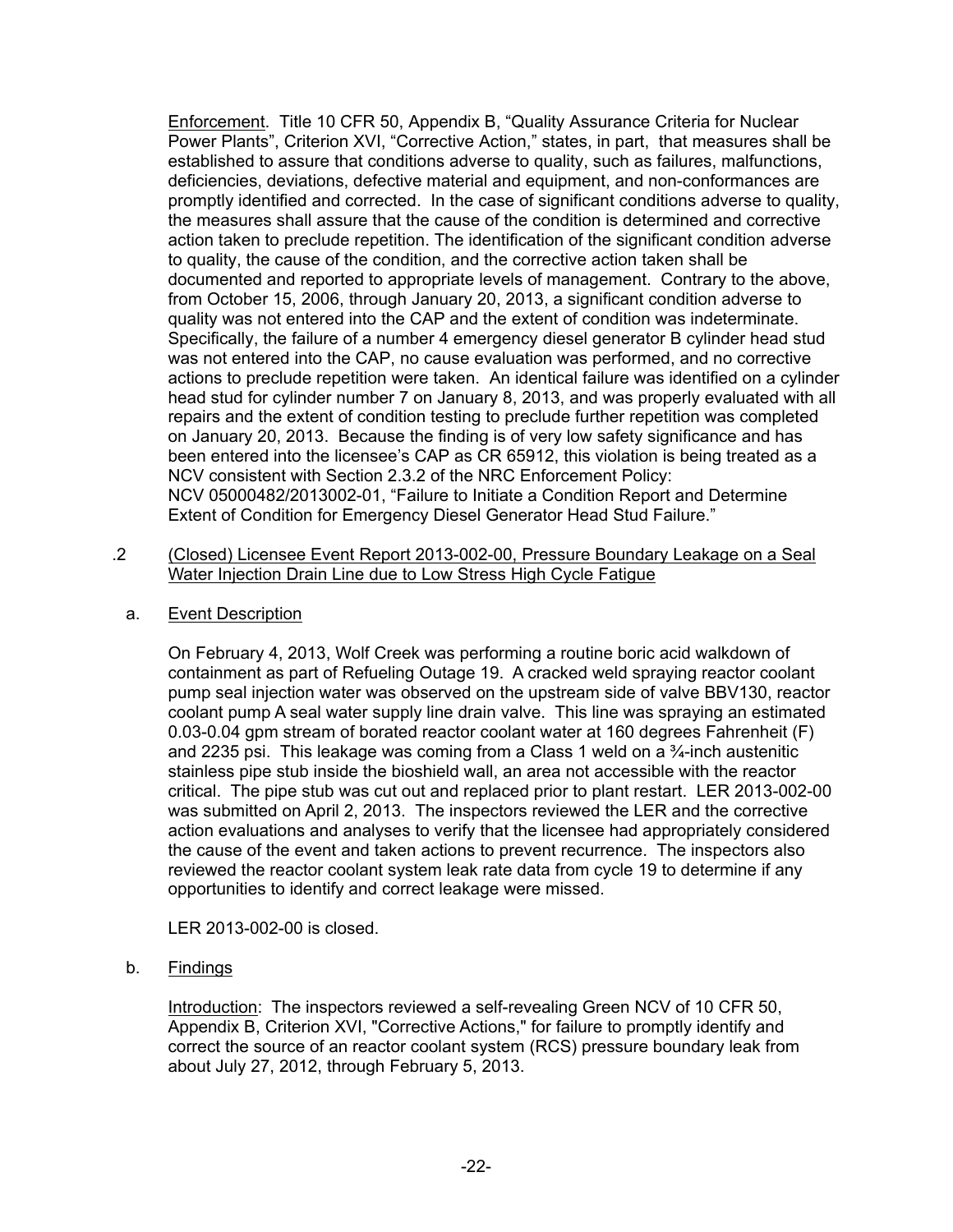Description: On February 4, 2013, Wolf Creek was performing a routine boric acid walkdown of containment as part of Refueling Outage 19. A cracked weld spraying reactor coolant pump seal injection water was observed on the upstream side of valve BBV130, reactor coolant pump A seal water supply line drain valve. Boric acid had covered the surrounding area and the floor below was wet. This valve is inside the bioshield which is not accessible with the reactor critical. The licensee wrote CR 62946 and reported the event to the NRC as Event Notification 48713. A subsequent hardware failure analysis determined the cause of the failure to be low stress, high cycle fatigue. The weld material, thickness, and form was determined to be acceptable per the design specifications. The leakage flow rate was estimated to be 0.02-0.04 gpm based on the dimensions of the crack. The valve was replaced during the refueling outage.

Wolf Creek last performed a boric acid walkdown inside containment following a loss of offsite power on January 14, 2012. No leakage was noted in the vicinity of this component. The plant computer system recorded an increase of about 0.06 gpm in reactor coolant system leakage in early June 2012. This leakage was also accompanied by pressurization of the residual heat removal system and safety injection accumulator level increases, both are direct indications of emergency core cooling system check valve leakage. Wolf Creek attempted to quantify this leakage on June 28, 2012, but could only identify approximately 0.02-0.03 gpm of leakage using the safety injection system test line. Wolf Creek attributed this to imperfections in the test methodology, and closed the corrective actions under the auspice that the increase in leakage was wholly attributable to the check valve leakage.

Using a computer model and boron recovery estimates, the licensee believes that the leak from the cracked weld originated sometime between June and August, 2012.

A cracked weld leading to a leak in this location constituted reactor coolant pressure boundary leakage, a condition prohibited by Technical Specification 3.4.13. The inspectors noted that the licensee did not adequately consider the potential for RCS pressure boundary leakage, despite the difference between the total RCS leakage measured and the smaller value of leakage into the emergency core cooling system. The licensee's leakage monitoring program did not require consideration of new leakage sources once a leakage source had been identified, so all leakage was attributed to the single source that was identified.

Analysis: The failure to promptly identify and correct the cause of RCS pressure boundary leakage is a performance deficiency. The issue is more than minor because, if left uncorrected, would lead to a more significant safety concern in that leakage could increase over time. The inspectors assessed the significance of the issue using IMC 609, Appendix A, "Significance Determination Process for Findings at Power," Exhibit 1, "Initiating Events Screening Questions," Section A, "LOCA Initiators". The inspectors determined that the finding was of very low safety significance (Green) because after a reasonable assessment of degradation, the finding result could not result in exceeding the reactor coolant system leak rate for a small loss of coolant accident and the finding would not have likely affected other systems used to mitigate a loss of coolant accident resulting in a total loss of their function (e.g., Interfacing System LOCA). The inspectors determined that this issue had a cross-cutting aspect in the Human Performance crosscutting area, because Wolf Creek did not maintaining long term plant safety by minimization of long-standing equipment issues to support safety. Specifically, the pressure boundary leakage was more difficult to identify because of concurrent check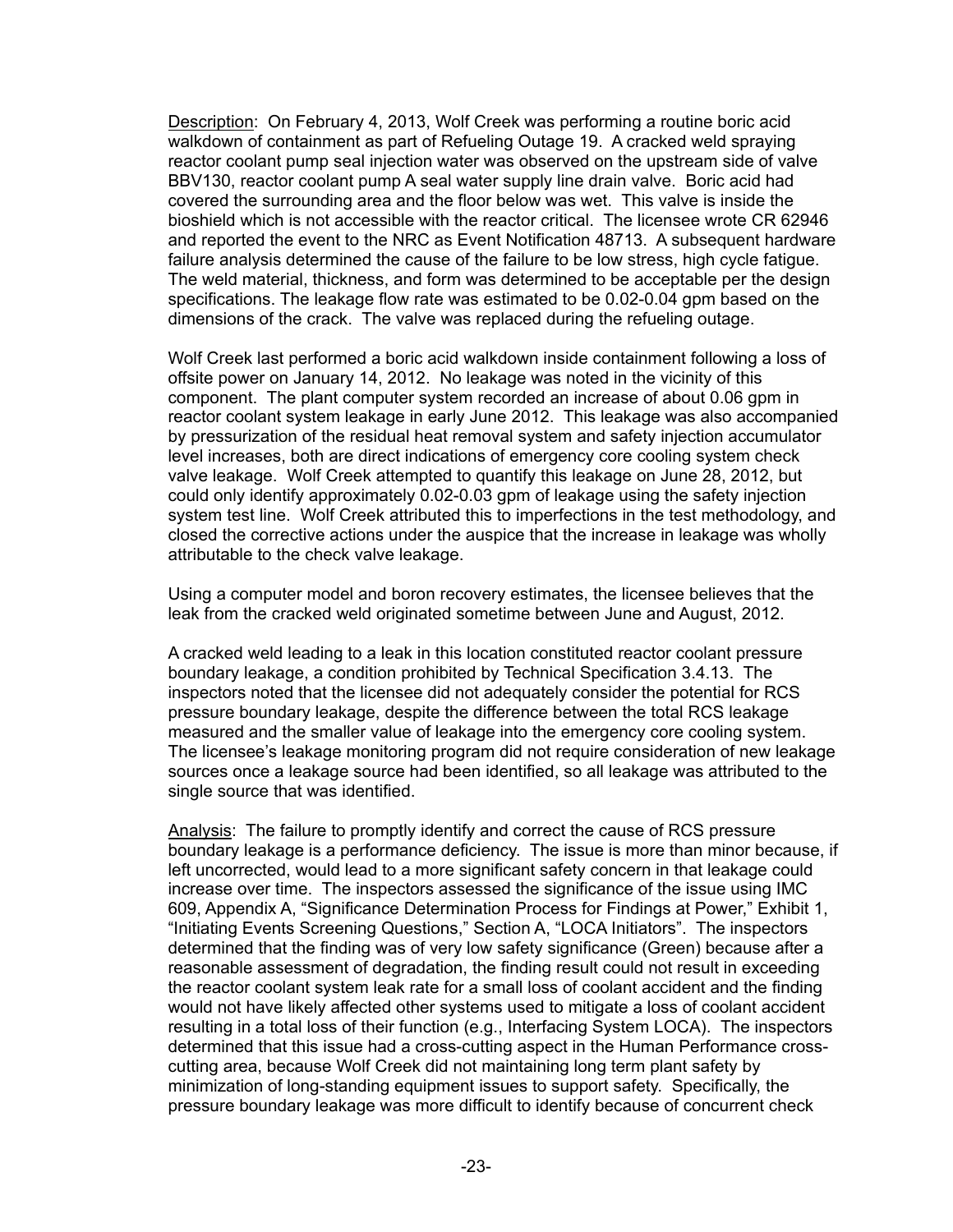valve leakage into emergency core cooling systems, an intermittent but long-standing issue [H.2(a)].

Enforcement: Title 10 CFR 50, Appendix B, Criterion XVI, "Corrective Actions," states, in part, that, measures shall be established to assure that conditions adverse to quality, such as failures, malfunctions, deficiencies, deviations, defective material and equipment, and non-conformances are promptly identified and corrected. In the case of significant conditions adverse to quality, the measures shall assure that the cause of the condition is determined and corrective action taken to preclude repetition." Contrary to the above, Wolf Creek did not promptly identify and correct RCS pressure boundary leakage, a condition adverse to quality, from about August, 2012, to February 5, 2013.

Because this was of very low safety significance and was entered into the licensee's CAP as CR 62946, this violation is being treated as a NCV, consistent with Section 2.3.2 of the NRC Enforcement Policy:

NCV 05000482/2013002-02, "Failure to Promptly Identify and Correct Reactor Coolant System Pressure Boundary Leakage."

#### .3 Notice of Unusual Event for Two Diesel Generators Out of Service due to B Train Diesel Generator Governor Oil Level High

## a. Event Description

On March 1, 2013, while Wolf Creek was defueled for a planned refueling outage and diesel generator A was disassembled for planned maintenance, a local operator discovered that the B diesel generator governor oil level was above the top of the sight glass. At 10:35 p.m. the shift manager declared the B diesel generator inoperable. The control room staff dispatched the fix it now team to drain the oil to an acceptable level. At 10:42 p.m. Wolf Creek declared a Notification of Unusual Event (NOUE) on EAL-6, Loss of Electrical Power/Assessment Capability, because both emergency diesel generators were inoperable. At 11:07 p.m. the oil had been drained to an appropriate level, and the NOUE was terminated at 11:21 p.m.

Wolf Creek initiated CR 64828 to investigate the as-found condition. The evaluation concluded that a procedural inadequacy in the system operability restoration process was the cause, and directed procedure changes to the diesel generators' operating logs (alignment checklist), system operating procedures, and preventive maintenance procedures that would ensure that this activity is not overlooked in the future.

The licensee subsequently concluded that the engine had remained capable of performing its intended safety function, as the high oil level in the governor had been present during the postmaintenance testing that had been performed earlier in the day, and the engine had not exhibited any unusual governor response.

## b. Findings

A licensee identified finding associated with this event is documented in Section 4OA7 of this inspection report.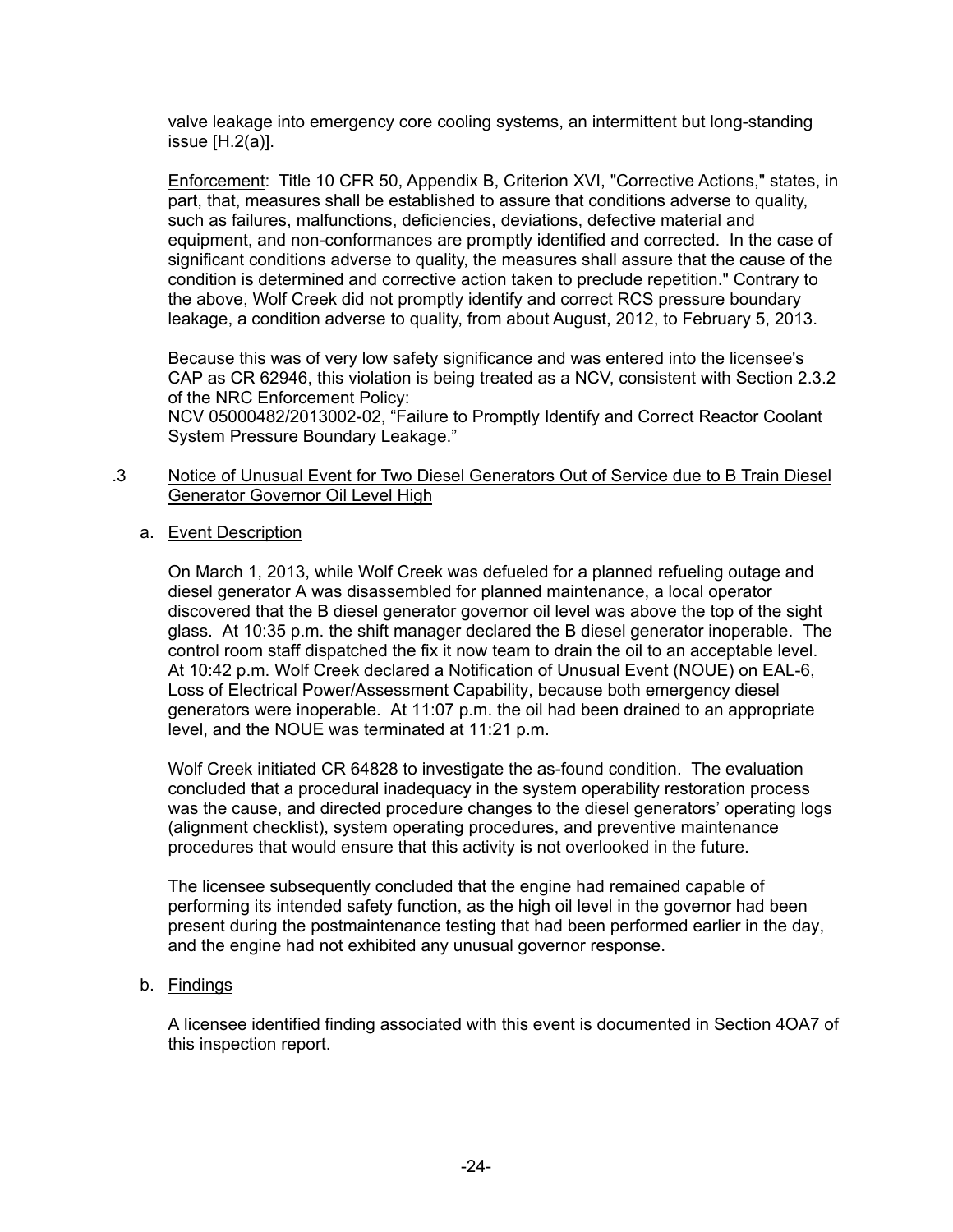#### .4 Notice of Unusual Event for Two Diesel Generators Out of Service due to B Train Diesel Generator Jacket Water Pressure Switch Failure

On March 13, 2013, the reactor was defueled for a planned refueling outage and the A emergency diesel generator disassembled for planned maintenance. At 1:34 a.m. the control room received the B Diesel Generator Trouble Alarm. The local operator found the shutdown relay in the control cabinet had actuated and would not reset. The engine was declared inoperable and Wolf Creek declared a NOUE for two onsite electrical sources being unavailable. Instrumentation and controls technicians troubleshooting the condition determined that the control circuitry was working properly, but a jacket water pressure switch diaphragm had failed and the water that leaked was shorting out the electrical switch, causing a false positive signal. This signal rendered the engine inoperable because the resulting logic state indicated the engine was running with no lube oil pressure and locked in a protective trip. The pressure switch was repaired and the engine was tested and returned to service on March 14, 2013 at 2:21a.m., terminating the NOUE. The inspectors are continuing to review the cause of this event, and any issues of concern identified will be addressed in a future inspection report.

# **4OA5 Other Activities**

.1 (Closed) NRC Temporary Instruction 2515/188, Inspection of (Fukushima Daiichi) Near-Term Task Force Recommendation 2.3 Seismic Walkdowns

The inspectors accompanied Wolf Creek staff and contractors performing the following seismic walkdowns:

- September 18, 2012, main control room
- September 19, 2012, turbine driven auxiliary feedwater pump room

The inspectors verified that Wolf Creek staff confirmed the following seismic features associated with the main control room instrumentation and control panels (RL017, RL020, and RL021) and the turbine driven auxiliary feedwater pump (PAL02), its local control panel, were free of potential adverse seismic conditions:

- Anchorage was free of bent, broken, missing or loose hardware
- Anchorage was free of corrosion that is more than mild surface oxidation
- Anchorage was free of visible cracks in the concrete near the anchors
- Anchorage configuration was consistent with plant documentation
- Strucutres, systems and components will not be damaged from impact by nearby equipment or structures
- Overhead equipment, distribution systems, ceiling tiles and lighting, and masonry block walls are secure and not likely to collapse onto the equipment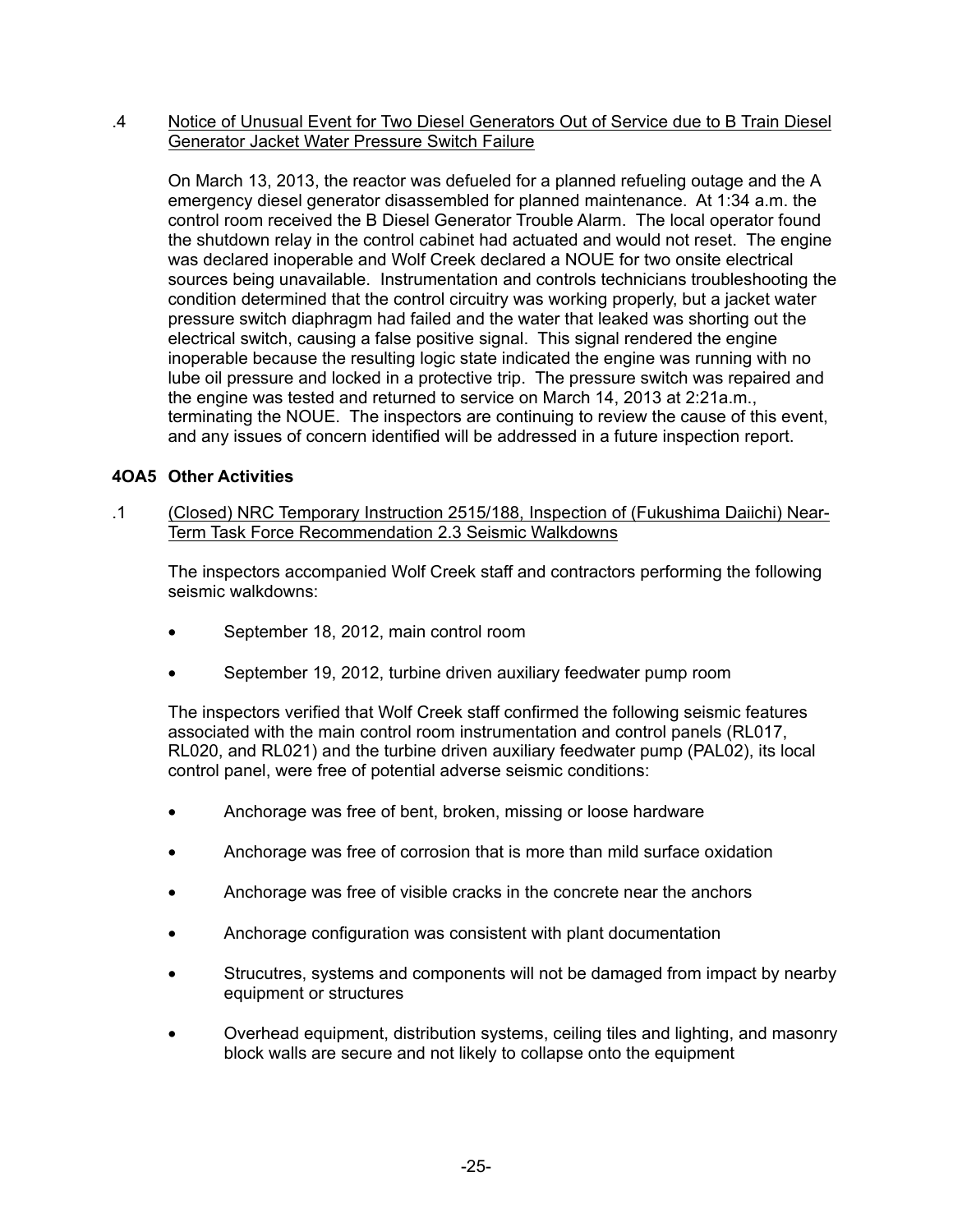- Attached lines have adequate flexibility to avoid damage
- The area appears to be free of potentially adverse seismic interactions that could cause flooding or spray in the area
- The area appears to be free of potentially adverse seismic interactions that could cause a fire in the area
- The area appears to be free of potentially adverse seismic interactions associated with housekeeping practices, storage of portable equipment, and temporary installations (e.g. scaffolding, lead shielding)

The inspectors independently performed walkdowns and verified that the following Seismic Walkdown Equipment List Items were appropriately evaluated by the licensee:

- March 12, 2013, centrifugal charging pump B
- March 12, 2013, 4.16kV-480V transformer XNG02

The inspectors observed no unacceptable conditions on the independent walkdown.

Wolf Creek does not have any systems, structures, or components that could allow the spent fuel pool to drain down rapidly.

No NRC-identified or self-revealing findings were identified. Temporary Instruction 2515/188 is closed.

.2 (Open) Temporary Instruction 2515/188 – Review of the Implementation of the Industry Initiative to Control Degradation of Underground Piping and Tanks (Phase 1 of 2)

The inspectors reviewed Wolf Creek's buried and underground piping and tanks program in accordance with Section 03.01a through 03.01c of this temporary instruction. The attributes of NEI 09-14, Revision 1, Section 3.3 A and B, have been incorporated into the Wolf Creek Buried Piping and Tanks Program as described by station Administrative Procedure 23L-003. Completion dates in the program are in accordance with the NEI guidance and thus far, all have been completed on or ahead of schedule. Wolf Creek meets all applicable aspects of NEI 09-14, Revision 1, as set forth in Table 1 of the temporary instruction. The inspectors also visually observed the material condition of exhumed refueling water storage tank piping during Refuel Outage 19.

Temporary Instruction 2515/188 will remain open pending the completion of remaining licensee inspections, the results of which will be discussed in Phase 2.

.3 (Closed) Notice of Violation 05000482/2009005-11, Failure to Correct Vessel Head Vent Path (EA 10-020)

On February 11, 2010, Wolf Creek was issued Violation 05000482/2009005-11 (EA 10-020) because from December 2, 2003, to December 31, 2009, Wolf Creek failed to ensure the design basis of the reactor vessel head vent path was correctly translated into specifications, drawings and procedures. Specifically, Wolf Creek designed and installed a reactor vessel head permanent vent piping modification which failed to vent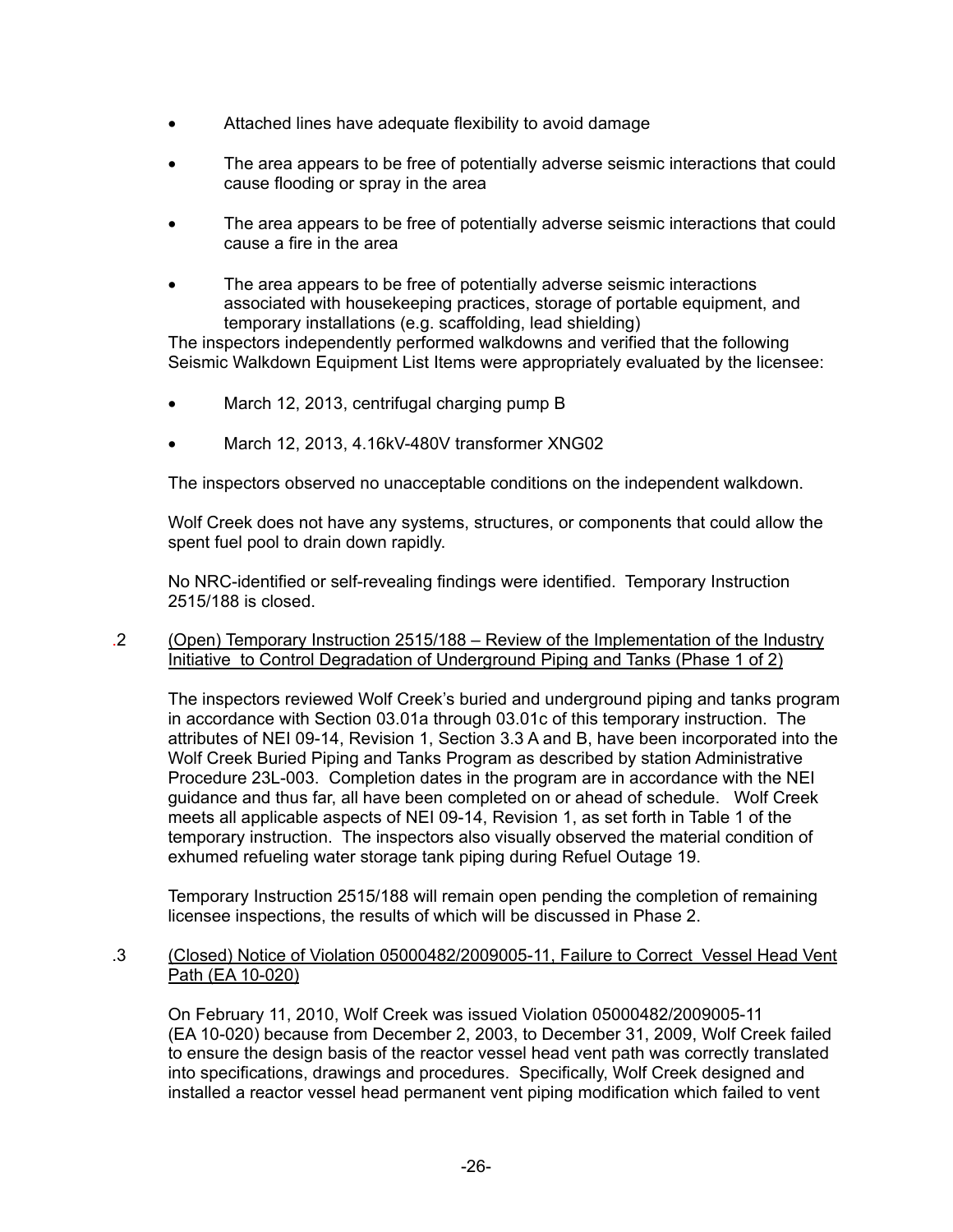noncondensable gases to the pressurizer during shutdown operations. This resulted in the formation of voids in the reactor vessel head while the plant was shut down and depressurized in successive refueling outages.

In performing corrective actions in response to this violation, Wolf Creek determined that the vent path geometry was too complex for proper venting. In Refuel Outage 18, in the spring of 2011, Wolf Creek determined a suitable location for a more simple vent path to the cavity drains. That design was implemented and confirmed to operate satisfactorily in Refuel Outage 19, in the spring of 2013, when the reactor head was satisfactorily drained in a slow and controlled manner. The success of these actions was documented in CR 63301. The inspectors did not identify any additional concerns.

Violation 05000482/2009005-11 (EA 10-020) is closed.

# **4OA6 Meetings, Including Exit**

# Exit Meeting Summary

On February 7, 2013, the inspectors presented the results of the radiation safety inspections to Mr. M. Sunseri, President and Chief Executive Officer, and other members of the licensee staff. The licensee acknowledged the issues presented. The inspectors asked the licensee whether any materials examined during the inspection should be considered proprietary. No proprietary information was identified.

On April 10, 2013, the inspectors presented the resident inspector inspection results to Mr. R. Smith, Site Vice President, and other members of the licensee staff. The licensee acknowledged the issues presented. The inspector asked the licensee whether any materials examined during the inspection should be considered proprietary. No proprietary information was identified.

On May 3, 2013, the inspectors recharacterized one finding in a meeting with Mr, R. Smith, Site Vice President. The licensee acknowledged the issue presented. No proprietary information was identified.

# **4OA7 Licensee-Identified Violations**

The following violation of very low safety significance (Green) was identified by the licensee and is a violation of NRC requirements which meets the criteria of the NRC Enforcement Policy for being dispositioned as a NCV.

## .1 Inadequate Procedures Allow Diesel Generator Restoration without Adjusting Governor Oil Level

The licensee identified a Green NCV of 10 CFR 50, Appendix B, Criterion V, "Instructions, Procedures, and Drawings," for inadequate procedures to ensure all post-maintenance testing activities are completed prior to restoration. Specifically, the B EDG governor lube oil was not drained to its proper level prior to declaring the diesel generator and taking the opposite train out of service for planned maintenance on February 28, 2013. The violation is more than minor because it affects the procedure quality attribute of the mitigating systems cornerstone objective to ensure the availability and reliability of systems which respond to initiating events to prevent undesirable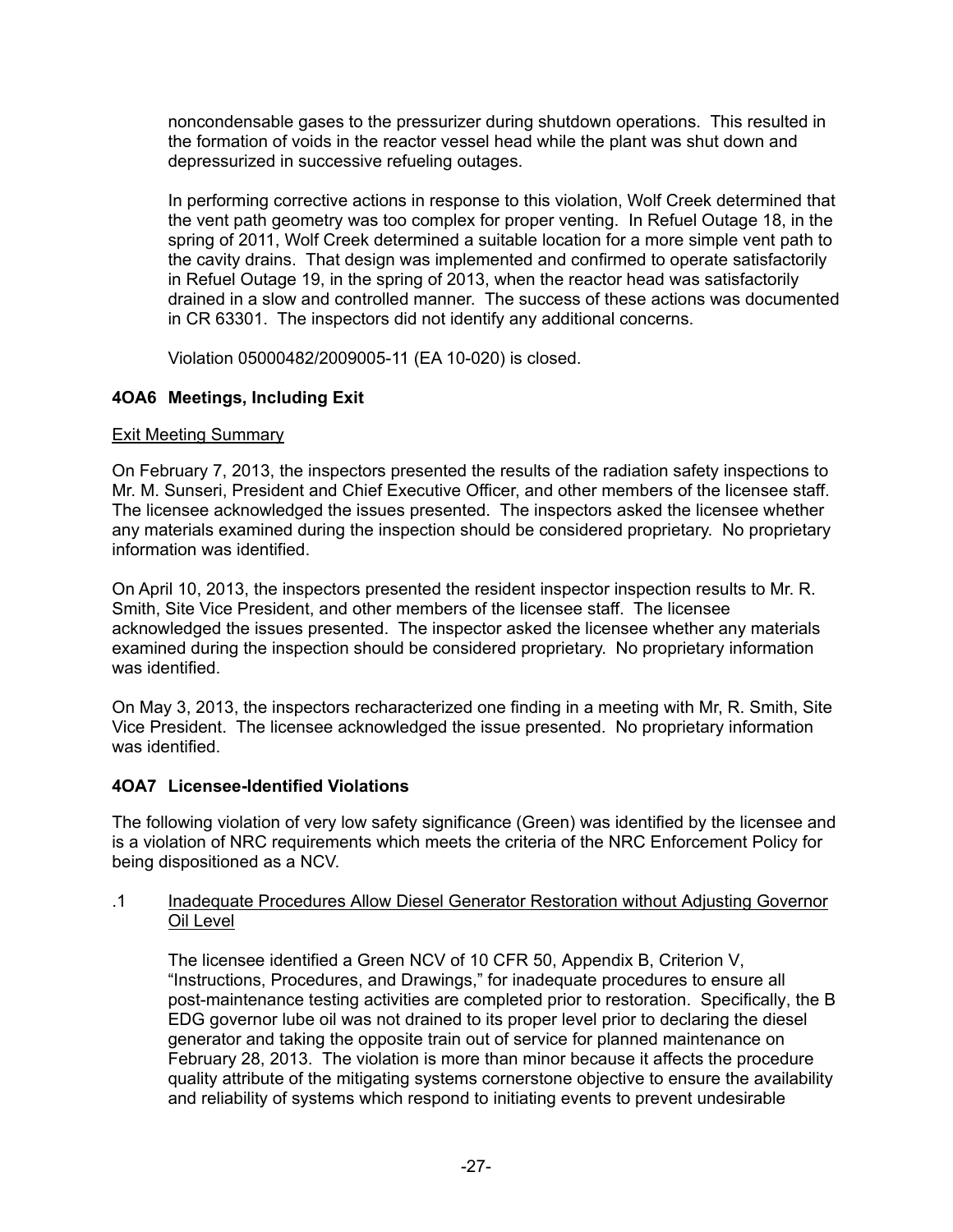consequences. The inspectors determined the finding to be Green, or of very low safety significance, using IMC 0609, Appendix A, "Significance Determination Process for findings at Power," Exhibit 2, "Mitigating Systems Screening Questions," Section A, because the finding did not meet any of the criteria requiring a detailed risk evaluation. Title 10 CFR 50 Appendix B, Criterion V, states, in part, that activities affecting quality shall be prescribed by documented instructions, procedures, or drawings, of a type appropriate to the circumstances and shall be accomplished in accordance with these instructions, procedures, or drawings. Instructions, procedures, or drawings shall include appropriate quantitative or qualitative acceptance criteria for determining that important activities have been satisfactorily accomplished. Contrary to the above, from 5:49 a.m. to 11:07 p.m. on March 1, 2013, procedure number, title and revision was inappropriate to the circumstances because it caused the B emergency diesel generator to be inappropriately restored due to inadequate guidance to ensure that the governor oil level was properly adjusted.

# **SUPPLEMENTAL INFORMATION**

# **KEY POINTS OF CONTACT**

# Licensee Personnel

- T. Baban, Manager Systems Engineering
- P. Bedgood, Manager, Radiation Protection
- M. Brinkmeyer, Fire Protection Technician
- J. Broschak, Engineering VP
- A. Camp, Plant Manager
- B. Carlson, Support Engineer
- R. Clemens, Strategic Projects VP
- D. Erbe, Manager Security
- S. Henry, Manager Operations
- J. Hinterweger, Fire Protection Instructor
- R. Hobby, Licensing Engineer
- S. Kubacka, Instructor 2, Radiation Protection
- M. McMullen, Design Engineer
- C. Medenciy, Supervisor, Radiation Protection
- W. Muilenburg, Supervisor Licensing
- G. Pendergrass, Manager Station Recovery
- L. Ratzlaff, Manager Maintenance
- T. Slenker, Operations CAPCO
- R. Smith, Site Vice President
- M. Sunseri, President and CEO
- M. Westman, Manager Regulatory Affairs
- S. Wideman, Licensing Engineer
- J. Yunk, Manager Corrective Actions

## NRC Personnel

C. Peabody, Sr. Resident Inspector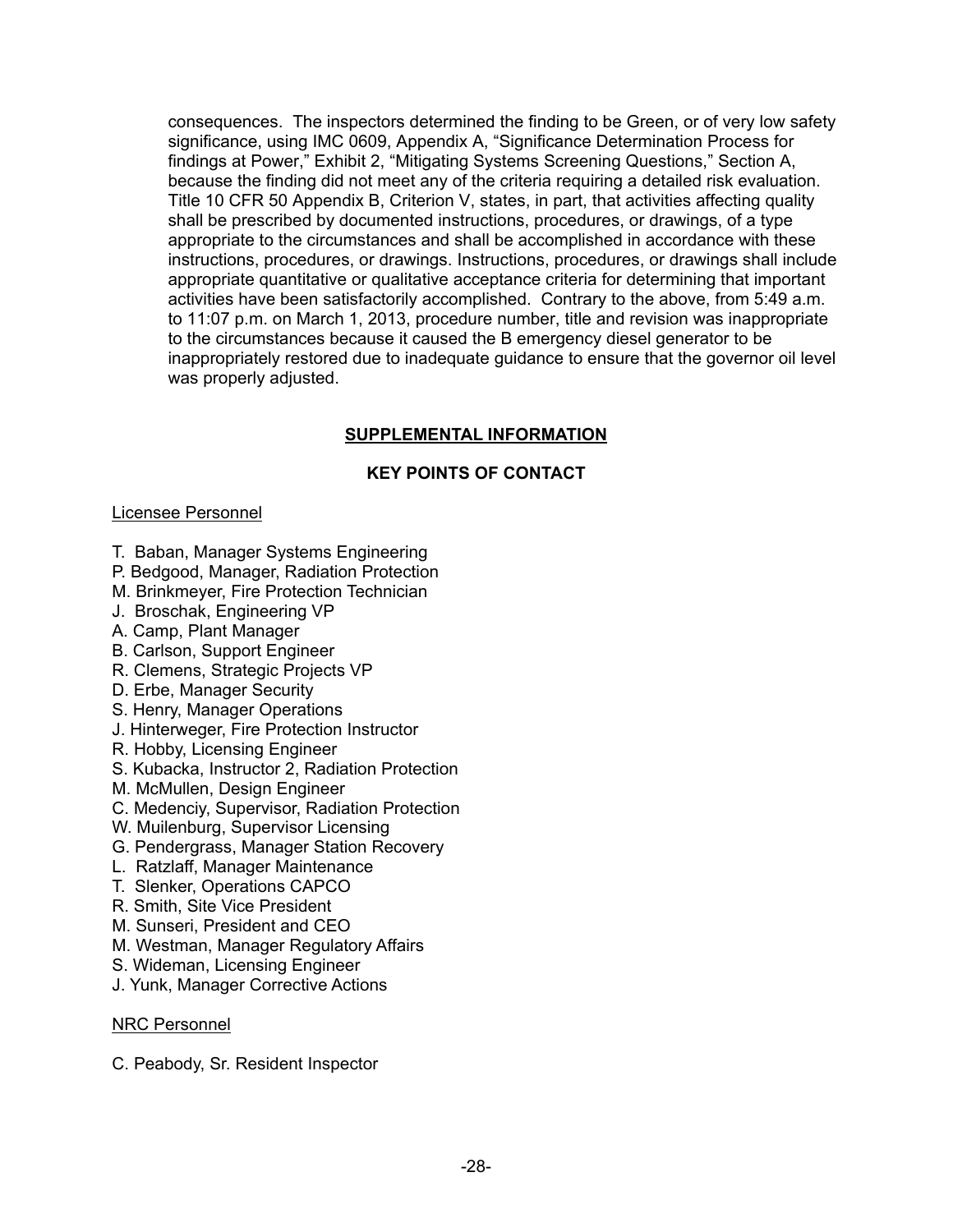# **LIST OF ITEMS OPENED, CLOSED, AND DISCUSSED**

| <b>Discussed</b>     |            |                                                                                                                                                       |
|----------------------|------------|-------------------------------------------------------------------------------------------------------------------------------------------------------|
| NRC TI 2515/188      | ΤI         | Review of the Implementation of the Industry Initiative to Control<br>Degradation of Underground Piping and Tanks (Phase 1 of 2)<br>(Section 4OA5)    |
| Opened and Closed    |            |                                                                                                                                                       |
| 05000482/2013-001-00 | <b>LER</b> | Broken Cylinder Head Stud Causes Inoperable Diesel<br>Generator Longer than Technical Specification Completion Time<br>(Section 4OA3)                 |
| 05000482/2013-002-00 | <b>LER</b> | Pressure Boundary Leakage on a Seal Water Injection Drain<br>Line due to Low Stress High Cycle Fatigue (Section 4OA3)                                 |
| 05000482/2013002-01  | <b>NCV</b> | Failure to Initiate a Condition Report and Determine Extent of<br><b>Condition for Emergency Diesel Generator Head Stud Failure</b><br>(Section 4OA3) |
| 05000482/2013002-02  | <b>NCV</b> | Failure to Promptly Identify and Correct Reactor Coolant System<br>Pressure Boundary Leakage (Section 4OA3)                                           |
| <b>Closed</b>        |            |                                                                                                                                                       |
| NRC TI 2515/188      | ΤI         | Inspection of (Fukushima Daiichi) Near-Term Task Force<br>Recommendation 2.3 Seismic Walkdowns (Section 4OA5)                                         |
| 05000482/2009005-11  | VIO        | Failure to Correct Vessel Head Vent Path (Section 40A5)                                                                                               |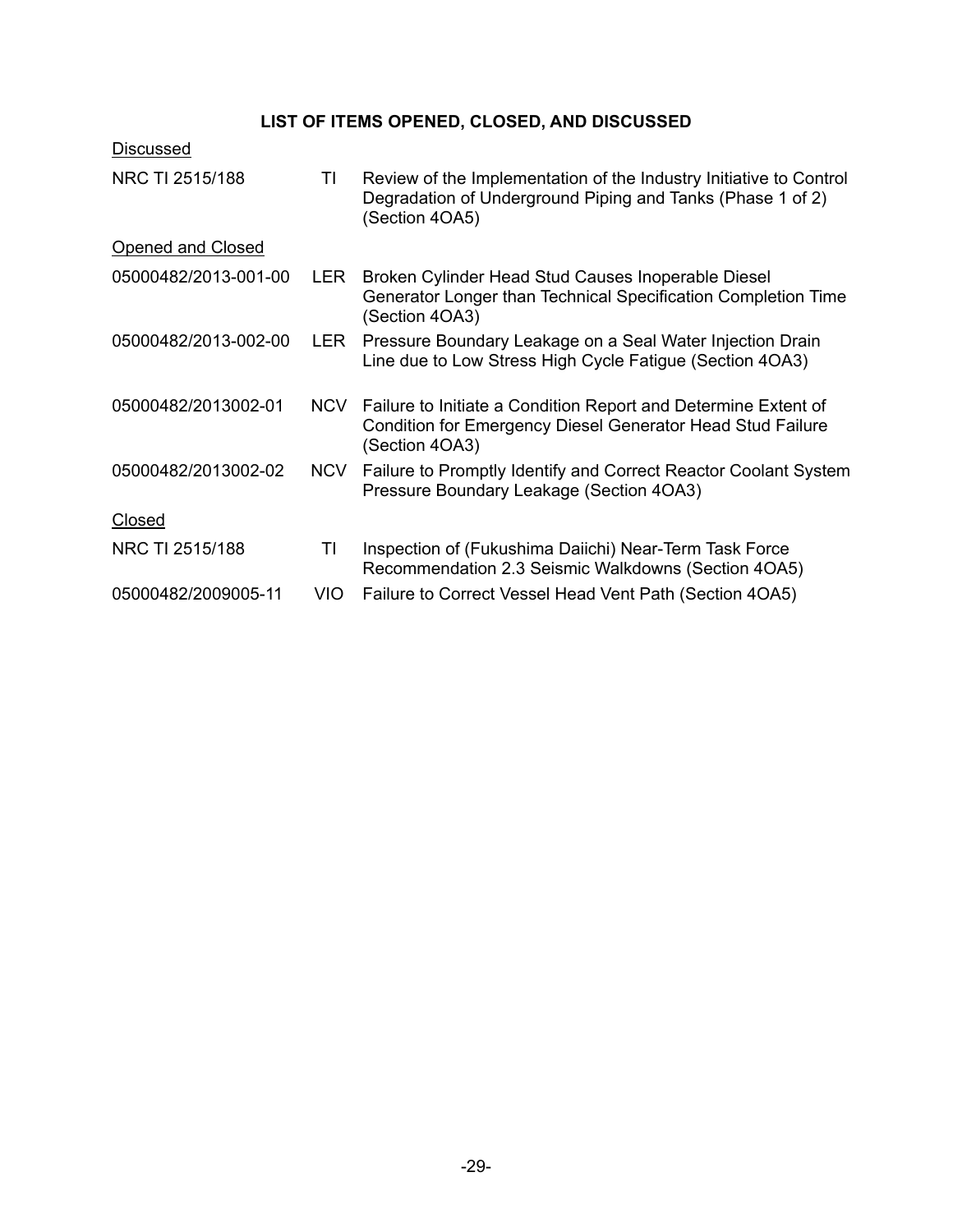# **LIST OF DOCUMENTS REVIEWED**

|                                      | <b>Section 1R04: Equipment Alignment</b>                                   |              |                                  |
|--------------------------------------|----------------------------------------------------------------------------|--------------|----------------------------------|
| <b>PROCEDURES</b>                    |                                                                            |              |                                  |
| <b>NUMBER</b>                        |                                                                            | <b>TITLE</b> | <b>REVISION /</b><br><b>DATE</b> |
| <b>CKL EJ-120</b>                    | <b>RHR System Lineup</b>                                                   |              | 40                               |
| <b>DRAWINGS</b>                      |                                                                            |              |                                  |
| <b>NUMBER</b>                        |                                                                            | <b>TITLE</b> | <b>REVISION /</b><br><b>DATE</b> |
| M-12EJ01                             | Piping and Instrumentation Diagram, Residual Heat<br><b>Removal System</b> |              | 46                               |
| KD-7496                              | One Line Diagram                                                           |              | 41                               |
| <b>Section 1R05: Fire Protection</b> |                                                                            |              |                                  |
| <b>PROCEDURES</b>                    |                                                                            |              |                                  |
| <b>NUMBER</b>                        |                                                                            | <b>TITLE</b> | <b>REVISION /</b><br><b>DATE</b> |
| AP 10-106                            | <b>Fire Preplans</b>                                                       |              | 13                               |
| AP 10-102                            | <b>Control of Combustible Materials</b>                                    |              | 17                               |
| AP 10-100                            | Fire Protection Program                                                    |              | 17                               |
|                                      | <b>WOLF CREEK CONDITION REPORT</b>                                         |              |                                  |
| 00066660                             | 00066656                                                                   |              |                                  |
|                                      | Section 1R11: Licensed Operator Requalification Program                    |              |                                  |
| <b>PROCEDURES</b>                    |                                                                            |              |                                  |
| <b>NUMBER</b>                        |                                                                            | <b>TITLE</b> | <b>REVISION /</b><br><b>DATE</b> |
| AP 21-001                            | <b>Conduct of Operations</b>                                               |              | 60                               |
| GEN 00-004                           | <b>Power Operations</b>                                                    |              | 69                               |
| GEN 00-005                           | Minimum Load to Hot Standby                                                |              | 73                               |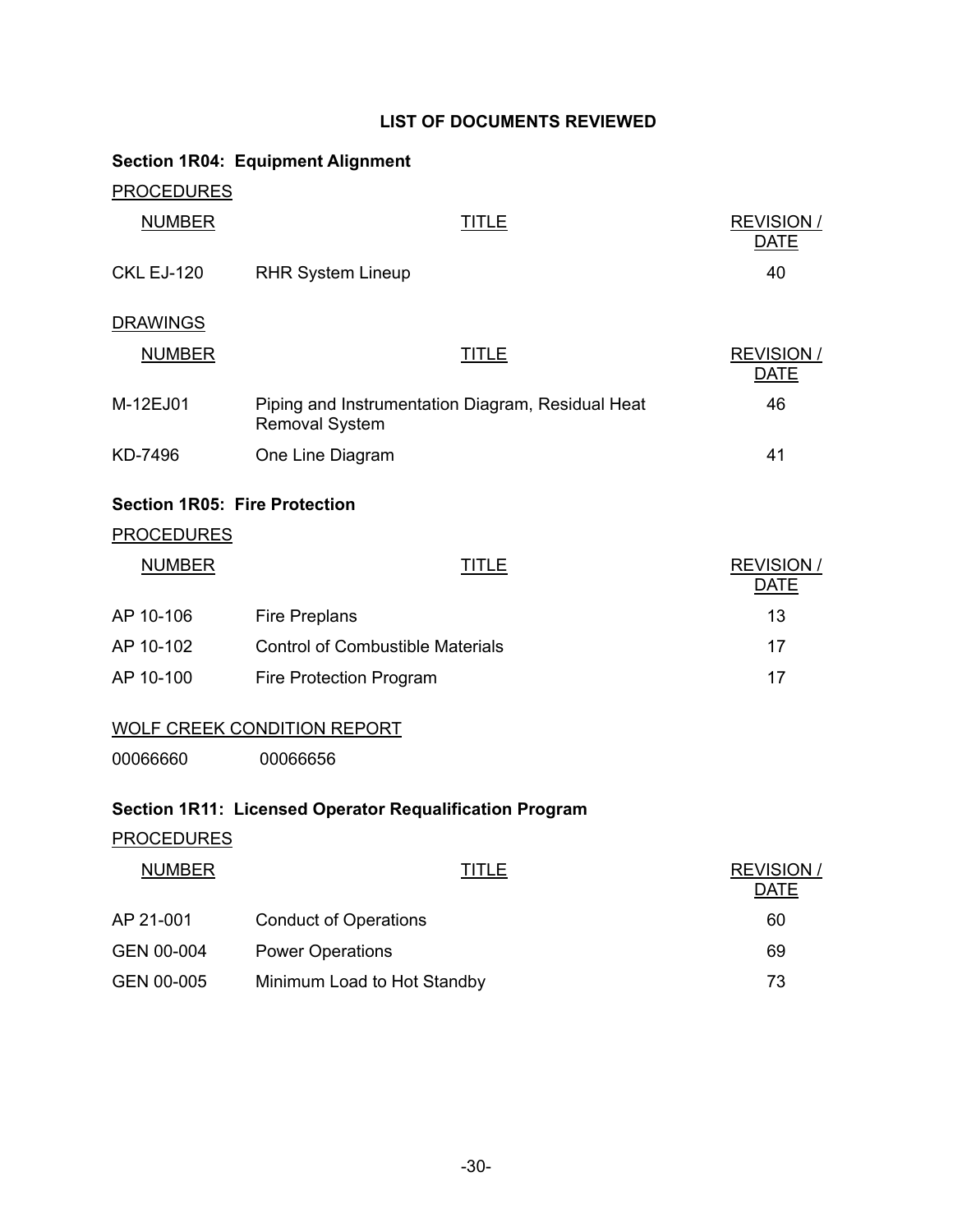# **Section 1R13: Maintenance Risk Assessment and Emergent Work Controls**

# **PROCEDURES**

| <b>NUMBER</b>                 |                                                                                                                 | <b>REVISION /</b><br><b>DATE</b> |          |                                  |
|-------------------------------|-----------------------------------------------------------------------------------------------------------------|----------------------------------|----------|----------------------------------|
| AP 22B-001                    | <b>Outage Risk Management</b>                                                                                   | 15                               |          |                                  |
| APF 22B-001-10                | Shutdown Safety Function Status and Assessment<br>Summary                                                       | 2/10/13 Day<br>Shift             |          |                                  |
| APF 22B-001-07                | Shutdown Risk Assessment, Mode 5 or 6, Lowered<br>Inventory                                                     | 2/10/13 Day<br>Shift             |          |                                  |
|                               | <b>Section 1R15: Operability Evaluations</b>                                                                    |                                  |          |                                  |
| <b>PROCEDURES</b>             |                                                                                                                 |                                  |          |                                  |
| <b>NUMBER</b>                 |                                                                                                                 | <b>TITLE</b>                     |          | <b>REVISION /</b><br><b>DATE</b> |
| AP 06-002                     | Radiological Emergency Response Plant (RERP) -<br><b>Emergency Action Level -1 Radioactive Effluent Release</b> | 13                               |          |                                  |
| AP 26C-004                    | <b>Operability Determination and Functionality Assessment</b>                                                   |                                  |          | 26                               |
| 00062146                      | <b>WOLF CREEK CONDITION REPORTS</b><br>00064397                                                                 | 00064844                         | 00064597 | 00064937                         |
| <b>WOLF CREEK WORK ORDERS</b> |                                                                                                                 |                                  |          |                                  |
| 13-365489-002                 |                                                                                                                 |                                  |          |                                  |
| <b>MISCELLANEOUS</b>          |                                                                                                                 |                                  |          |                                  |
| <b>NUMBER</b>                 |                                                                                                                 | <b>TITLE</b>                     |          | <b>REVISION /</b><br><b>DATE</b> |
| 13-364867-001                 | Engineering Disposition: Justification of AFW Pump PAL02<br><b>Stuffing Box Extension Through-Wall</b>          | 3/8/2013                         |          |                                  |
| 13-365489-001                 | Engineering Disposition: PEJ01A Diffuser Volute Vane<br>Damage                                                  | $\overline{2}$                   |          |                                  |
|                               | <b>Section 1R18: Plant Modifications</b>                                                                        |                                  |          |                                  |
|                               | <b>TEMPORARY MODIFICATION ORDER</b>                                                                             |                                  |          |                                  |
| <b>NUMBER</b>                 |                                                                                                                 | <u>TITLE</u>                     |          | <b>REVISION /</b><br><b>DATE</b> |
| 13-003-KE                     | Removal of Fuel Transfer System Hold Down Assembly                                                              |                                  |          | 0                                |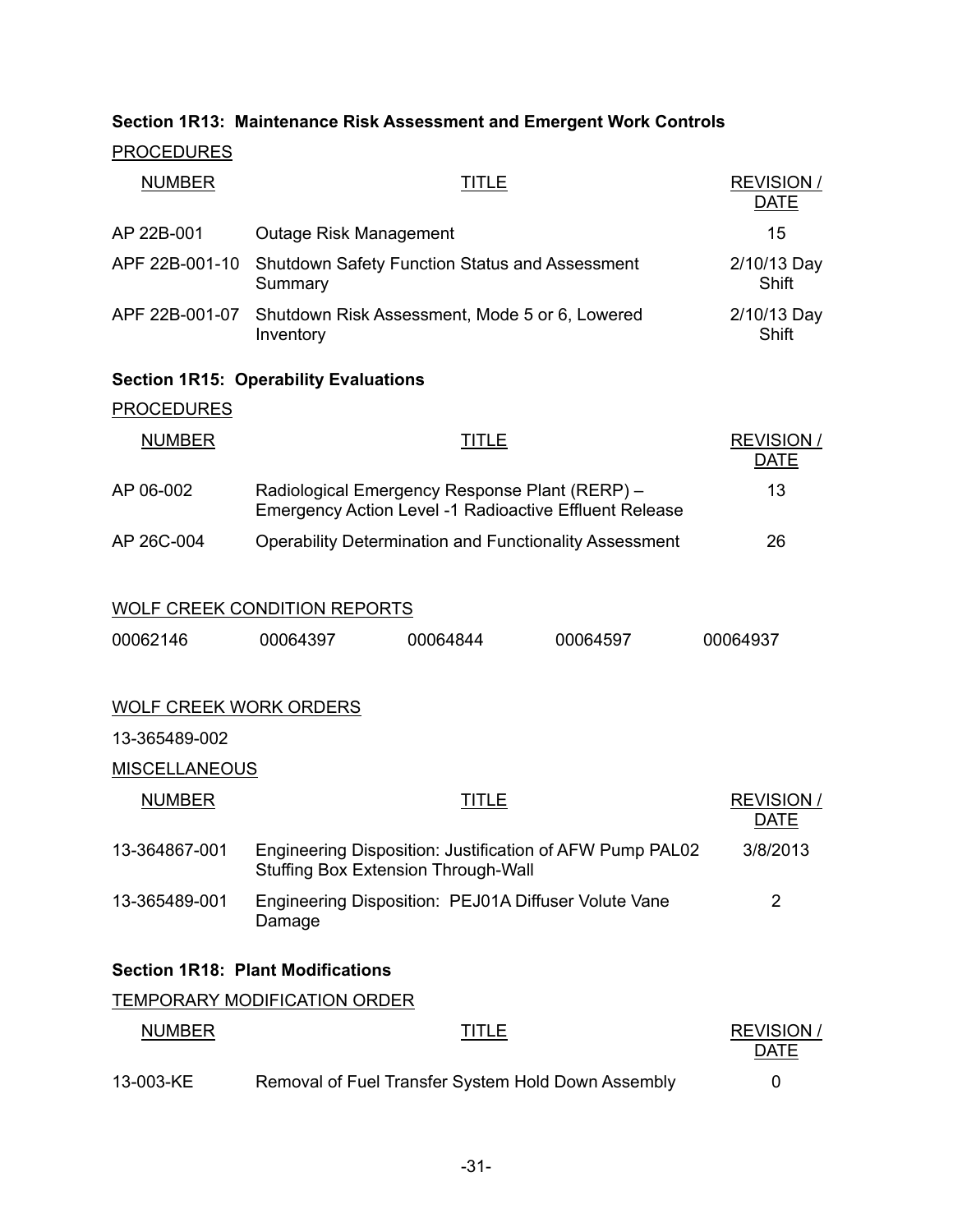| <b>NUMBER</b>                  | TITLE                                                                                      | <b>REVISION /</b><br><b>DATE</b> |
|--------------------------------|--------------------------------------------------------------------------------------------|----------------------------------|
| WIP-8025-C-<br>KG1202-039-B-1  | Site Plan                                                                                  | 00                               |
| WIP-C-0U5014-<br>$013 - A - 1$ | <b>Underground Utilities</b>                                                               | 00                               |
| WIP-E-1R4342-<br>006-E-1       | Exposed Conduit - Turbine Building Area-4 El. 2000'-0"                                     | 00                               |
| WIP-E-1R4261-<br>$002 - A - 1$ | Exposed Conduit - Turbine Building Area-6 El. 1983'-0"                                     | 00                               |
| WIP-E-1L1303-<br>$027 - A - 1$ | Lighting, Grounding & Communications - Auxiliary &<br>Reactor Buildings Plan El. 2000'-0"  | 00                               |
| WIP-E-1L4303-<br>$005 - A - 1$ | Lighting, Grounding & Communications - Turbine Building<br>Partial Plan El. 2015'-4"       | 00                               |
| WIP-E-1L4201-<br>$004 - A - 1$ | Lighting, Grounding & Communications - Turbine Building<br>Condenser Pit-Plan El. 1983'-0" | 00                               |
| WIP-E-1R4362-<br>$007 - B - 1$ | Exposed Conduit - Turbine Building Area-6 El. 2000'-0"                                     | 00                               |
| WIP-E-1W1303-<br>$018 - A - 1$ | Ltg. & Comm. Wiring & Conduit - Auxiliary & Reactor<br>Buildings Plan El. 2000'-0"         | 00                               |
| WIP-E-0078-<br>$035 - A - 1$   | Shop Bldg.-13.8KV Swgr. & 480V M.C.C. Front Elev.                                          | 00                               |
| WIP-E-1019-<br>$027 - A - 1$   | Key Diagram - Shop Bldg. Demin. Room 480V, MCC SL2B<br>(1SL19E)                            | 00                               |
| WIP-E-1340-<br>$015 - A - 1$   | External Wiring Diagram - 480V Motor Control Center SL2B<br>$-$ Pt.5                       | 00                               |
| WIP-E-1390-<br>$010 - A - 1$   | Internal External Wiring Diagram - Miscellaneous<br><b>Instruments &amp; Switches</b>      | 00                               |
| WIP-E-0006-<br>$005 - A - 1$   | Outdoor Elect Ductruns - Turbine Building North Area                                       | 01                               |
| WIP-HA-CQ017-<br>$008 - B - 1$ | RCA / PA Fence - General Site Plan Conceptual Layout                                       | 00                               |
| WIP-M-1G065-<br>$005 - C - 1$  | Equipment Location - Turbine Building Section "A"                                          | 00                               |
| WIP-E-15000-<br>066-AS-1       | Electrical - Cable, Termination and Raceway List                                           | 0                                |
| <b>SB001</b>                   | General Arrangement – Diesel Generator and Transformer<br>Containment                      | 1                                |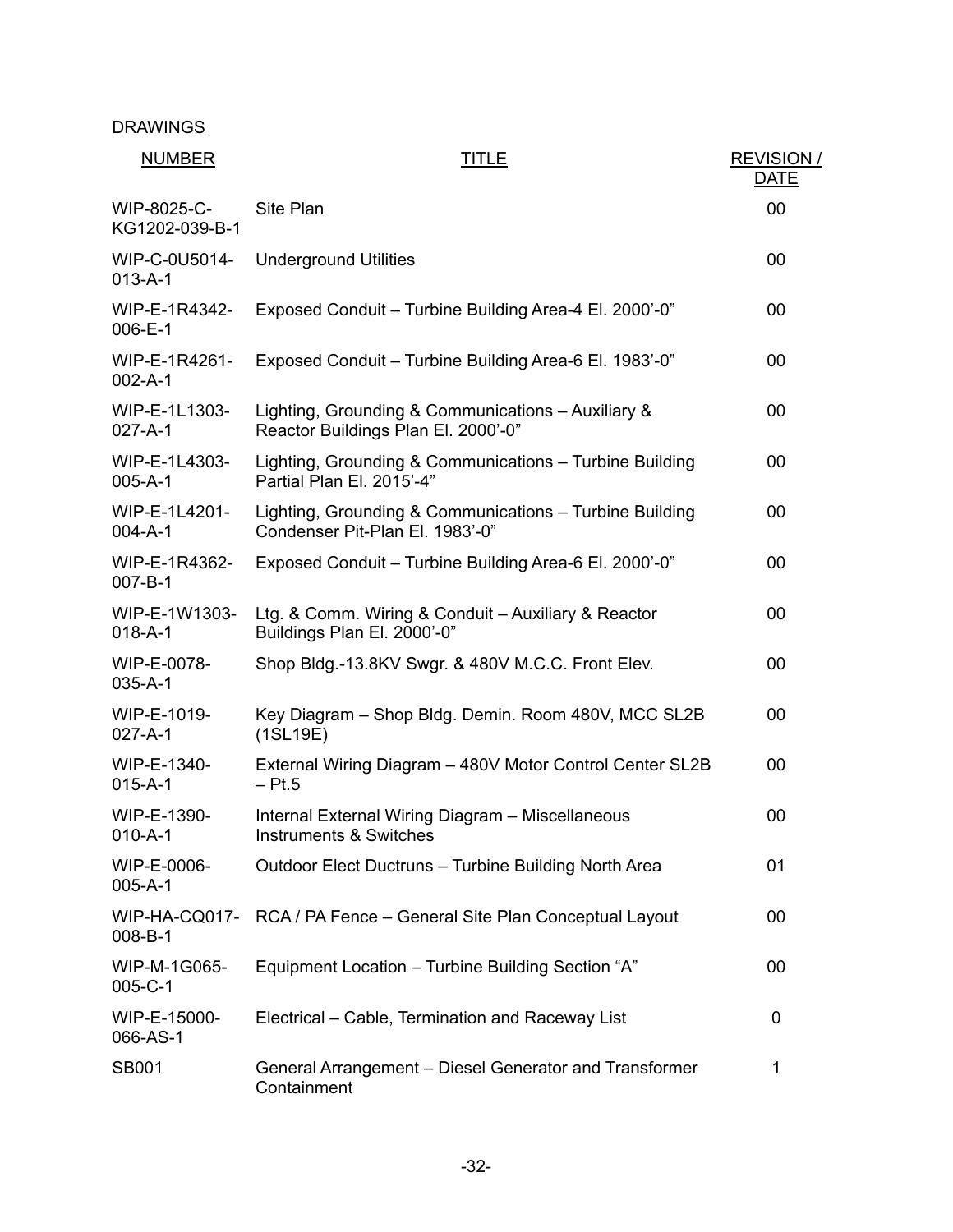# **DRAWINGS**

| <b>NUMBER</b>                         | <u>TITLE</u>                                                                              | <b>REVISION/</b><br><b>DATE</b> |
|---------------------------------------|-------------------------------------------------------------------------------------------|---------------------------------|
| <b>SB002</b>                          | Foundations - Transformer Pad and Containment Area -<br><b>Plan &amp; Sections</b>        | 6                               |
| <b>SB003</b>                          | Foundations - Diesel Generator Pad - Plan & Sections                                      | 3                               |
| <b>SF001</b>                          | Structural Steel - Turbine Building - Partial Plans and Detail                            | $\overline{2}$                  |
| EE002                                 | Electrical – Schematic Diagram – Non-Safety Auxiliary<br><b>Feedwater Pump</b>            | 0                               |
| WIP-M-12AD02-<br>$009 - B - 1$        | Piping & Instrument Diagram - Condensate System                                           | 00                              |
| WIP-M-12AL01-<br>$021 - A - 1$        | Piping & Instrument Diagram - Auxiliary Feedwater System                                  | 00                              |
| WIP-M-12AP01-<br>$009 - A - 1$        | Piping & Instrument Diagram – Condensate Storage and<br><b>Transfer System</b>            | 00                              |
| WIP-M-03AP02-<br>$005 - A - 1$        | Piping Isometric - Condensate Storage & Transfer Sys. -<br>Turbine Bldg.                  | 01                              |
| <b>WIP-M-13AL04-</b><br>$002 - A - 1$ | Piping Isometric - Turb. Driven Aux. Feedwater Pump<br><b>Discharge Piping</b>            | 00                              |
| WIP-M-03AD08-<br>$000 - A - 1$        | Piping Isometric - Reject Condensate to Storage Tk. -<br>Turbine Bldg.                    | 00                              |
| WIP-M-15AL04-<br>$007 - B - 1$        | Hanger Location Dwg. - Turb. Driven Aux. Feedwater Pump<br><b>Discharge Piping</b>        | 00                              |
| WIP-M-15AP02-<br>$004 - A - 1$        | Hanger Location Dwg. - Condensate Storage & Transfer<br>Sys. - Turbine Bldg.              | 01                              |
| WIP-C-1C4241-<br>$000 - A - 1$        | Turbine Building Area 4 – Concrete Neat Line Plan -<br>Foundation                         | 00                              |
| WIP-M-1G060-<br>$002 - B - 1$         | Equipment Location - Turbine Building Condenser Pit-Plan<br>EI. $1983 - 0$                | 00                              |
| WIP-M-1G065-<br>$005 - B - 1$         | Equipment Location - Turbine Building Section "A"                                         | 00                              |
| WIP-M-1X1151-<br>$000 - C - 1$        | Auxiliary Building Area 5 Penetration Closure – Plan El.<br>1974'-0", 1989'-0" & 2000'-0" | 00                              |
| WIP-M-1X1928-<br>$000 - B - 1$        | Auxiliary Building Penetration Closure - Wall Elevations -<br>Sheet 28                    | 00                              |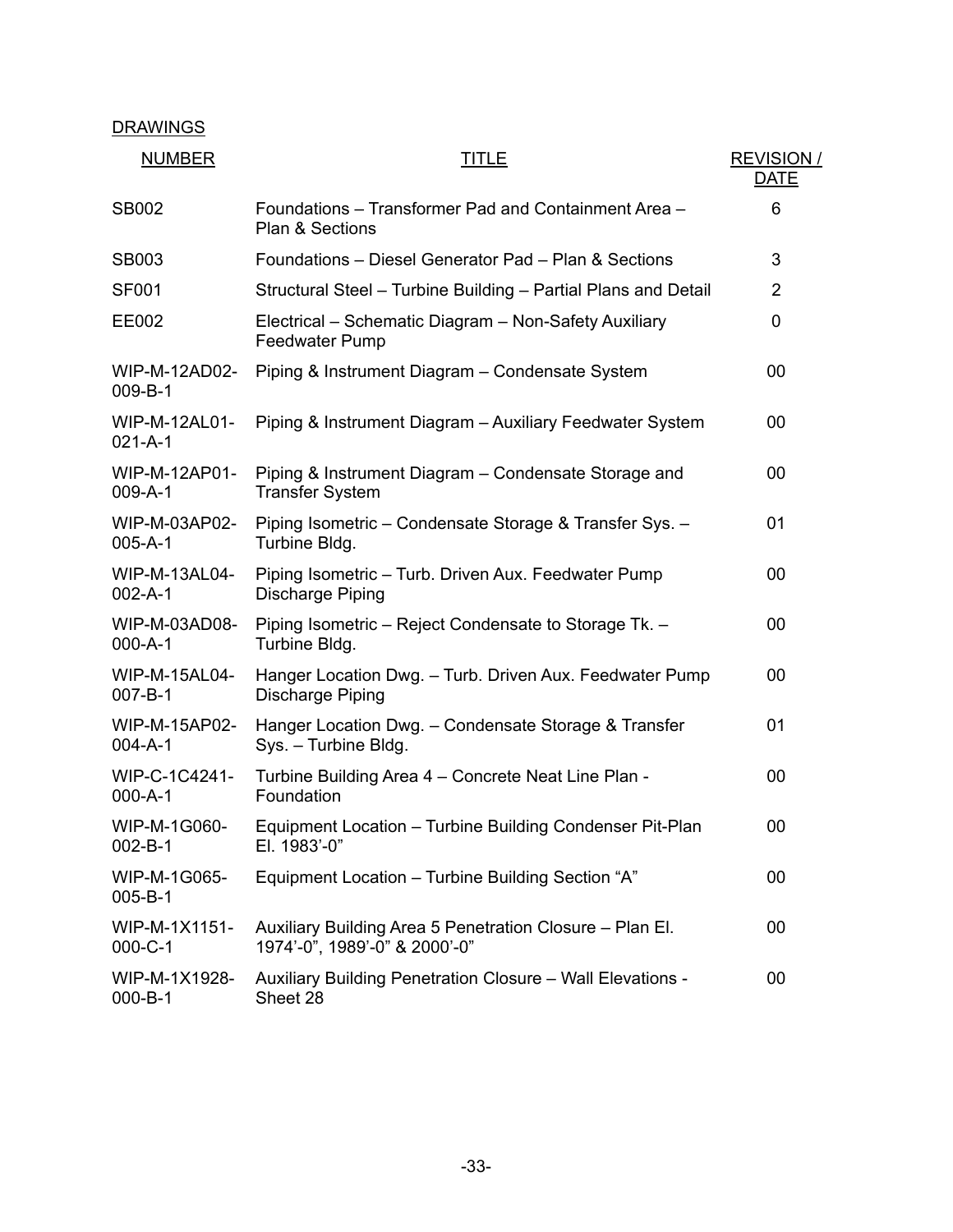# **MISCELLANEOUS**

# NUMBER TITLE

| REVISION / |
|------------|
| DATE       |
| O          |
| ◢          |

| DCP 014293         | Non-Safety Auxiliary Feedwater Pump Electrical Design |                |
|--------------------|-------------------------------------------------------|----------------|
| DCP 014293         | Non-Safety Auxiliary Feedwater Pump Electrical Design |                |
| DCP 014293         | Non-Safety Auxiliary Feedwater Pump Electrical Design | $\overline{2}$ |
| DCP 014293         | Non-Safety Auxiliary Feedwater Pump Electrical Design | 3              |
| DCP 014293         | Non-Safety Auxiliary Feedwater Pump Electrical Design | 4              |
| DCP 014189         | Non-Safety Auxiliary Feedwater Pump Installation      | 0              |
| DCP 014189         | Non-Safety Auxiliary Feedwater Pump Installation      |                |
| DCP 014189         | Non-Safety Auxiliary Feedwater Pump Installation      | $\overline{2}$ |
| DCP 014189         | Non-Safety Auxiliary Feedwater Pump Installation      | 3              |
| DCP 014189         | Non-Safety Auxiliary Feedwater Pump Installation      | 4              |
| DCP 014189         | Non-Safety Auxiliary Feedwater Pump Installation      | 5              |
| <b>USAR 15.7.4</b> | <b>Fuel Handling Accidents</b>                        | 21             |

# WORK ORDERS

# **Section 1R19: Post-Maintenance Testing**

# PROCEDURES

| <b>NUMBER</b>       | <b>TITLE</b>                                                                     | <b>REVISION/</b><br><b>DATE</b> |
|---------------------|----------------------------------------------------------------------------------|---------------------------------|
| <b>INC-C-1001</b>   | <b>Calibration of Switches</b>                                                   | 10                              |
| <b>MPE BA014</b>    | <b>Battery Impedance Test</b>                                                    | 4A                              |
| <b>MPE E050Q-05</b> | <b>Battery Equalizing Procedure</b>                                              | 13A                             |
| <b>STS MT-019</b>   | 125VDC Class 1E Quarterly Battery Inspection                                     | 21                              |
| STS MT-020          | 125 Volt DC Battery Inspection/Charger Operational Test                          | 25B                             |
| <b>STS MT-021</b>   | Service Test for 125Vdc Class 1E Batteries                                       | 16A                             |
| STS EF-100B         | ESW Pump "B" In-service Test and Discharge Check Valve<br><b>In-service Test</b> | 40                              |
| <b>SYS GK-123</b>   | Control Building A/C Units Startup and Shutdown                                  | 21                              |
| <b>SYS KJ-124</b>   | Post Maintenance Run of Emergency Diesel Generator B                             | 52                              |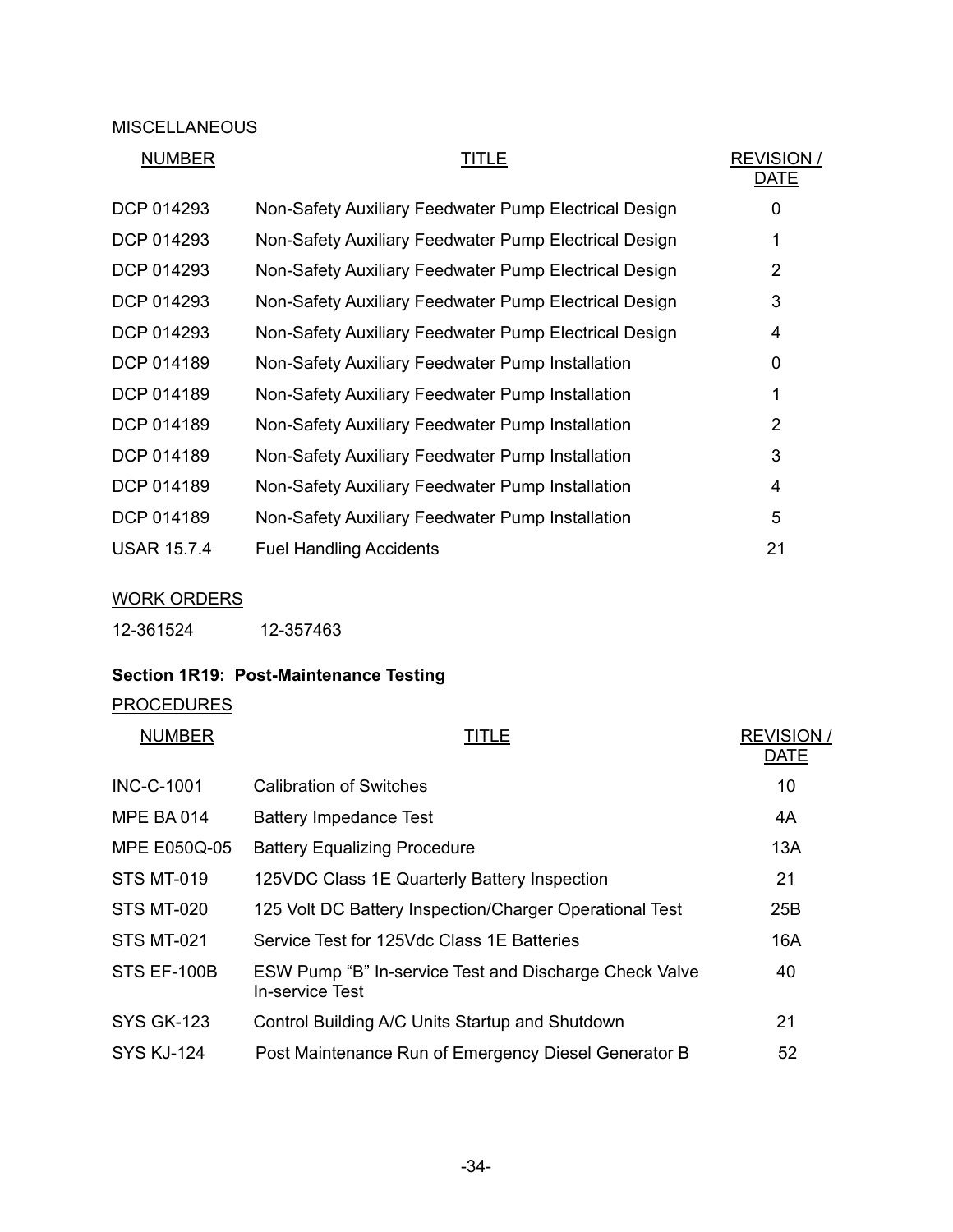# WORK ORDERS

| 11-340517-002 | 11-341224-001 | 09-321171-001 | 11-341337-002 | 11-342032-004 |
|---------------|---------------|---------------|---------------|---------------|
| 08-309413-041 | 09-342741-002 | 11-341336-003 | 11-345398-002 | 09-317266-001 |
| 11-343552-002 | 11-343567-001 | 12-353040-003 | 11-345397-002 | 11-337095-005 |
| 11-343332-000 | 11-343334-000 | 13-365878-002 | 11-356031-026 | 11-356030-026 |
| 11-346565-026 | 12-356029-026 | 11-346559-026 | 11-346381-026 | 12-356778-026 |
| 12-356777-026 | 12-356779-026 | 11-346016-001 |               |               |

# **Section 1R20: Refueling and Other Outage Activities**

# WOLF CREEK CONDITION REPORTS

| 00064552<br>00063645 | 2007-000368 |
|----------------------|-------------|
|----------------------|-------------|

#### **MISCELLANEOUS**

| <b>NUMBER</b>              | TITLE                                                                                   | <b>REVISION/</b><br>DATE  |
|----------------------------|-----------------------------------------------------------------------------------------|---------------------------|
|                            | Reactivity Maneuver Plan, 2/3/13 Plant Shutdown                                         | 0                         |
| CP 14359                   | Engineering Disposition: Containment Equipment Hatch<br><b>Guide Rails and Supports</b> | 00                        |
| NE 12-0097<br>Attachment 1 | Refuel 19 Schedule Risk Assessment Summary                                              |                           |
|                            | Refuel 19 Major Activities Schedule                                                     | 12/20/2012<br>and updated |
|                            | <b>Refuel 19 Critical Path Summary</b>                                                  | 1/8/2013 and<br>updated   |

# **Section 1R22: Surveillance Testing**

# PROCEDURES

| <b>NUMBER</b> | TITLE                                                                                      | <b>REVISION/</b><br><b>DATE</b> |
|---------------|--------------------------------------------------------------------------------------------|---------------------------------|
| STN EF-100A   | ESW Pump A Reference Pump Cure Determination                                               | 3                               |
| STN EJ-100A   | Residual Heat Removal Pump A Reference Pump Curve<br>Determination (3/27/2013 Performance) | 10                              |
| STS EJ-100A   | RHR System Inservice Pump A Test (3/25/2013)<br>Performance)                               | 47                              |
| STS KJ-011A   | Emergency Diesel Generator "A" 24 Hour Run                                                 | 29A                             |
| STS PE-016B   | B Train Class 1E Electrical System A/C Flow Rate<br>Verification                           | 6                               |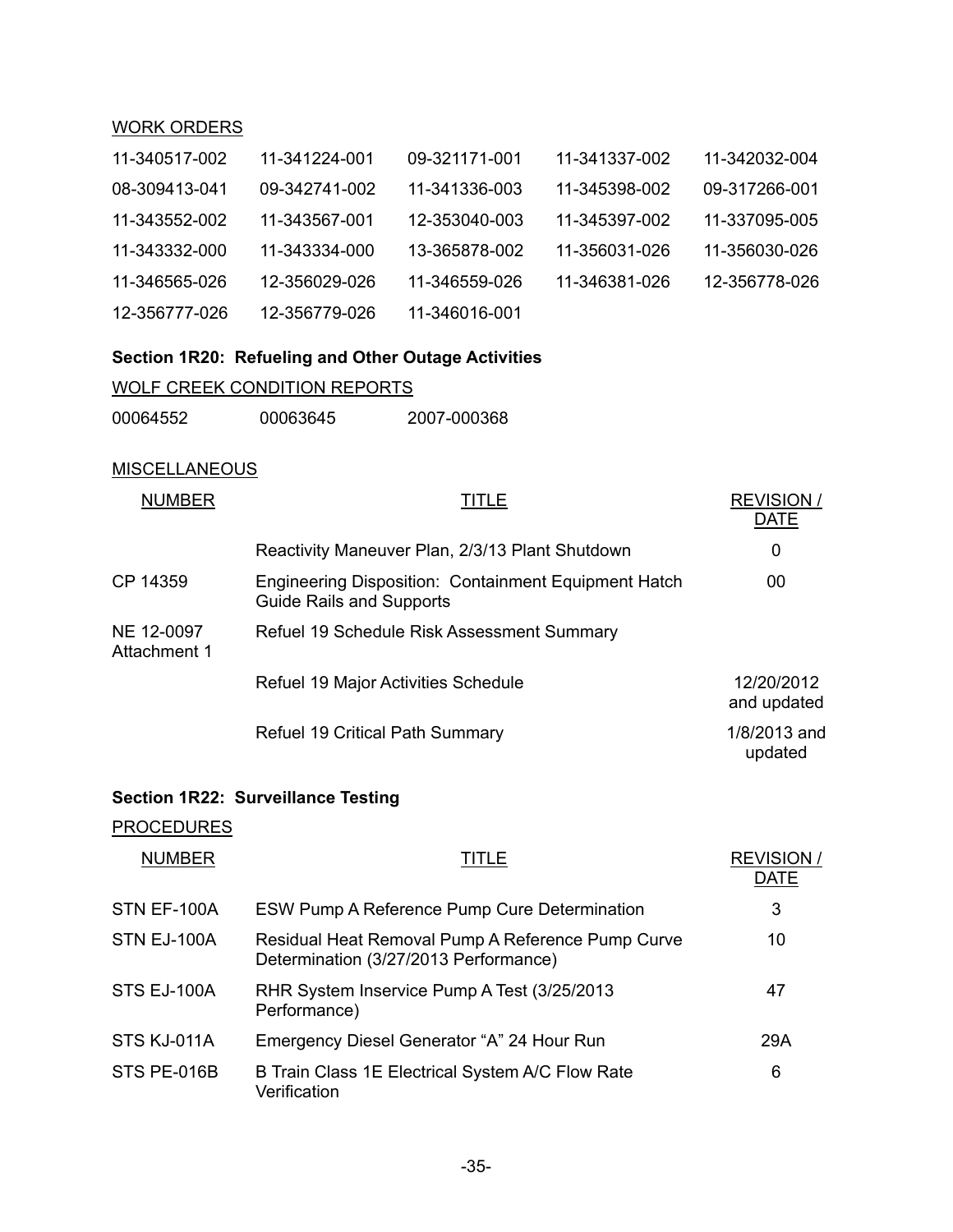| <b>PROCEDURES</b>              |                                     |                                                                                 |                                                                                                                           |                                  |
|--------------------------------|-------------------------------------|---------------------------------------------------------------------------------|---------------------------------------------------------------------------------------------------------------------------|----------------------------------|
| <b>NUMBER</b>                  |                                     | <b>TITLE</b>                                                                    |                                                                                                                           | <b>REVISION /</b><br><b>DATE</b> |
| STS PE-040G                    |                                     | Transient Event Walkdown (1/13/2012 Performance)                                |                                                                                                                           | 4                                |
|                                | <b>WOLF CREEK CONDITION REPORTS</b> |                                                                                 |                                                                                                                           |                                  |
| 00064645                       | 00064818                            | 00063049                                                                        | 00065358                                                                                                                  | 00062946                         |
| <b>WOLF CREEK WORK ORDERS</b>  |                                     |                                                                                 |                                                                                                                           |                                  |
| 12-356756-004                  | 13-364516-001                       | 10-325350-000                                                                   | 12-350158-000                                                                                                             |                                  |
| <b>MISCELLANEOUS</b>           |                                     |                                                                                 |                                                                                                                           |                                  |
| <b>NUMBER</b>                  |                                     | TITLE                                                                           |                                                                                                                           | <b>REVISION /</b><br><b>DATE</b> |
| <b>Altran Labs</b><br>763487/0 |                                     |                                                                                 | Transmittal – Final Report on Laboratory Evaluation of Leak<br>at RCP Seal Injection Drain Line Isolation Valve (BBV0130) | March 15,<br>2013                |
| EN#48713                       | Identified                          | Reactor Coolant System Pressure Boundary Leakage                                |                                                                                                                           | February 4,<br>2013              |
| <b>NUMBER</b>                  |                                     | Section 1EP4: Emergency Action Level and Emergency Plan Changes<br><b>TITLE</b> |                                                                                                                           | <b>REVISION</b>                  |
| AP 06-002                      |                                     | Radiological Emergency Response Plan                                            |                                                                                                                           | 13                               |
|                                |                                     | <b>Evacuation Time Estimate Study Update</b>                                    |                                                                                                                           |                                  |
|                                |                                     |                                                                                 | Section 2RS01: Radiological Hazard Assessment and Exposure Controls                                                       |                                  |
| <b>PROCEDURES</b>              |                                     |                                                                                 |                                                                                                                           |                                  |
| <b>NUMBER</b>                  |                                     | <b>TITLE</b>                                                                    |                                                                                                                           | <b>REVISION</b>                  |

| AP 19D-100 | Radioactive Source Program                         | 4   |
|------------|----------------------------------------------------|-----|
| AP 25A-001 | <b>Radiation Protection Manual</b>                 | 16  |
| AP 25A-100 | <b>Containment Entry</b>                           | 17  |
| AP 25A-200 | Access to Locked High or Very High Radiation Areas | 25  |
| AP 25B-100 | <b>Radiation Worker Guidelines</b>                 | 45  |
| AP 25B-300 | <b>RWP Program</b>                                 | 22  |
| RPP 02-105 | <b>RWP</b>                                         | 37  |
| RPP 02-215 | Posting of Radiological Controlled Areas           | 29  |
| RPP 02-405 | <b>RCA Access Control</b>                          | 19  |
| RPP 02-605 | Control & Inventory of Radioactive Sources         | 14B |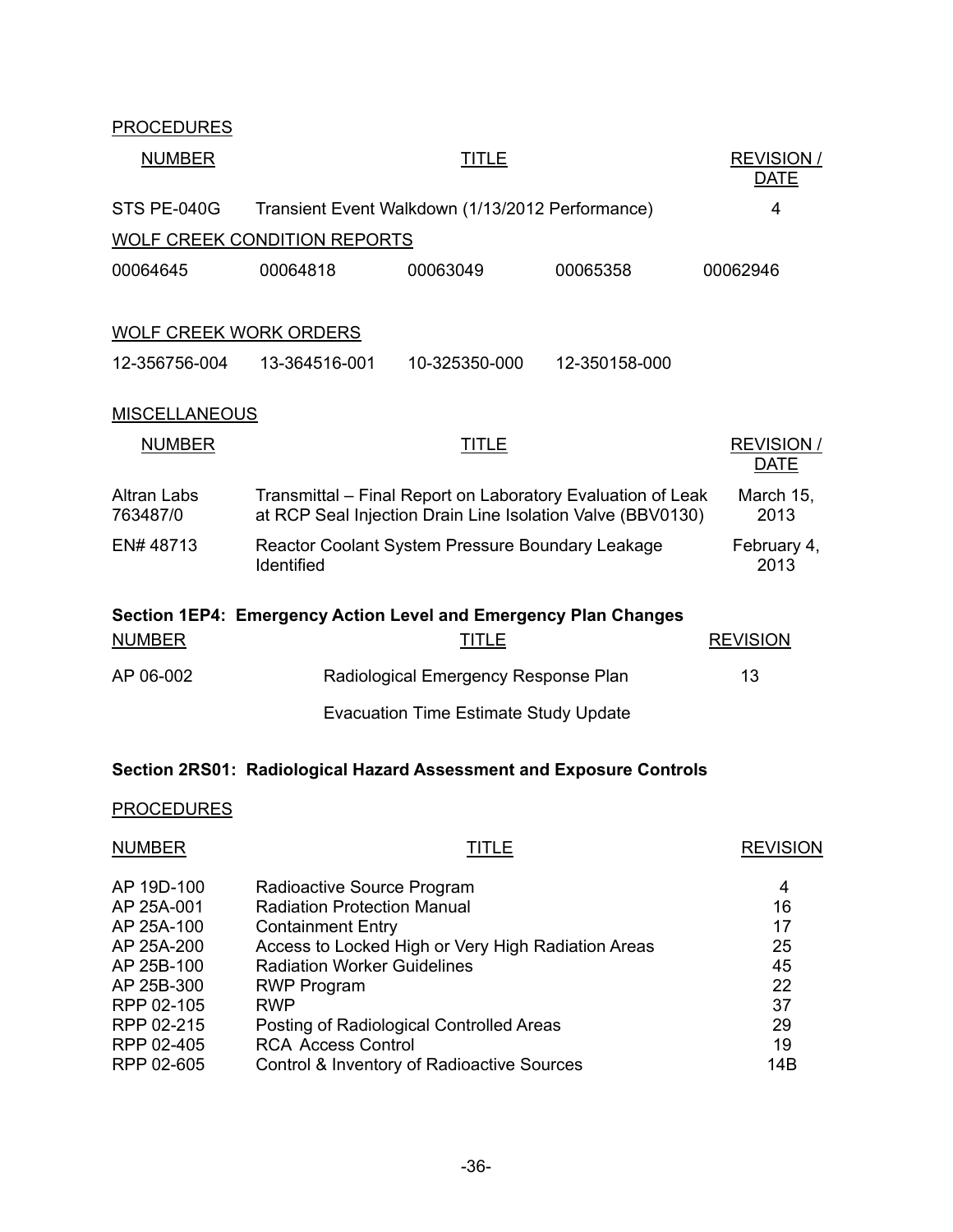# AUDITS, SELF-ASSESSMENTS, AND SURVEILLANCES

| <b>NUMBER</b>                    |                                                                                        | TITLE                            |                                                             | <b>DATE</b>          |
|----------------------------------|----------------------------------------------------------------------------------------|----------------------------------|-------------------------------------------------------------|----------------------|
| 12-03-RP/PC                      | Quality Assurance Audit Report: Radiation<br><b>Protection/Process Control Program</b> |                                  |                                                             | May 4, 2012          |
| QS 2012-0292                     | NRC Occupational Radiation Safety Inspection                                           |                                  |                                                             | October 2, 2012      |
| QS 2012-0303                     | Follow-Up of CAs from QA Findings Identified in<br>Audit 12-03-RP/PC                   |                                  |                                                             | October 17, 2012     |
| QS 2012-0307                     | Health Physics 3 <sup>rd</sup> Quarter 2012 DRUM Meeting                               |                                  |                                                             | October 24, 2012     |
| <b>CONDITION REPORTS</b>         |                                                                                        |                                  |                                                             |                      |
| 00054953<br>00059514<br>00061759 | 00058145<br>00059719<br>00063081                                                       | 00059360<br>00060654<br>00061257 | 00059382<br>00060884                                        | 00059430<br>00061019 |
| <b>RADIATION WORK PERMITS</b>    |                                                                                        |                                  |                                                             |                      |
| <b>NUMBER</b>                    |                                                                                        | <b>TITLE</b>                     |                                                             | <b>REVISION</b>      |
| 131000                           | <b>Activities</b>                                                                      |                                  | Health Physics Coverage RWP for Pre RF-19 and RF-19         | 001                  |
| 131001                           | Operations Rover RWP for Pre RF-19 and RF-19 Activities                                |                                  |                                                             | 002                  |
| 131036                           | <b>Containment Power Entries</b>                                                       |                                  |                                                             | 001                  |
| 132600                           | Routine Outage Access (No High Radiation Areas Access)                                 |                                  |                                                             | 000                  |
| 132601                           | Routine Outage Access (No Locked High Radiation Areas<br>Access)                       |                                  |                                                             | 000                  |
| 132602                           | Access)                                                                                |                                  | Routine Outage Access (No Very High Radiation Areas         | 001                  |
| 133220                           | 19                                                                                     |                                  | Primary Side Steam Generator Eddy Current Testing for RF-   | 001                  |
| 134420                           | 19                                                                                     |                                  | Scaffolding Erection / Removal Activities Pre Rf-19 and RF- | 001                  |
| 135000                           | and RF-19 Activities                                                                   |                                  | Decon Rover and Radwaste Handling Activities for Pre Rf-19  | 000                  |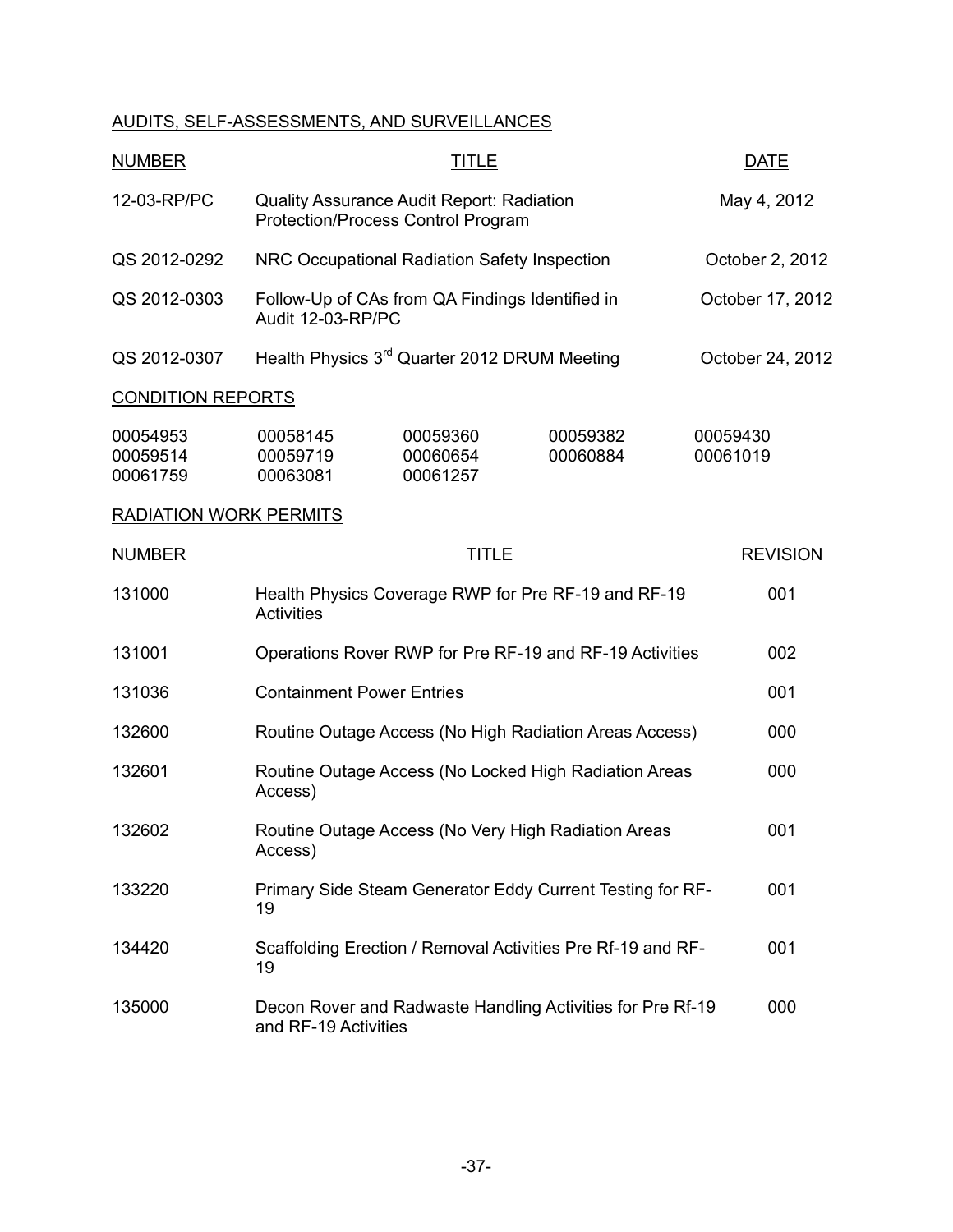# RADIOACTIVE SURVEYS

| <b>NUMBER</b>   | TITLE                                                                                                       | DATE             |
|-----------------|-------------------------------------------------------------------------------------------------------------|------------------|
| WCNOC-1204-0400 | 2047' Fuel Building - Room 6205 - Pre Drain Down<br>Survey                                                  | April 30, 2012   |
| 12-1325         | Airborne Radioactivity Record - Fuel Building 2047'<br>and Above                                            | October 30, 2012 |
| 12-1326         | Airborne Radioactivity Record – Fuel Building 2047'<br>and Above                                            | October 30, 2012 |
| 12-1331         | Airborne Radioactivity Record - Fuel Building 2000'                                                         | October 30, 2012 |
| WCNOC-1210-0521 | 2047' Fuel Building - Room 6205 - Post Drain<br>Down Survey                                                 | October 30, 2012 |
| WCNOC-1211-0031 | 2047' Fuel Building - Room 6303 - Weekly Survey<br>and Survey to Verify Conditions Due to Transfer<br>Canal | November 2, 2012 |
| WCNOC-1302-0400 | 2068' Containment - Southwest Quadrant - Initial<br>Entry Post Shut Down - Mode 3                           | February 4, 2013 |
| WCNOC-1302-0250 | 2047' Containment - General Floor Area -<br>Downpost Containment from LHRA                                  | February 4, 2013 |

# MISCELLANEOUS DOCUMENTS

| <b>NUMBER</b> | TITLE                                                                                                                             | DATE               |
|---------------|-----------------------------------------------------------------------------------------------------------------------------------|--------------------|
| 2011-201      | Reportability Evaluation Request: Capability of STS<br>IC-450A and STS IC-450B to Ensure Particulate<br><b>Detector Operation</b> | September 19, 2011 |
|               | STS HP-001, Att. A Sealed Source Contamination Surveillance Test (41)<br>sources)                                                 | July 18, 2012      |
| NRC Form 748  | 2013 NSTS Annual Inventory Reconciliation (Source<br>No. 82-HPL-089)                                                              | January 8, 2013    |
|               | STS HP-001, Att. A Sealed Source Contamination Surveillance Test (41)<br>sources)                                                 | January 17, 2013   |
| RPF 03-121-01 | Neutron Dose Calculation Sheet for RWP 131036                                                                                     | January 30, 2013   |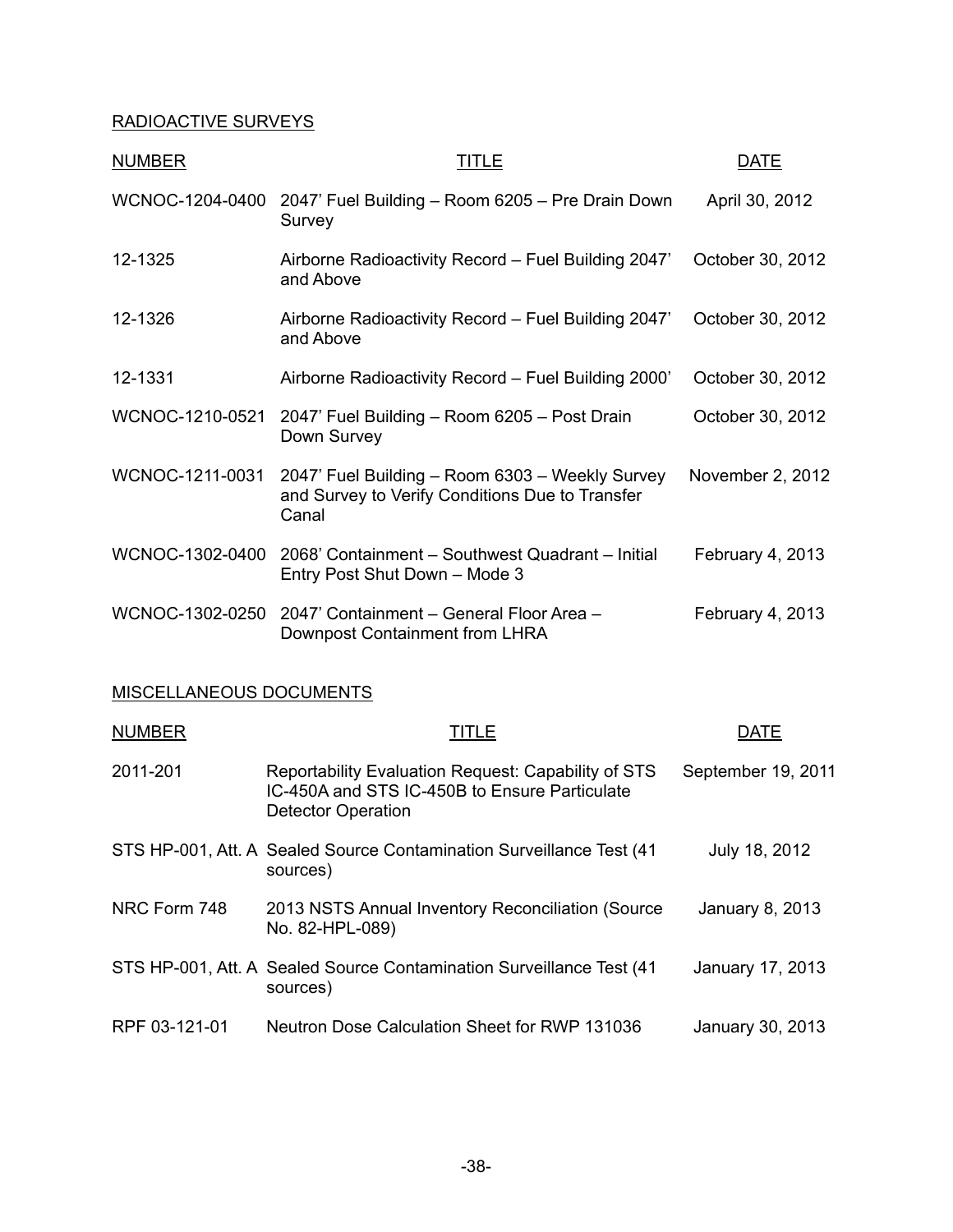# **Section 2RS03: Occupational ALARA Planning and Controls**

# **PROCEDURES**

| <b>NUMBER</b>                                                                 |                                                                                                                                                                                                                                                                           | <b>REVISION</b>                                  |                                                       |                                              |
|-------------------------------------------------------------------------------|---------------------------------------------------------------------------------------------------------------------------------------------------------------------------------------------------------------------------------------------------------------------------|--------------------------------------------------|-------------------------------------------------------|----------------------------------------------|
| AI 10-001<br>AI 10-004<br>AP 10-105<br>RPP 03-305<br>RPP 05-205<br>RPP 05-925 | Fire Brigade Equipment Inventory, Maintenance and Cleaning<br><b>Air Fill Station Operation</b><br>Fire Protection Training and Drills<br><b>Respiratory Protective Equipment (RPE)</b><br>Eberline AMS-4 Operation<br>HEPA Portable Ventilation Unit Maintenance and Use |                                                  |                                                       | 11<br>3B<br>15A<br>21<br>8<br>$\overline{7}$ |
|                                                                               |                                                                                                                                                                                                                                                                           | AUDITS, SELF-ASSESSMENTS, AND SURVEILLANCES      |                                                       |                                              |
| <b>NUMBER</b>                                                                 |                                                                                                                                                                                                                                                                           | <b>TITLE</b>                                     |                                                       | <b>DATE</b>                                  |
| QS 2012-0292                                                                  |                                                                                                                                                                                                                                                                           | NRC Occupational Radiation Safety Inspection     |                                                       | October 2, 2012                              |
| <b>CONDITION REPORTS</b>                                                      |                                                                                                                                                                                                                                                                           |                                                  |                                                       |                                              |
| 00036945<br>00044419<br>00048601                                              | 00038237<br>00045899<br>00051700                                                                                                                                                                                                                                          | 00038689<br>00046074<br>00053501                 | 00039334<br>00046130<br>00053810                      | 00043072<br>00047002                         |
| <b>MISCELLANEOUS DOCUMENTS</b>                                                |                                                                                                                                                                                                                                                                           |                                                  |                                                       |                                              |
| <b>NUMBER</b>                                                                 |                                                                                                                                                                                                                                                                           | <b>TITLE</b>                                     |                                                       | <b>DATE</b>                                  |
|                                                                               |                                                                                                                                                                                                                                                                           | <b>SCBA Training Qualifications</b>              |                                                       | February 5, 2013                             |
| AIF 10-001-02                                                                 |                                                                                                                                                                                                                                                                           | SCBA Inspection [3.2.1]                          |                                                       | January 31, 2011 -<br>December 18, 2012      |
|                                                                               |                                                                                                                                                                                                                                                                           | <b>Compressed Air/Gas Quality Testing</b>        |                                                       | January 2011 -<br>December 2012              |
|                                                                               |                                                                                                                                                                                                                                                                           | Section 4OA1: Performance Indicator Verification |                                                       |                                              |
| <b>MISCELLANEOUS</b>                                                          |                                                                                                                                                                                                                                                                           |                                                  |                                                       |                                              |
| <b>NUMBER</b>                                                                 |                                                                                                                                                                                                                                                                           | <b>TITLE</b>                                     |                                                       | <b>REVISION/</b><br><b>DATE</b>              |
| NEI 99-02                                                                     |                                                                                                                                                                                                                                                                           |                                                  | Regulatory Assessment Performance Indicator Guideline | 6                                            |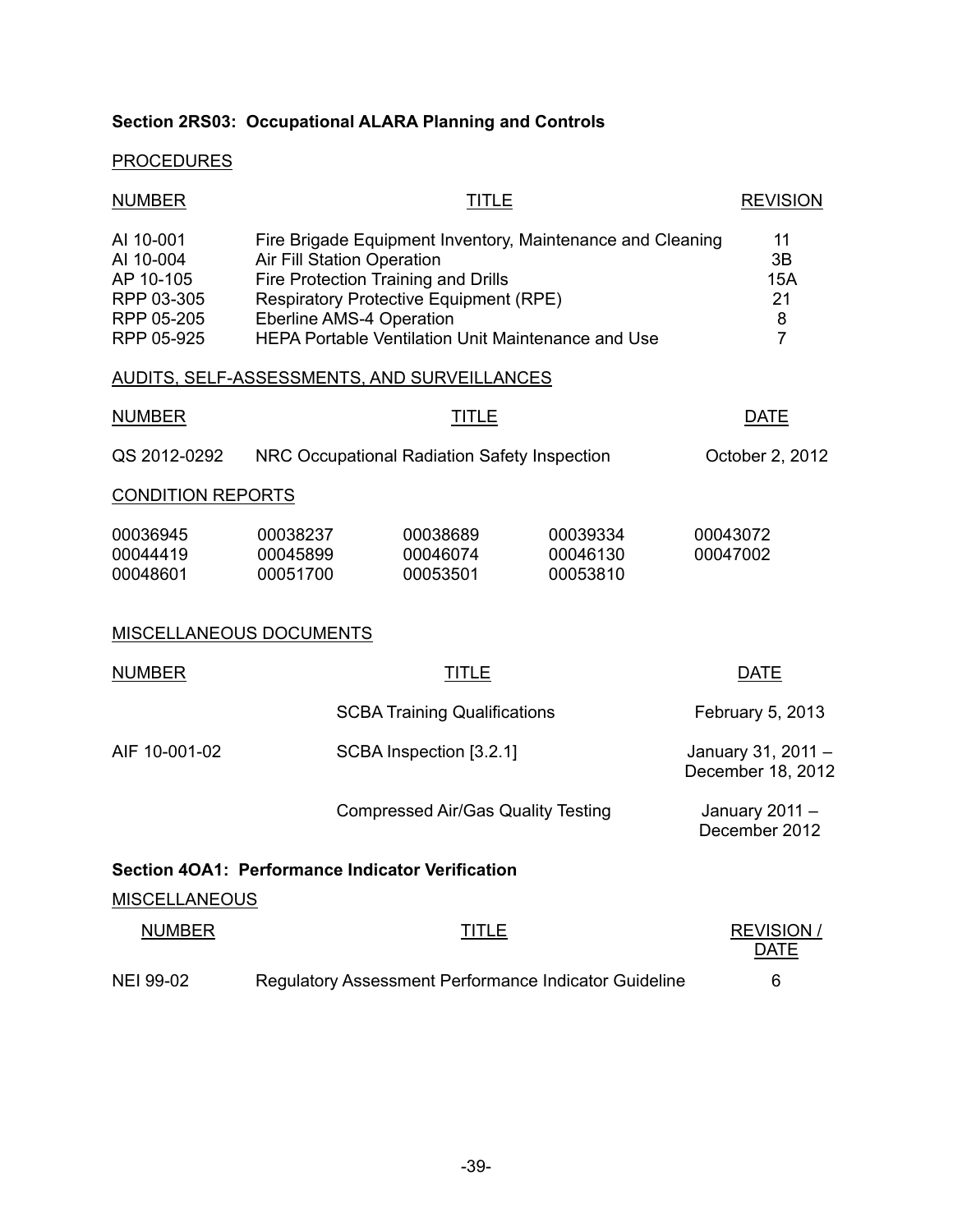# **Section 4OA3: Event Follow-Up**

# **PROCEDURES**

| <b>NUMBER</b>     | TITLE                                                | <b>REVISION /</b><br><b>DATE</b> |
|-------------------|------------------------------------------------------|----------------------------------|
| TMP 13-001        | EDG B Post Engine Overhaul Run-In                    | 0                                |
| MPM M018Q-01      | <b>Standby Diesel Generator Inspection</b>           | 20                               |
| <b>SYS KJ-124</b> | Post Maintenance Run of Emergency Diesel Generator B | 52                               |

# DOCUMENT REVISION REQUEST

| <b>NUMBER</b> | TITLE                                                                                      | <b>REVISION/</b><br><b>DATE</b> |
|---------------|--------------------------------------------------------------------------------------------|---------------------------------|
| 13-0449       | CKL ZL-005A: A EDG Operating Log Rev 4                                                     | 3/3/2013                        |
| 13-0471       | CKL ZL-005B: B EDG Operating Log Rev 5                                                     | 3/3/2013                        |
| 13-0567       | SYS KJ-123: Post Maintenance Run of Emergency Diesel<br>Generator A Rev 53                 | 3/4/2013                        |
| 13-0568       | SYS KJ-124: Post Maintenance Run of Emergency Diesel<br>Generator B Rev 53                 | 3/4/2013                        |
| 13-0570       | MPM M018Q-01: Standby Diesel Generator Inspection Rev<br>22                                | 3/7/2013                        |
| 13-0653       | SYS KJ-121: Diesel Generator NE01 and NE02 Lineup for<br><b>Automatic Operation Rev 46</b> | 3/3/2013                        |

# WOLF CREEK CONDITION REPORT

00064828 00061559

# **MISCELLANEOUS**

| <b>NUMBER</b> | TITLE                                                                                                                                                        | <b>REVISION/</b><br><b>DATE</b> |
|---------------|--------------------------------------------------------------------------------------------------------------------------------------------------------------|---------------------------------|
| EN# 48802     | NOUE: both diesel generators unavailable                                                                                                                     | 3/1/2013                        |
| WO-13-002     | Wolf Creek Letter to USNRC: Docket No. 50-482: Request<br>for Notice of Enforcement Discretion from Technical<br>Specification 3.8.1, "AC Sources-Operating" | 1/11/2013                       |
| PSA-13-001    | D/G "B" Enforcement Discretion (Probabilistic Risk<br>Assessment) Evaluation                                                                                 | 0                               |
| NOED 13-4-001 | Notice of Enforcement Discretion for Wolf Creek Nuclear<br><b>Operating Corporation</b>                                                                      | 1/15/2013                       |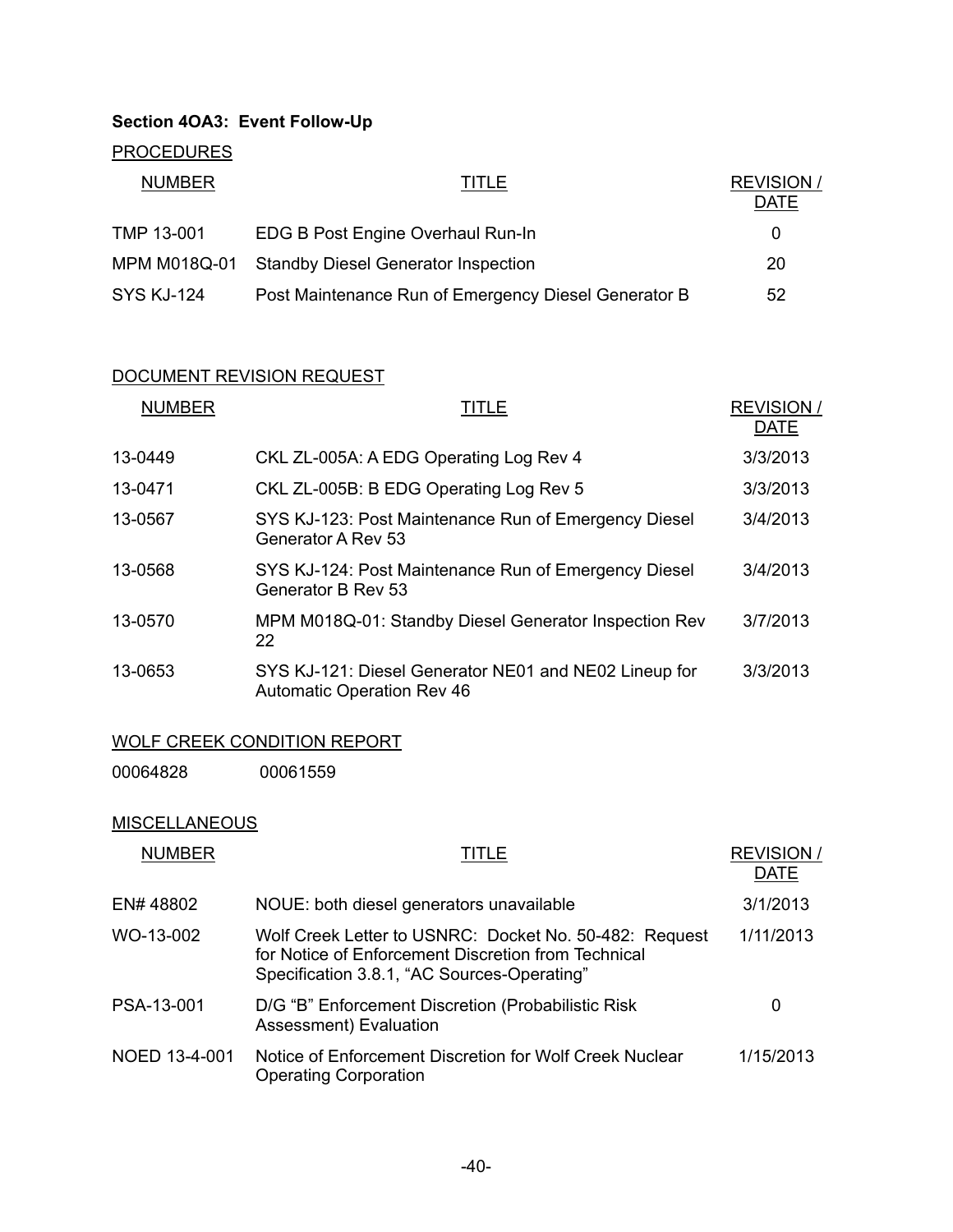# **MISCELLANEOUS**

| <b>NUMBER</b> | TITLE                                                                                                                                                | <b>REVISION /</b><br><b>DATE</b> |
|---------------|------------------------------------------------------------------------------------------------------------------------------------------------------|----------------------------------|
| 2013-001-00   | Licensee Event Report: Broken Cylinder Head Stud<br>Causes Inoperable Diesel Generator Longer than Technical<br><b>Specification Completion Time</b> | 3/11/2013                        |
| 13-00138      | Fairbanks Morse Engineering Report: Evaluation of Engine<br>Operation with One Broken Cylinder Stud                                                  | 1/15/2013                        |
| WOL-39530     | Exelon Power Labs Report: Failure Analysis of Stud from<br>EDG#7 Cylinder and #4 Cylinder                                                            | 1/31/2013                        |

# **Section 4OA5: Other Activities**

# **PROCEDURES**

| <b>NUMBER</b>     | TITLE                                                                    | <b>REVISION/</b><br><b>DATE</b> |
|-------------------|--------------------------------------------------------------------------|---------------------------------|
| NEI 09-14         | Guideline for the Management of Underground Piping and<br>Tank Integrity | 1 and 2                         |
| AP 23L-002        | Buried Piping and Tanks Program                                          | 2                               |
| AI 23I-001        | Inspection of Buried Pipes and Tanks                                     | 1                               |
| <b>SYS BB-215</b> | RCS Drain Down with Fuel in Reactor                                      | 34                              |

# WOLF CREEK CONDITION REPORT

00022080 00028354 00063301

# WOLF CREEK WORK ORDERS

| 12-356794-001 | 12-356794-003 | 12-356794-008 | 12-356794-012 |
|---------------|---------------|---------------|---------------|
|               |               |               |               |

#### **MISCELLANEOUS**

| <b>NUMBER</b> | TITLE                                                                                                                                                                  | <b>REVISION/</b><br><b>DATE</b> |
|---------------|------------------------------------------------------------------------------------------------------------------------------------------------------------------------|---------------------------------|
| ET 12-0015    | Wolf Creek Letter from J. Broschak to U.S. NRC, Re:<br>Seismic Aspects of Recommendation 2.3 of the Near-Term<br>Task Force Review of the Fukushima Dai-ichi Accident  | July 2, 2012                    |
| ET 12-0031    | Wolf Creek Letter from J. Broschak to U.S. NRC, Re: 180<br>day response to Recommendation 2.3 of the Near-Term<br>Task Force Review of the Fukushima Dai-ichi Accident | November<br>27, 2012            |
| EPRI 1025286  | Seismic Walkdown Guidance                                                                                                                                              | June 2012                       |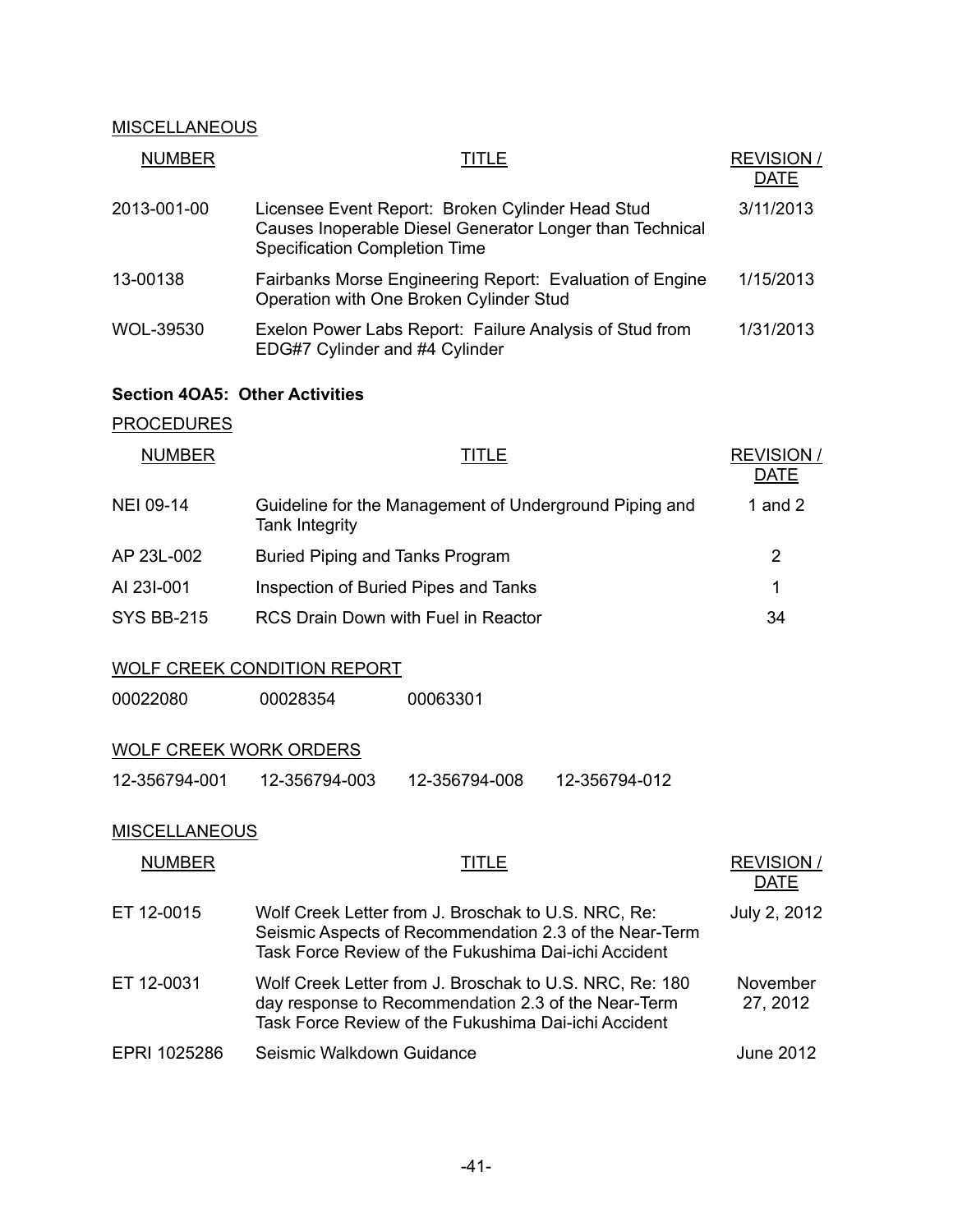# **MISCELLANEOUS**

| <b>NUMBER</b> | TITLE                                                                                                                                      | <b>REVISION</b> /<br>DATE |
|---------------|--------------------------------------------------------------------------------------------------------------------------------------------|---------------------------|
| 11-00045      | Site Specific (Buried and Underground Piping) Risk Report<br>for Wolf Creek Generating Station, by Structural Integrity<br>Associates Inc. | $\mathbf{0}$              |
|               | <b>WCNOC Buried Piping Inspection Plan</b>                                                                                                 | 0                         |
|               | <b>WCNOC Buried Piping Inspection Plant (Condition)</b><br><b>Assessment Plant)</b>                                                        | 1                         |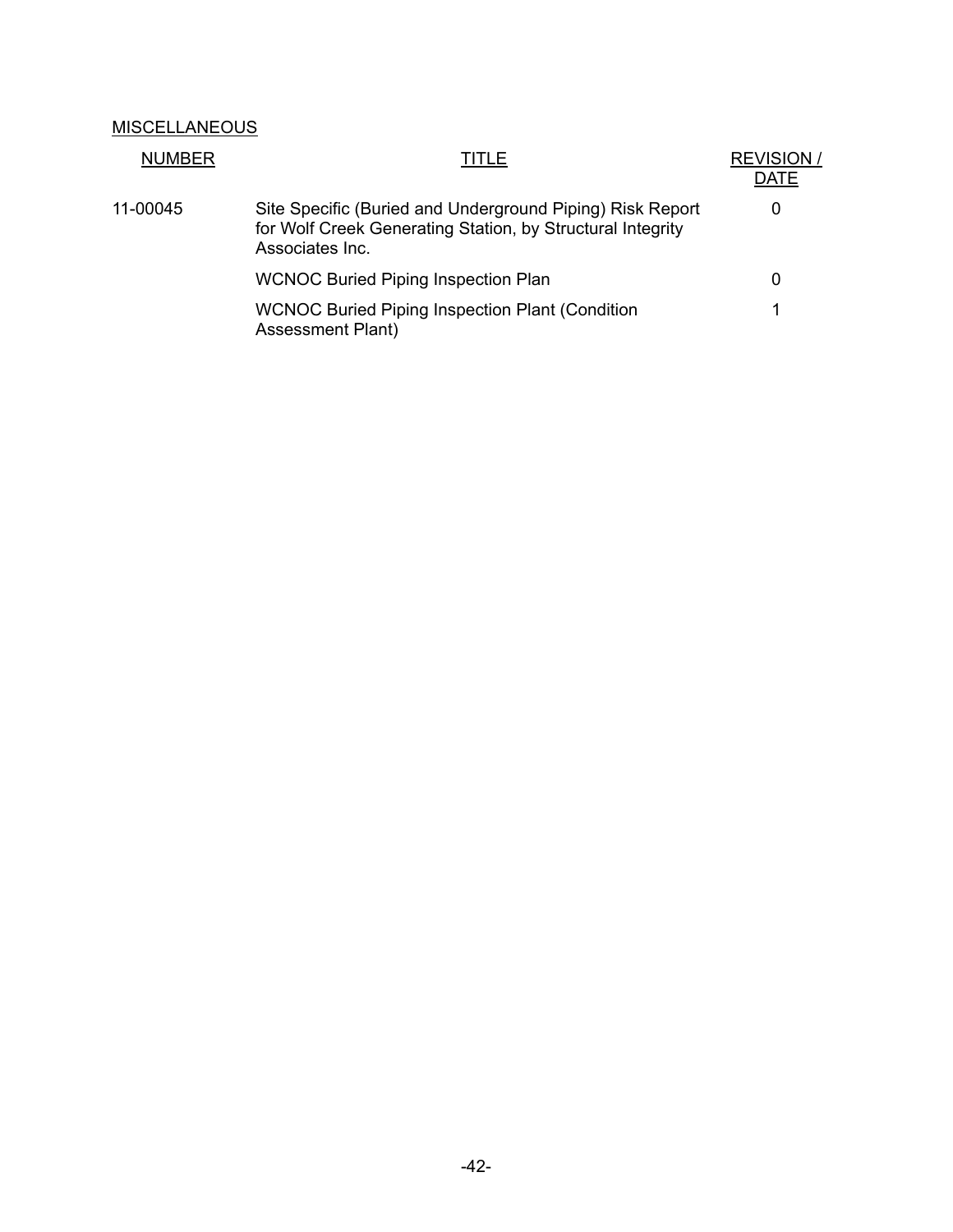#### **The following items are requested for the Occupational Radiation Safety Inspection at Wolf Creek Nuclear Generating Station (February 4 – 8, 2013) Integrated Report 2013002**

Inspection areas are listed in the attachments below.

Please provide the requested information on or before Monday, January 28, 2013.

Please submit this information using the same lettering system as below. For example, all contacts and phone numbers for Inspection Procedure 71124.01 should be in a file/folder titled "1- A," applicable organization charts in file/folder "1- B," etc.

If information is placed on *ims.certrec.com*, please ensure the inspection exit date entered is at least 30 days later than the onsite inspection dates, so the inspectors will have access to the information while writing the report.

In addition to the corrective action document lists provided for each inspection procedure listed below, please provide updated lists of corrective action documents at the entrance meeting. The dates for these lists should range from the end dates of the original lists to the day of the entrance meeting.

If more than one inspection procedure is to be conducted and the information requests appear to be redundant, there is no need to provide duplicate copies. Enter a note explaining in which file the information can be found.

If you have any questions or comments, please contact the lead inspector, Louis Carson, at (817)200-1221 or Louis.Carson@nrc.gov. The other inspector will be Natasha Greene at (817)200-1154 or Natasha.Greene@nrc.gov.

# **PAPERWORK REDUCTION ACT STATEMENT**

This letter does not contain new or amended information collection requirements subject to the Paperwork Reduction Act of 1995 (44 U.S.C. 3501 et seq.). Existing information collection requirements were approved by the Office of Management and Budget, control number 3150-0011.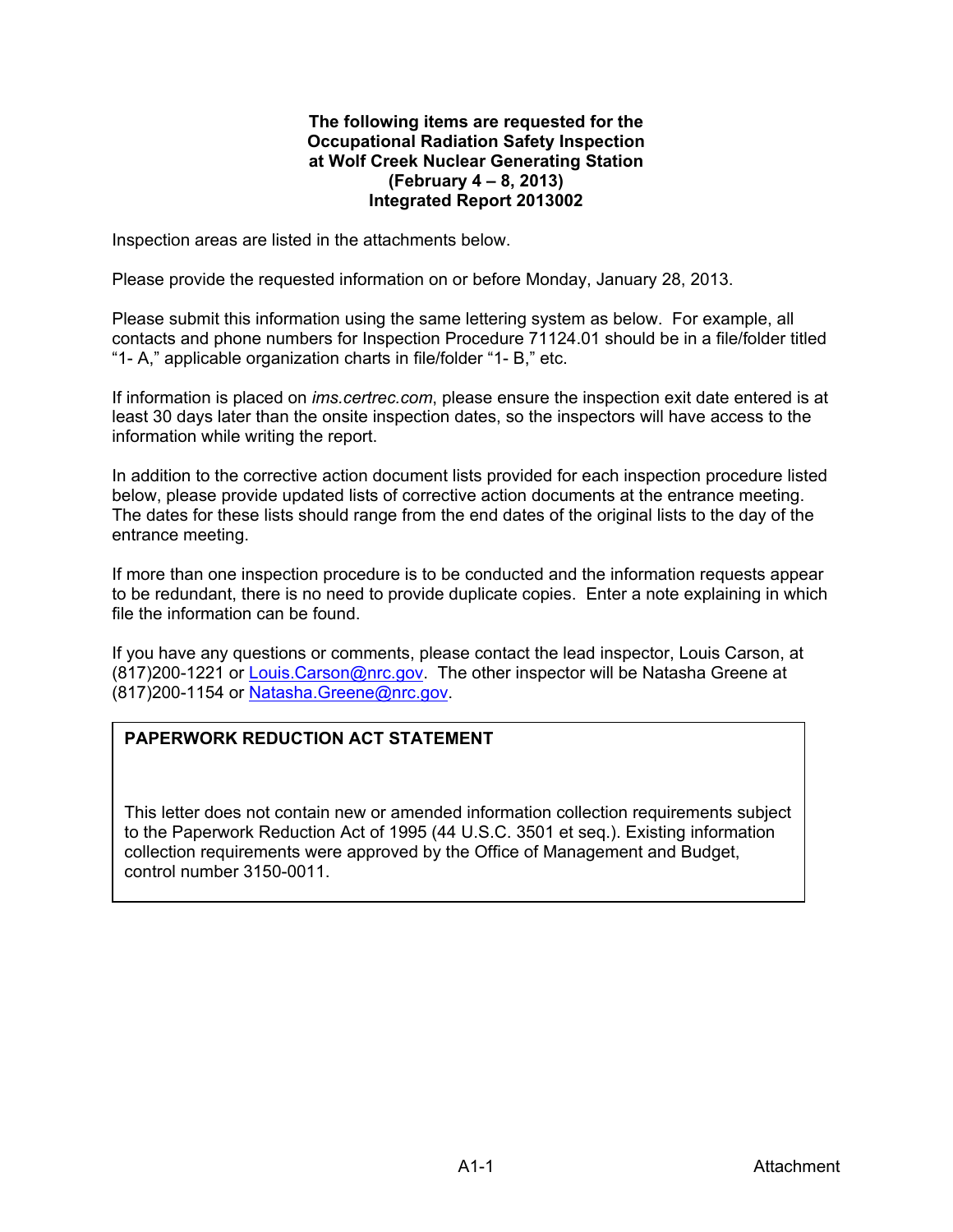- **1. Radiological Hazard Assessment and Exposure Controls (71124.01)**  Date of Last Inspection: September 28, 2013
- A. List of contacts and telephone numbers for the Radiation Protection Organization Staff and Technicians
- B. Applicable organization charts
- C. Audits, self assessments, and LERs written since date of last inspection, related to this inspection area
- D. Procedure indexes for the radiation protection procedures
- E. Please provide specific procedures related to the following areas noted below. Additional Specific Procedures may be requested by number after the inspector reviews the procedure indexes.
	- 1. Radiation Protection Program Description
	- 2. Radiation Protection Conduct of Operations
	- 3. Personnel Dosimetry Program
	- 4. Posting of Radiological Areas
	- 5. High Radiation Area Controls
	- 6. RCA Access Controls and Radworker Instructions
	- 7. Conduct of Radiological Surveys
	- 8. Radioactive Source Inventory and Control
	- 9. Declared Pregnant Worker Program
- F. List of corrective action documents (including corporate and subtiered systems) since date of last inspection
	- 1. Initiated by the radiation protection organization
	- 2. Assigned to the radiation protection organization
	- 3. Any corrective action documents related to any locked high radiation area occurrences

 NOTE: The lists should indicate the significance level of each issue and the search criteria used. Please provide documents which are "searchable" so that the inspector can perform word searches.

If not covered above, a summary of corrective action documents since date of last inspection involving unmonitored releases, unplanned releases, or releases in which any dose limit or administrative dose limit was exceeded (for Public Radiation Safety Performance Indicator verification in accordance with IP 71151)

- G. List of radiologically significant work activities scheduled to be conducted during the inspection period (If the inspection is scheduled during an outage, please also include a list of work activities greater than 1 rem, scheduled during the outage with the dose estimate for the work activity.)
- H. List of active radiation work permits
- I. Radioactive source inventory list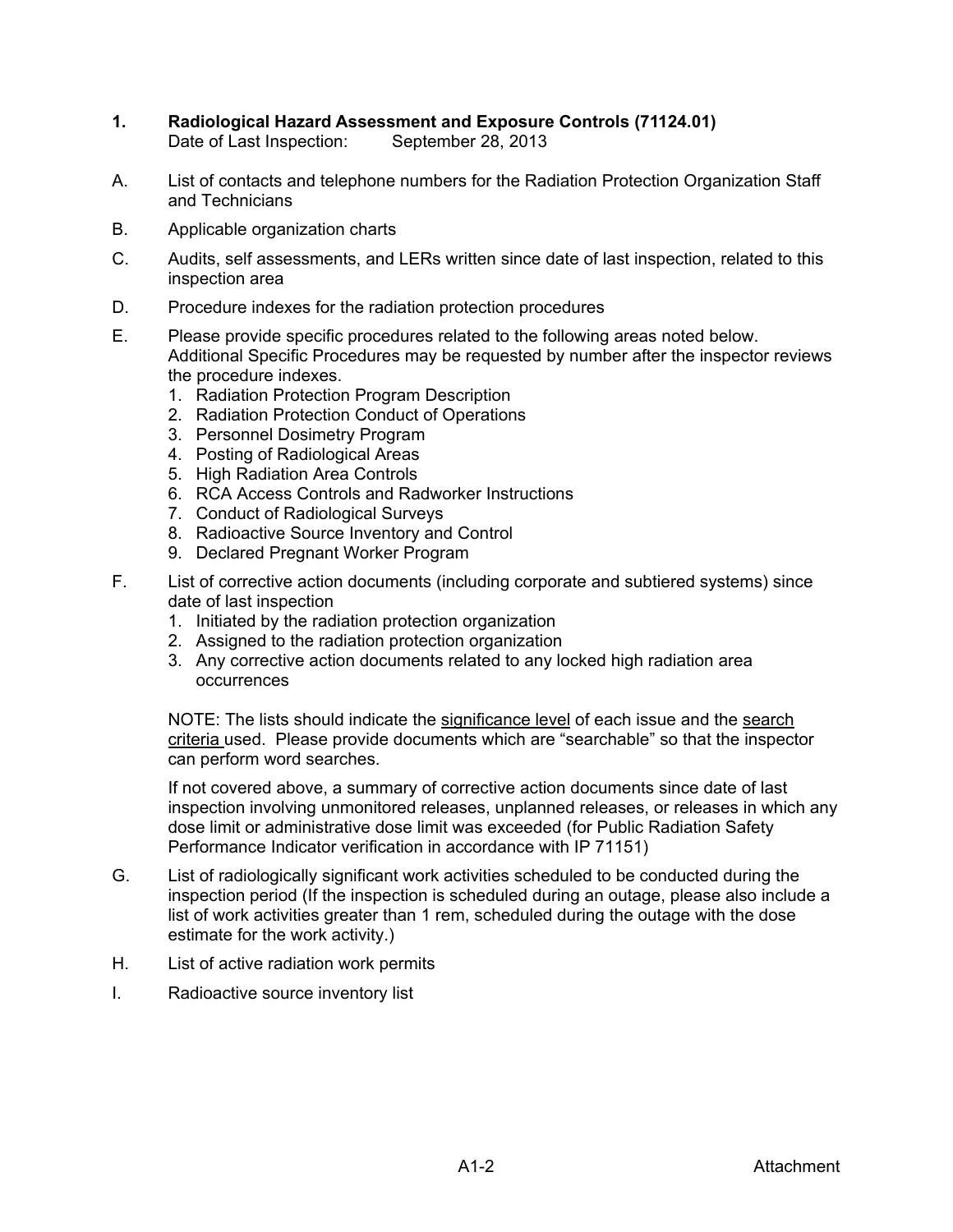- **2. In-Plant Airborne Radioactivity Control and Mitigation (71124.03)**  Date of Last Inspection: March 25, 2011
- A. List of contacts and telephone numbers for the following areas:
	- 1. Respiratory Protection Program
	- 2. Self contained breathing apparatus
- B. Applicable organization charts
- C. Copies of audits, self-assessments, vendor or NUPIC audits for contractor support (SCBA), and LERs, written since date of last inspection related to:
	- 1. Installed air filtration systems
	- 2. Self contained breathing apparatuses
- D. Procedure index for:
	- 1. use and operation of continuous air monitors
	- 2. use and operation of temporary air filtration units
	- 3. Respiratory protection
- E. Please provide specific procedures related to the following areas noted below. Additional Specific Procedures may be requested by number after the inspector reviews the procedure indexes.
	- 1. Respiratory protection program
	- 2. Use of self contained breathing apparatuses
	- 3. Air quality testing for SCBAs
- F. A summary list of corrective action documents (including corporate and subtiered systems) written since date of last inspection, related to the Airborne Monitoring program including:
	- 1. continuous air monitors
	- 2. Self contained breathing apparatuses
	- 3. respiratory protection program

NOTE: The lists should indicate the significance level of each issue and the search criteria used. Please provide documents which are "searchable."

- G. List of SCBA qualified personnel reactor operators and emergency response personnel
- H. Inspection records for self contained breathing apparatuses (SCBAs) staged in the plant for use since date of last inspection.
- I. SCBA training and qualification records for control room operators, shift supervisors, STAs, and OSC personnel for the last year.

 A selection of personnel may be asked to demonstrate proficiency in donning, doffing, and performance of functionality check for respiratory devices.